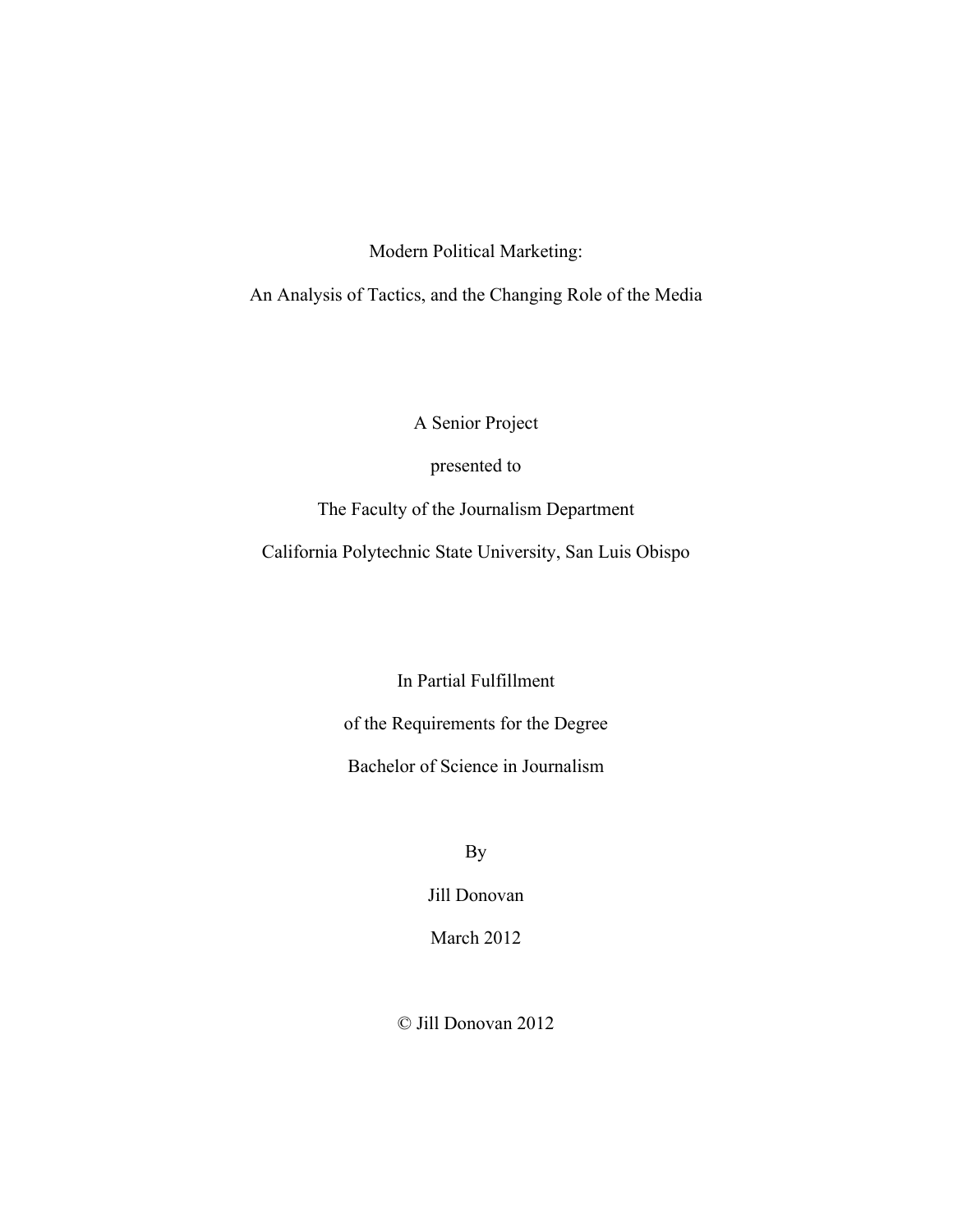#### Abstract

Political marketing is evolving. Campaigns now rely on political marketing for success in elections, without the marketing tactics they employ; their messaging would not be distributed to the voting public. In many of the political marketing models and theories, however, there is a massive omission; the role of traditional media as an overwhelmingly influential factor over the voting public, which can misconstrue and negatively impact the message of the candidate. This study analyses classical marketing tactics a political marketer uses, and examines the changing environment of traditional media with the rise of social networking.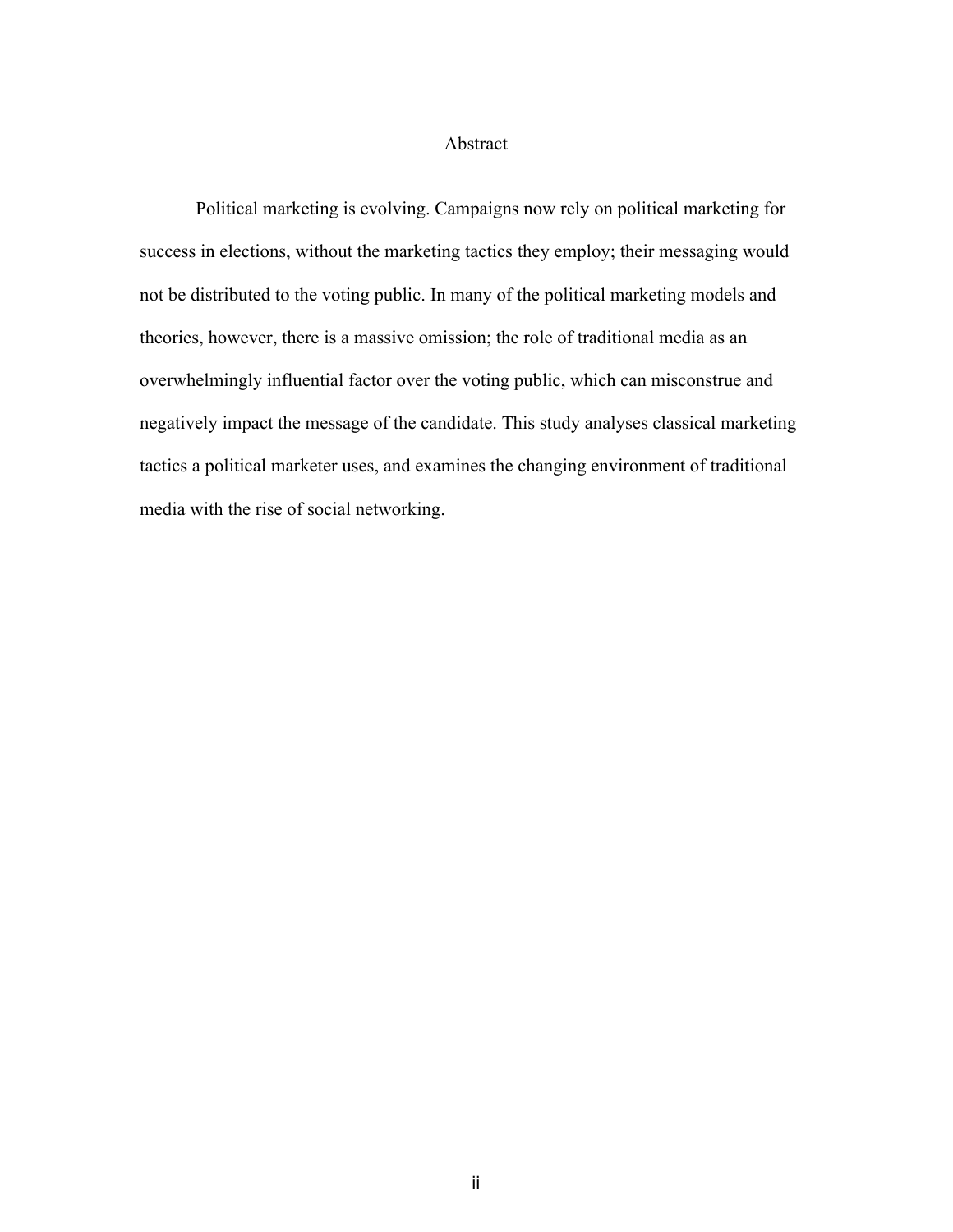## TABLE OF CONTENTS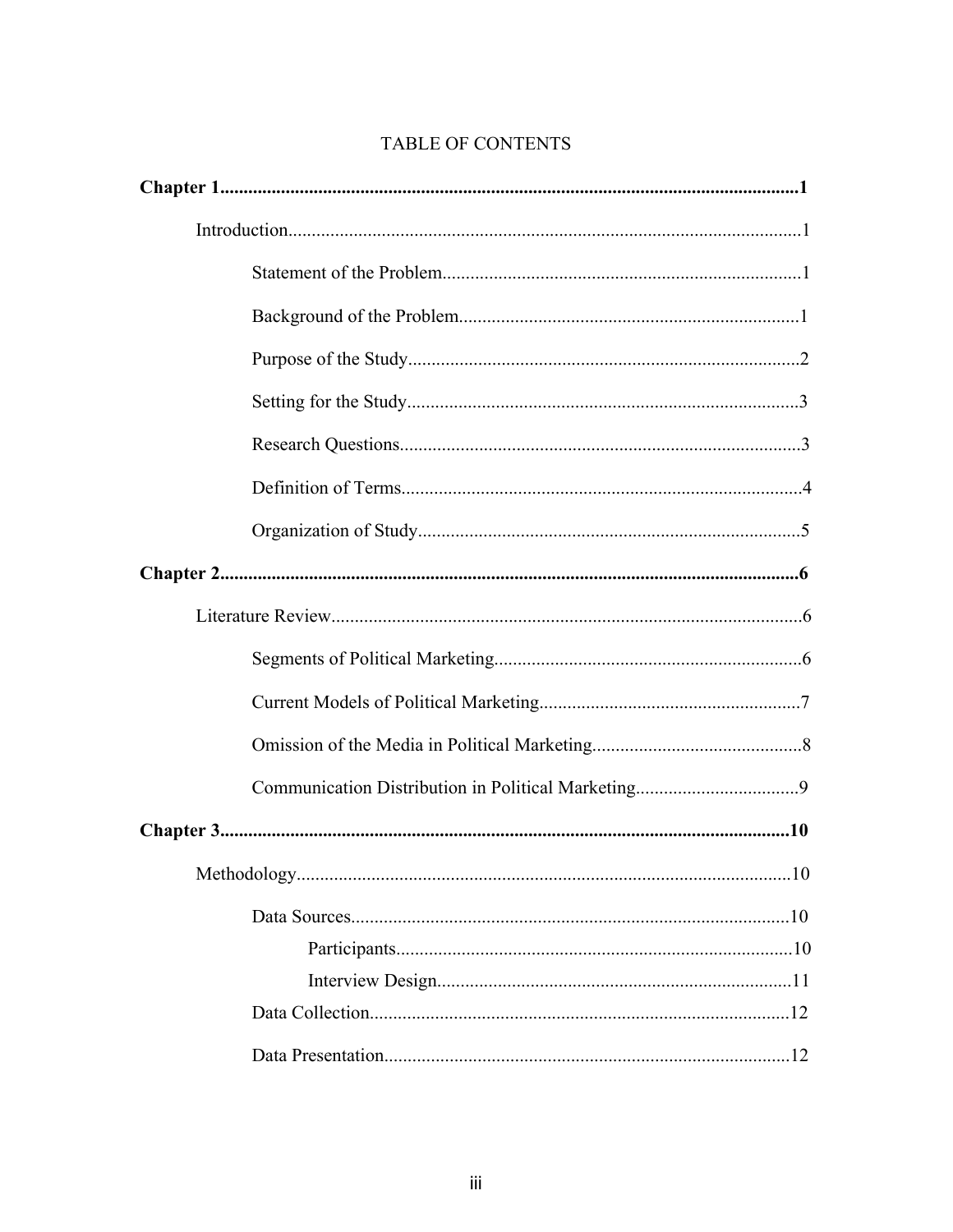| Description of Participation Experts in Related Fields14            |  |
|---------------------------------------------------------------------|--|
|                                                                     |  |
|                                                                     |  |
|                                                                     |  |
|                                                                     |  |
|                                                                     |  |
|                                                                     |  |
|                                                                     |  |
|                                                                     |  |
|                                                                     |  |
|                                                                     |  |
|                                                                     |  |
| Foster Opportunities to Directly Associate with the Voting Public48 |  |
|                                                                     |  |
|                                                                     |  |
|                                                                     |  |
|                                                                     |  |
|                                                                     |  |
|                                                                     |  |
|                                                                     |  |
|                                                                     |  |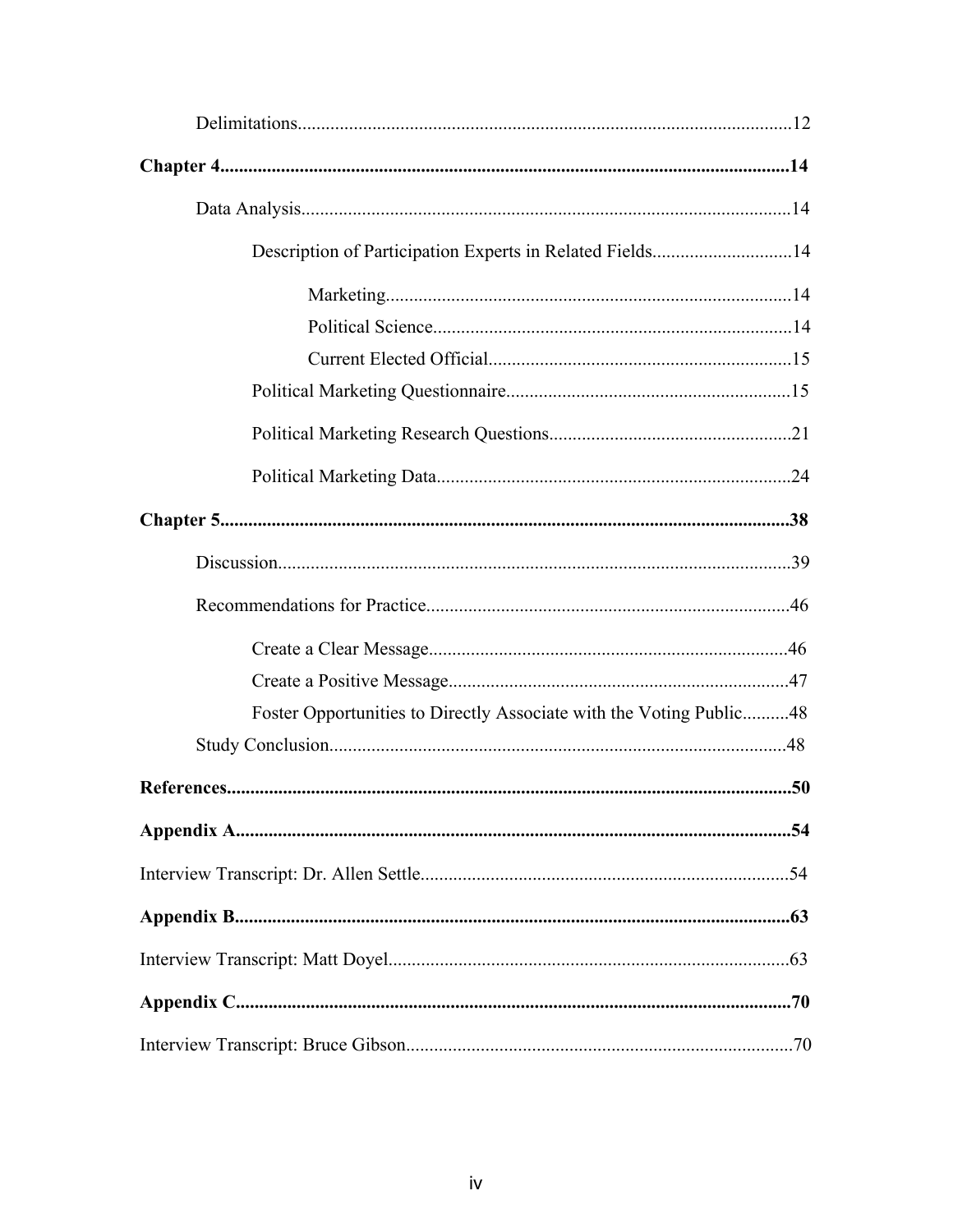# LIST OF TABLES

| Table 5. Negative versus Positive Messaging in Political Advertising33 |  |
|------------------------------------------------------------------------|--|
|                                                                        |  |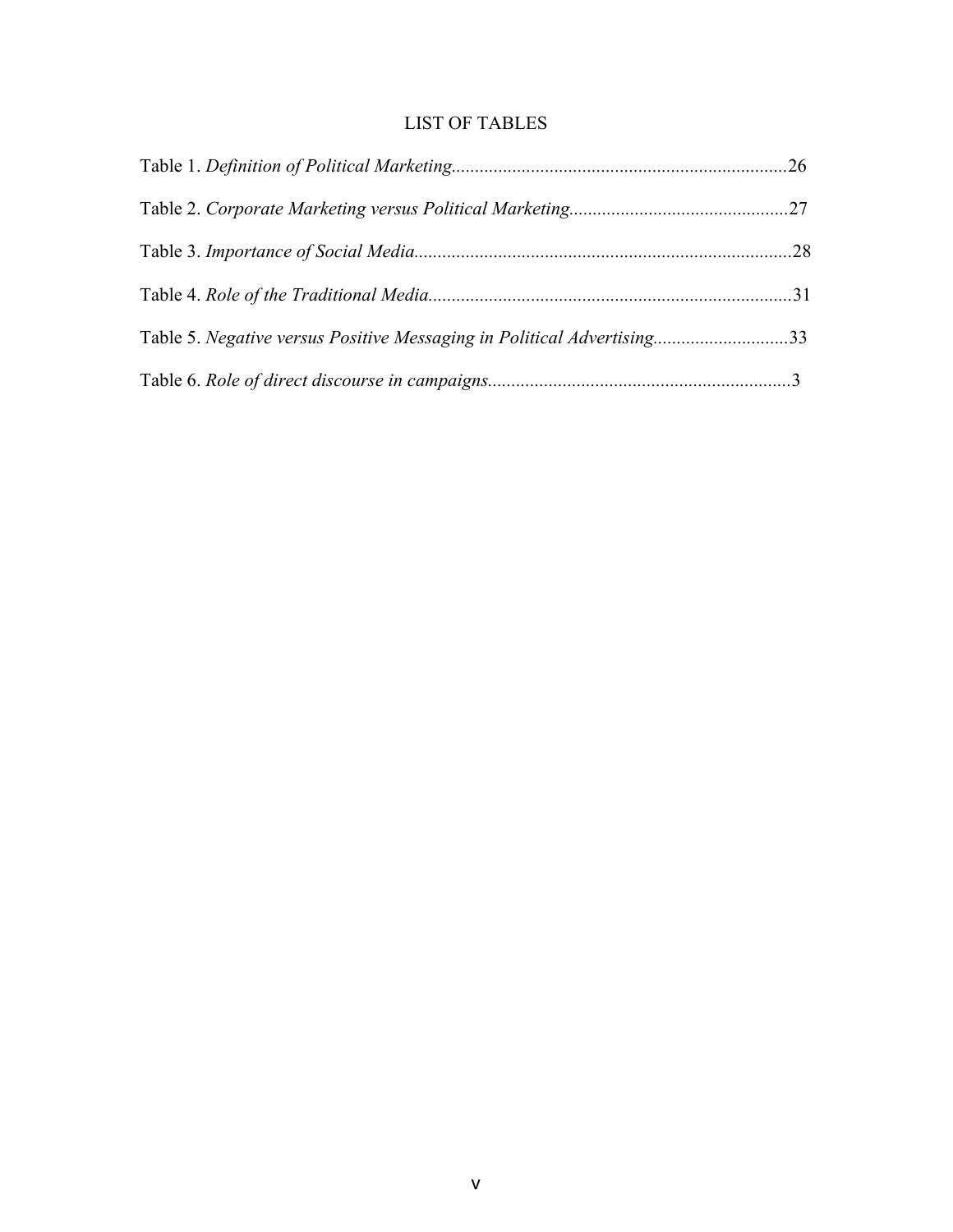#### **Chapter 1**

#### *Introduction*

#### **Statement of the Problem**

The fundamental difference between corporate business marketing and political marketing lies in the handling of the messaging, with the media taking an active role, rather than distributing the messages in a neutral manner. The media rarely takes a stance on a corporate product, yet the media personalities can all be found freely providing passionate criticism on all the political candidates' past and current actions. The public is thus largely influenced by the bias of the media, rather than drawing their own opinions and inferences from the facts and history of the politicians. Savigny argues: "First, that the media are political actors in their own right and that management-based marketing models in politics need to account for this; and second, that the media may play a corrective function to the democratic deficiencies that these models logically entail." (Savigny, 2010, p. 1050)

The current models for political marketing are seriously flawed by the omission of the active role of the American media, and its influence upon the voting public. By combining the Three-Stage Model with an appreciation for the role of the media in political marketing, the electoral candidates could form a solid marketing plan, providing a strong formula for electoral success.

#### **Background of the Problem**

Political campaigns are an inherent component of democracy practices in our country. Candidates who run for public office must market themselves to a mass audience, sometimes the whole nation, to win an election. Candidates now face the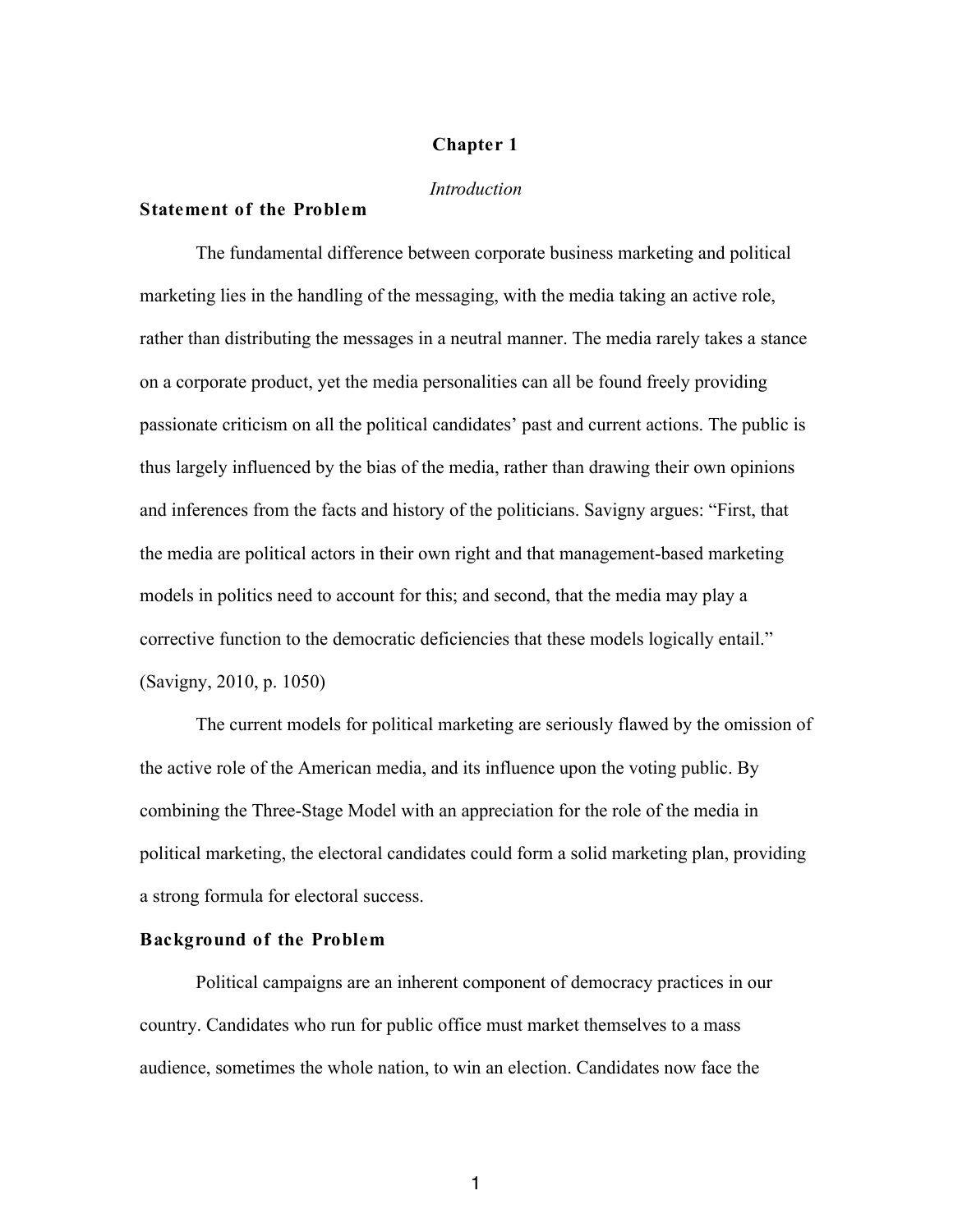problem of our increasingly digital world, where the consumer looks to the media for a great deal of direction. The media is obsessed with featuring the political arena; the highlights and background on a presidential candidate starts approximately two years before the nation has a chance to vote. A campaign manager for an electoral candidates is faced with creating a marketing and advertising plan to reach a mass audience. The candidate must maintain a positive image to establish his right to attain and hold office, while also battling and managing the influence of the media. "In all political systems the media are not only shaping and influencing the political 'message' candidates wish to transmit: their activities are also impacting upon the democratic process more broadly (Street, 2001). Savigny points out that, "The media are not neutral actors and that includes public service broadcasters." (Savigny, 2010, p. 1054)

#### **Purpose of the Study**

According to the primary academic literature on political marketing, there are several models for political marketing and advertising, one being the Three-Stage Model. The theories, however, are omitting the crucial role of media bias, and disregarding the influence the media has upon voters.

This study will examine the role of the media upon the voting public, and its ability to change the opinions and sway the allegiance of its viewers. The study will also address the necessity for candidates to form direct discourse with the voters, making use of all forms of social media, to bypass the negativity and persuasion of bias in traditional media. By implementing this tactic and by realizing the severity of the media's role in the political campaign, the realm of political marketing will have a complete model for future marketing plans.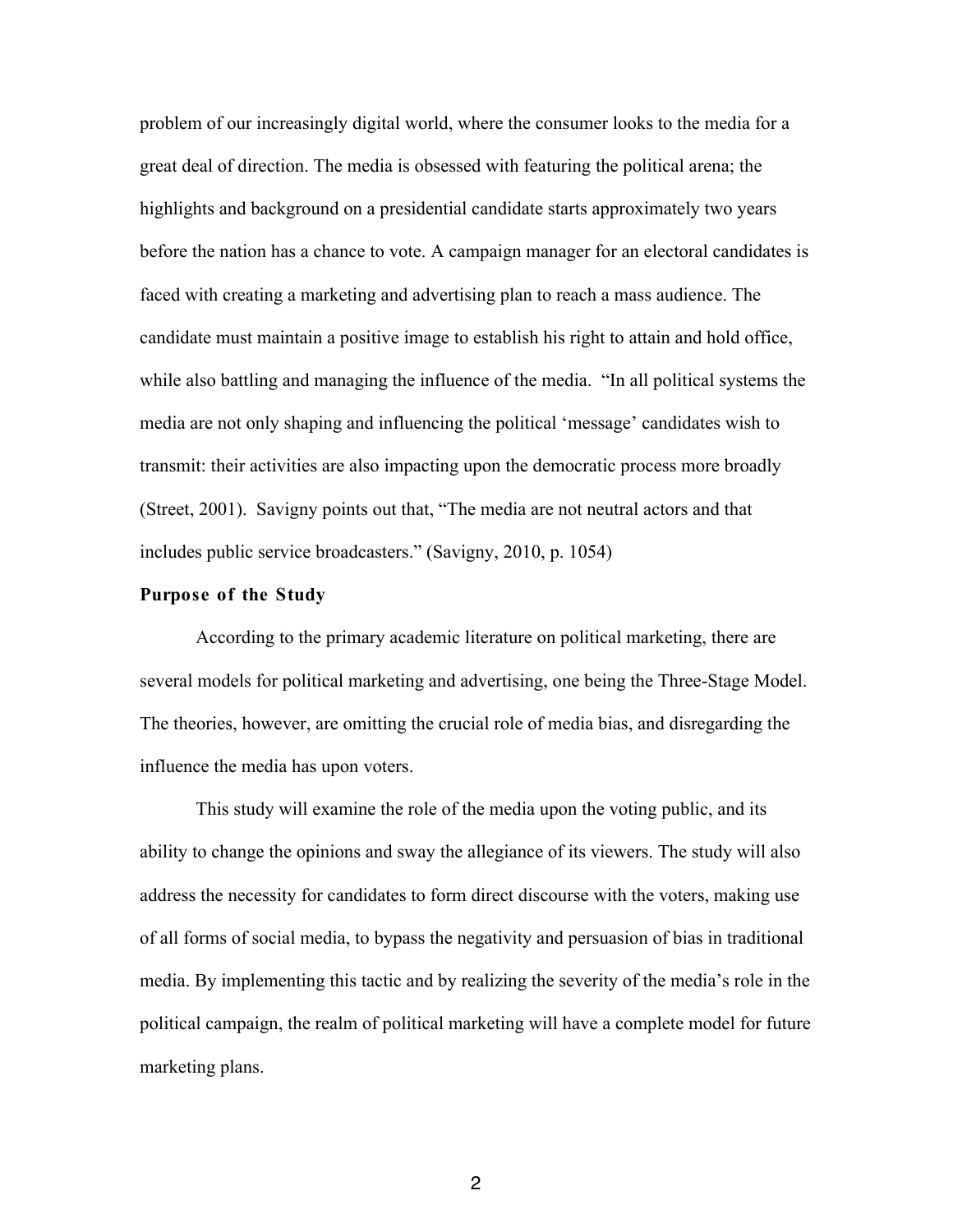#### **Setting for the Study**

This study will be done as part of the data collection for a Senior Project at California Polytechnic State University located in San Luis Obispo, California. There will be interviews conducted with; a political science professor at Cal Poly, a market research analyst, and a current elected member of the County Board of Supervisors. The experts will all be asked the same set of questions and probes. The questionnaire will be specifically formatted to answer the following research questions, and fill in the missing pieces of previous academic literature on the field of political marketing.

#### **Research Questions**

The study used the following research questions to narrow the focus of the paper and to fill the holes in the previous academic literature on political marketing models and the role of the media. Each question was written after the academic literature on political marketing was reviewed to acquire additional pertinent and necessary data from the fields of political marketing, communications, and management for the study.

1. How would you, as an expert in your field, describe the process of political marketing and the major difficulties the political candidate faces?

2. How is marketing for a corporation versus marketing for a political candidate different? Easier or Harder? Why?

3. Can social media be implemented by a political candidate to create a well-rounded marketing plan, to gain more success in elections? What types of social media do you think would be the most effective?

4. Do you believe traditional media plays an active and crucial role in the marketing and advertising of a political candidate? Please give an example of beneficial and negative instances of the influence of the media over the voting public.

5. In your experience, does the difference between positive or negative advertising messaging make a difference in the marketing campaign of a political candidate?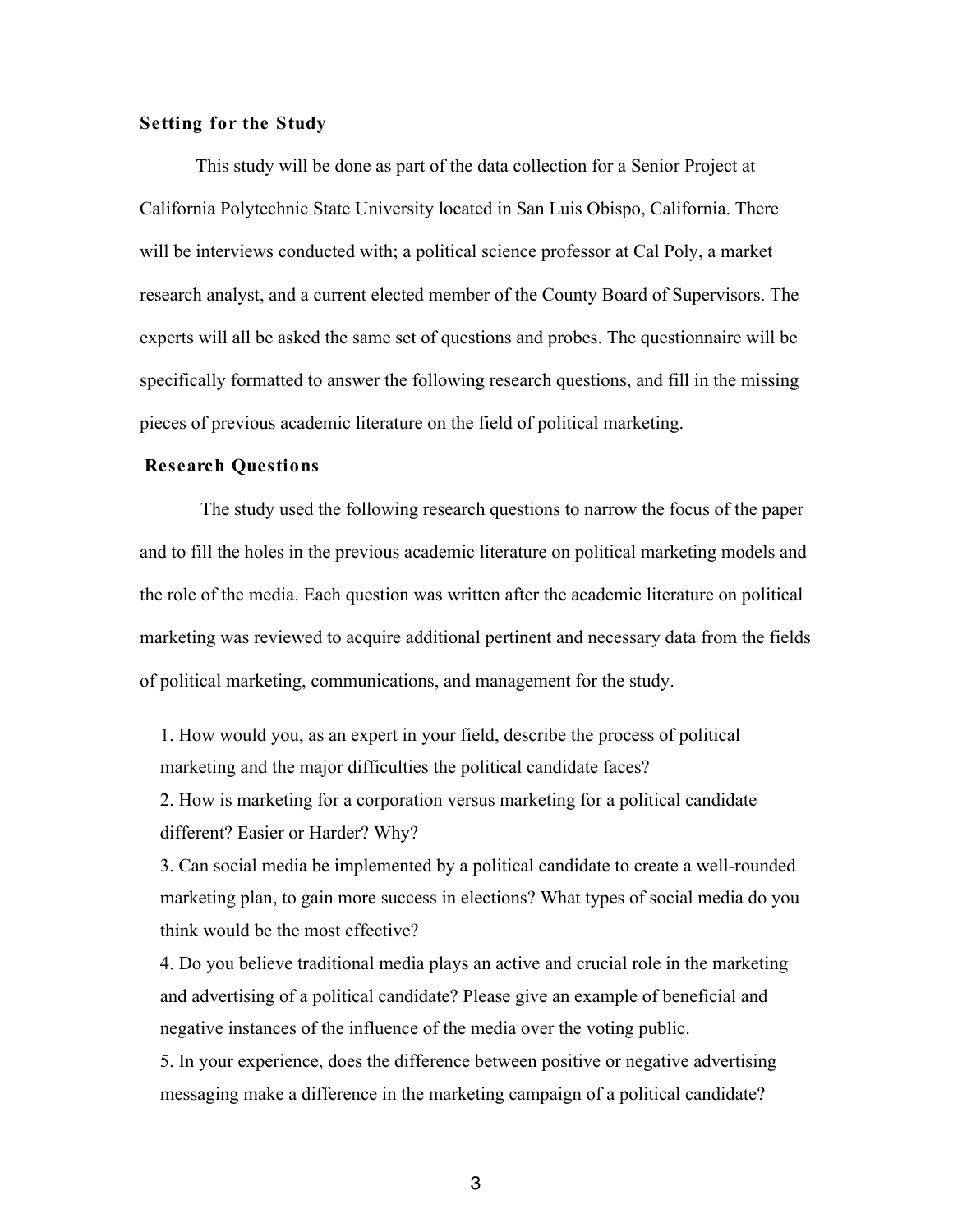Please give an example.

6. Do you feel the use of social media to provide more direct discourse between the political candidate and the voting public should be increased? Why could this be instrumental in the election process? Is two-way communication the missing component of a political marketing plan? By eliminating the negative influence and power of the media in-between the candidate and the public, does the public then form its own opinions of the candidate?

#### **Definition of Terms**

The following terms have been defined to assist the reader to understand the terms in the context of the study.

#### Three-Stage Model:

In the Three-Stage marketing model, business organizations are assumed to identify consumer demand, feed this back into the product and refine it accordingly.

*Step One:* Identify consumer demand, feed this back into the product and messaging and refine it accordingly.

*Step Two:* Inform the consumers of the changes to the product due to their demands and needs.

*Step Three:* Delivery of the refined product which will satisfy the consumer demand better, thus producing incrementally greater profit for the company.

The Three-Stage Model assumes "that parties are able to establish what voters want using methods that include sophisticated polling methodology and feedback from focus groups. Conceptually, the suggestion is that parties/candidates listen to (targeted) public opinion, and provide the electorate with a 'product' that they want, in order to achieve electoral victory." (Savigny, 2010, p. 1052)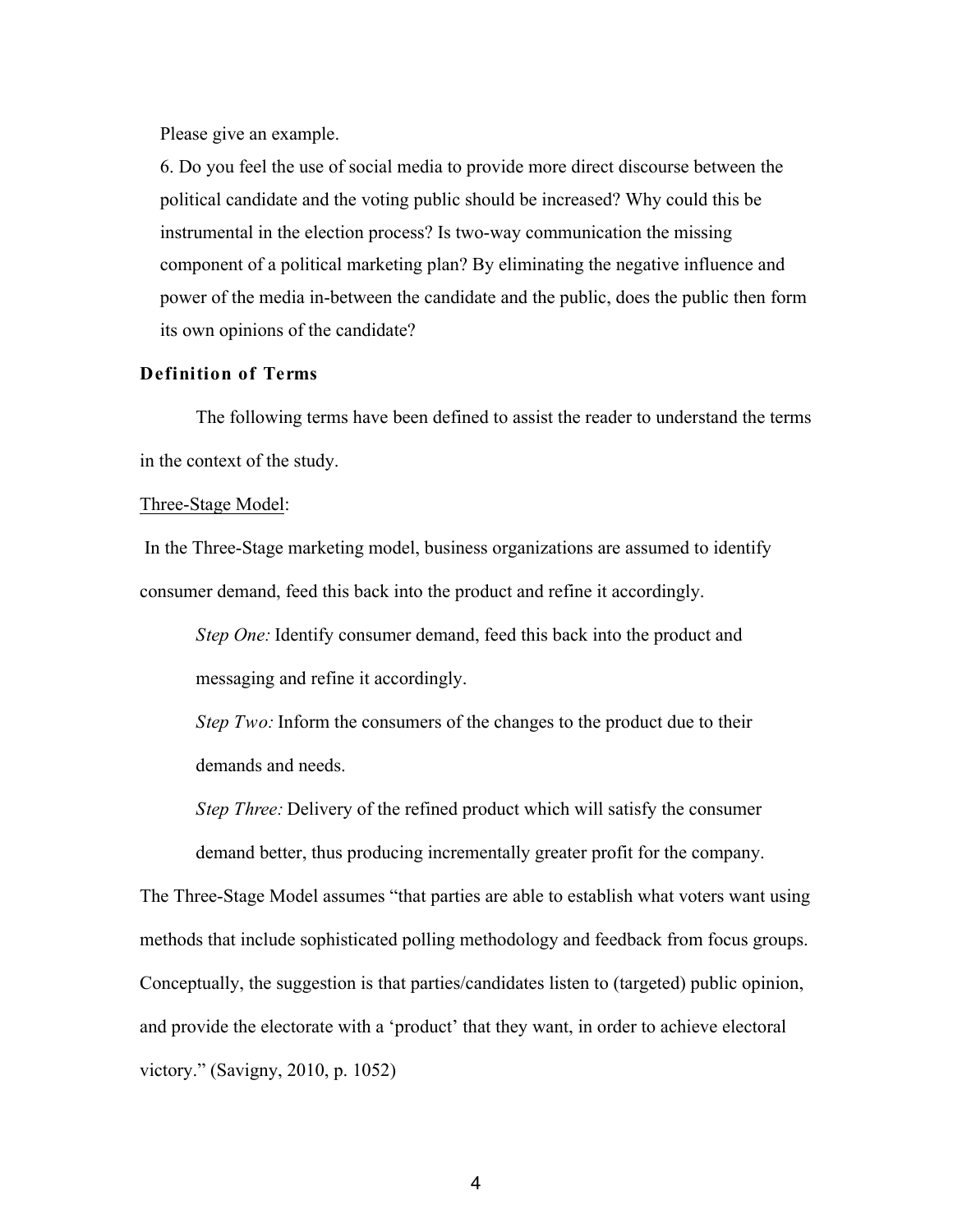#### **Organization of Study**

Chapter 1 included the background of the study, purpose of the study, and a definition of terms. Chapter 2 will identify the current models and trends regarding political marketing and advertising by reviewing current literature on the subject. Chapter 3 will present the methodology of the study. In Chapter 4, the findings will be presented and organized based on the original research questions [see Chapter 1]. The data will then be compared to the current literature. Finally, Chapter 5 will include a summary of the study and recommendations for professionals in the field of political communications, public relations, political management, and political science, to create a more comprehensive, and therefore more effective, political marketing campaign, taking into account the active role of the media, resulting in a successful electoral campaign.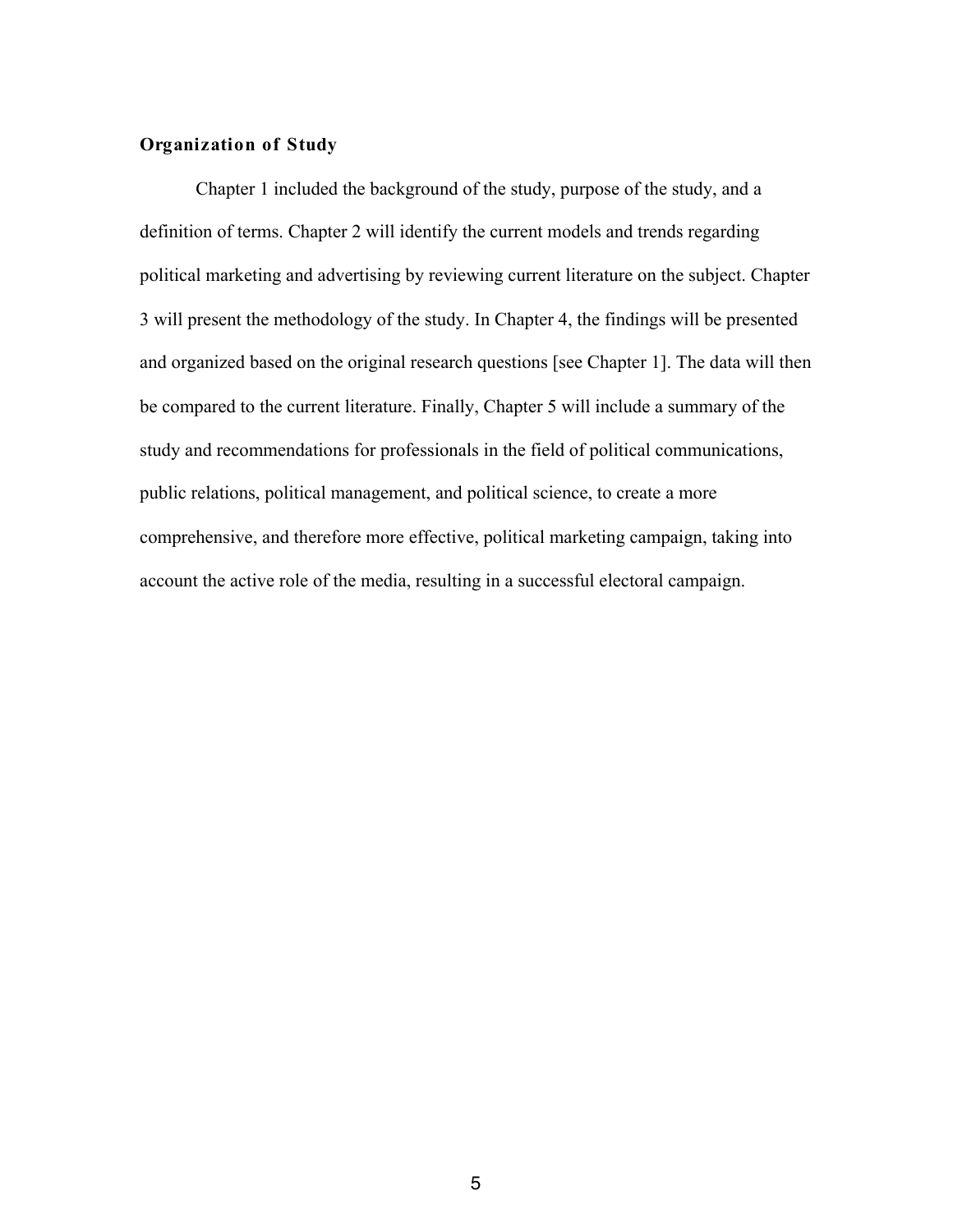#### **Chapter 2**

#### *Literature Review*

The review of literature focuses on the review of literature and current bestpractices for political marketing, multiple marketing models, and specifically examining the omission of the power of the media from current models of political marketing.

## **Segments of Political Marketing**

"The government's policies are like cornflakes -- If they are not marketed they will not sell" (Franklin, 2004, p. 5) Political marketing has become an invaluable part of the discipline of politics. The definition of political marketing can be broken down into three distinct segments in its most basic form: "communications, management, and political science" (Scammell, 1999, p. 718). "Political marketing is about political organizations adapting business-marketing concepts and techniques to help them achieve their goals" (Lees-Marshment, 2001, p. 692). Political marketing has emerged in recent years as an important process for the political campaign. However, there is disagreement within the field about how political marketing should be approached, due to the numerous theories and models within the discipline. "Communications centered approaches to political marketing tend to privilege news and media management strategies; management approaches reify marketing models; while the concern of political science (broadly defined) is with the potential impact of marketing on the political process" (Savigny, 2010), p. 1050). Those managing political campaigns must decide how to approach the campaign process, taking into account the three fields which influence the discipline. "Political marketing has hitherto suffered from significant confusion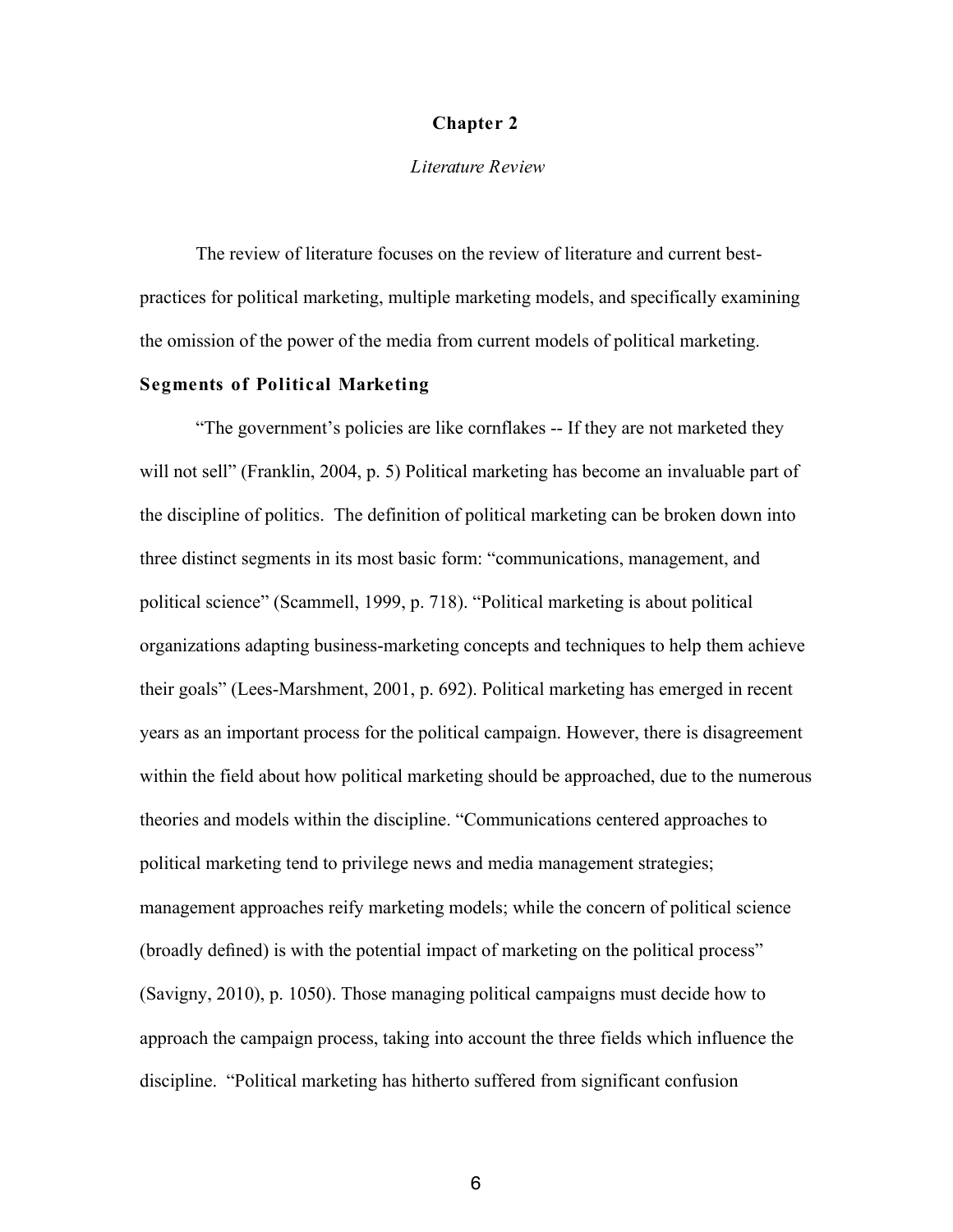(Scammell, 1999) because it is commonly perceived to be simply about political communication, but it is a potentially fruitful marriage between political studies and marketing" (Lees-Marshment, 2001, p. 692).

#### **Current Models of Political Marketing**

The most common theory for political marketing, the Three-Stage Model, has been widely accepted and discussed in academic literature. This model for political marketing consists of three distinct steps for the candidate to follow, providing a template to achieve a market orientation and eventual electoral success. (Savigny, 2010, p. 1050) The Three-Stage model was built by Robert Keith in 1960 with his Three-Stage Evolutionary Model and Dominic Wring's theoretical framework for political marketing in 1997, and further elaborated upon by Egan, 1999, Lees-Marshemen, 2001, and O'Cass, 2001.

The first step of the Three-Stage model is identifying consumer demand, aptly applying the data to the product, and refining it accordingly. Step two consists of informing the public of the aforementioned changes. The final step is the delivery of a refined product which then satisfies consumer demands with the ultimate goal of changing voter's behavior -- net, voting for the candidate (Savigny, 2010, p. 1050). Applying this model to the political arena, translates into political parties and candidates listening to their targeted demographics for public opinion, thus providing the electorate with a 'product' that they want, eventually granting the candidate electoral victory (Egan, 1999; Lees-Marshment, 2001; Mauser, 1983; O'Cass, 1996; Reid, 1988; Shama, 1976). While the Three-Stage model provides the basic framework for successful political marketing, it leaves out one crucial aspect of the communication chain between the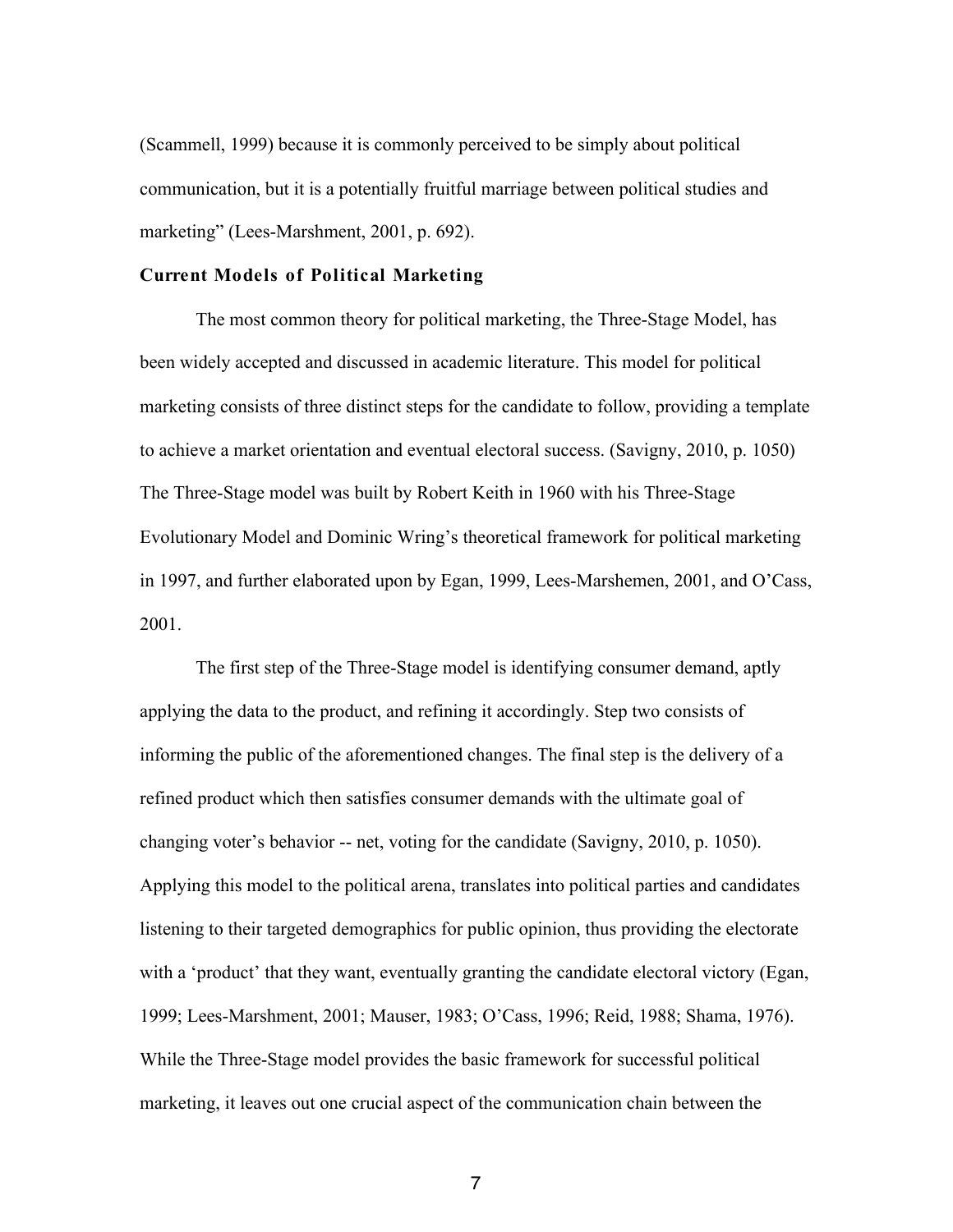political candidate, the voting public, and *vice versa*, the biased and agenda-ridden media. The media is now acting as a loose-cannon, an uncontrolled additional source of influence, even beyond the message the candidates are trying to communicate. This action must be taken into account in any model that hopes to influence the voter's behavior.

#### **Omission of the Media in Political Marketing**

Political marketing has become dominated by management marketing theories, which lays important groundwork for candidates in the election process. The academic literature, however, is leaving out a fundamental aspect of political marketing, by not taking into account the active role of the media. Savigny most accurately describes the current situation in political marketing; "Marketing theory does acknowledge the existence of the media, and affords it a role as a conduit through which politicians communicate to the electorate -- in essence, the media are effectively assumed to be tools at the disposal of politicians. *However*, this assumption negates the *active* role that the media themselves play in shaping the political message delivered to the electorate. As such, this analysis will concentrate on what is arguably the major weakness in the political marketing approaches" (Savigny, 2010, p. 1050).

By melding the Three-Stage model of business organizations and implementing the inclusion of the active role of the media presented by Savigny, the world of political marketing could be radically transformed, providing the electoral candidates a concrete plan to follow for electoral success. "The 'inside job' played by political reporters and commentators in interpreting, changing, and challenging the message of the political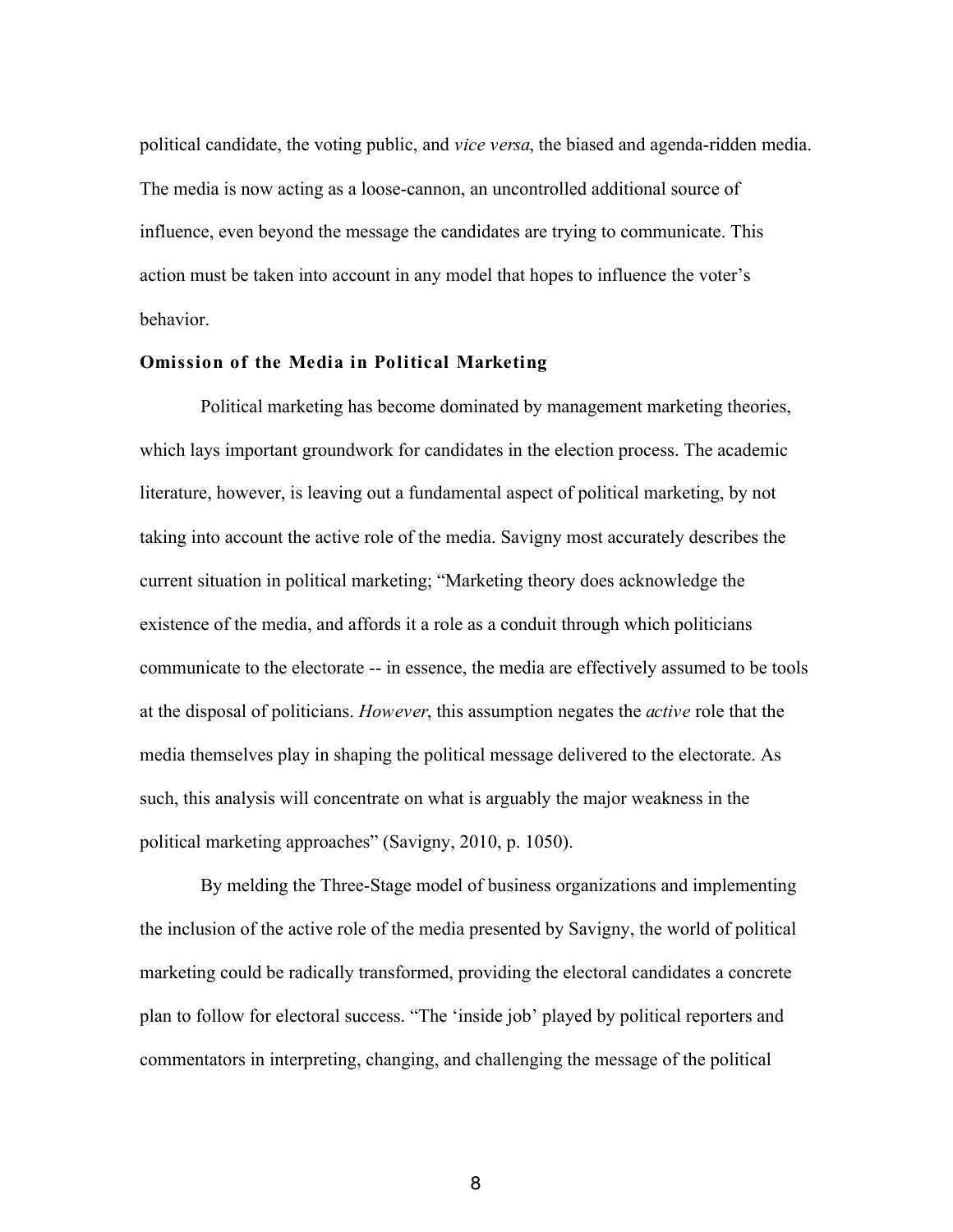marketers is clearly vital in any marketing campaign, as are the interests of media organizations themselves" (Savigny, 2010, p. 1049).

#### **Communication Distribution in Political Marketing**

For traditional companies, the role of the media is strictly distribution; the channel by which the message is communicated, to whom, and how often, the media is paid for simply reproducing the messages provided by the advertiser. In the political arena, the media is transformed from a distribution technique to an active participant in the critique of potential candidates. "The media are also, with the arguable exception of some public service broadcasters, commercial entities beholden to other commercial organizations for their revenue. The media, including public service broadcasters, are political actors in their own right: they function to protect their own interests in addition to their theoretical role as defenders of democracy." (Savigny, 2010, p. 1055) The various media entities play a vital role in the distribution of the messages of the candidates. The perceptions and understanding of politics for the general voting public are largely derived through the filters of the media. "The media do not, in any political system, confine themselves to a 'neutral transmission function' (Kuhn, 2007, p. 212). "To reiterate, a fundamental weakness of these models is a failure fully to appreciate that the conduit of messages is not neutral as it is in the presentation of marketing messages." (Savigny, 2010, p. 1055)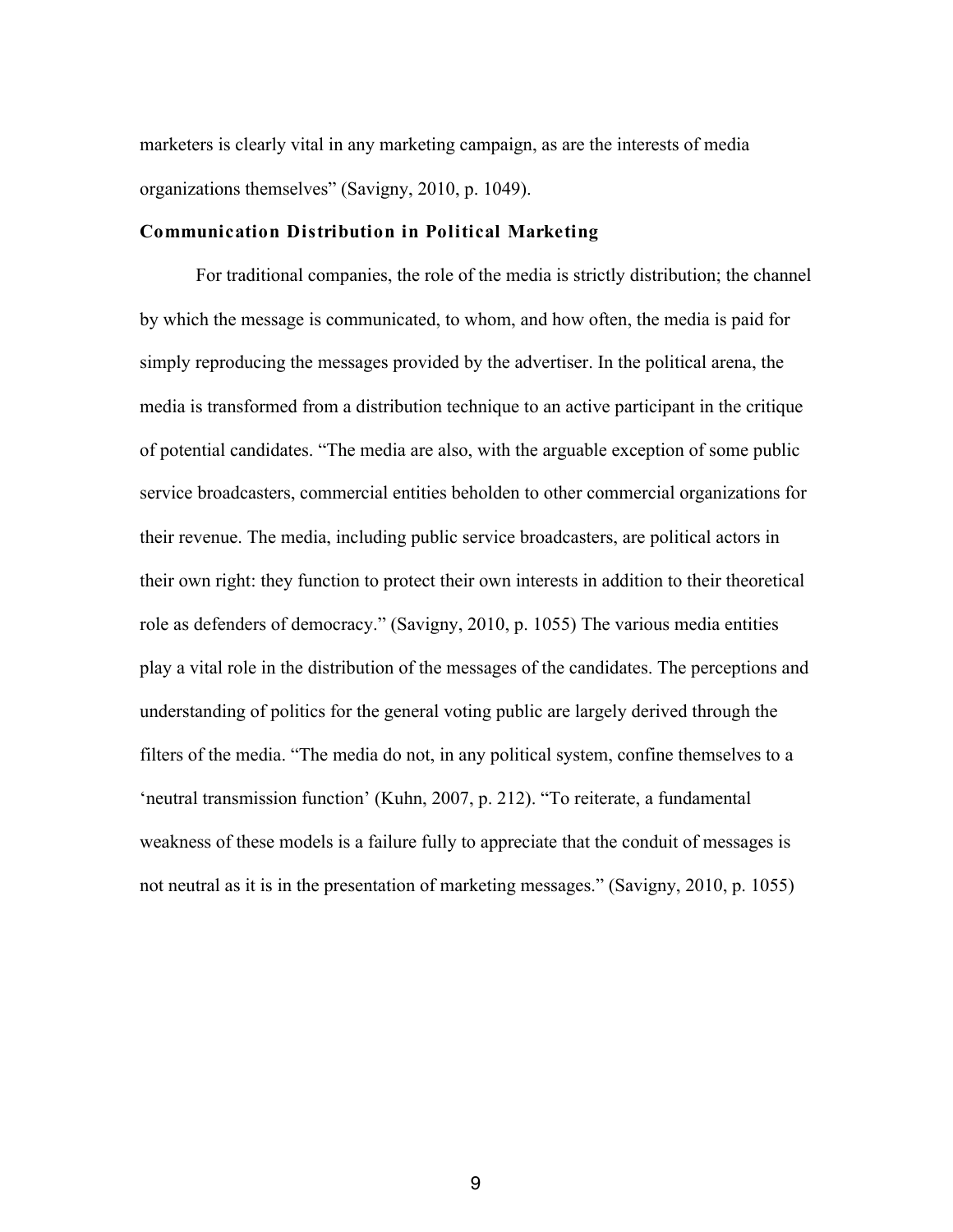#### **Chapter 3**

#### *Methodology*

This chapter presents the methods used to collect data for the study including the data sources, collection and presentation of the data, and delimitations.

#### **Data Sources**

For the study, one political science professor, who is also the former mayor of the city of San Luis Obispo, one market research analyst, and one current elected official, were interviewed using an identical questionnaire. The questionnaire was designed to answer the research questions of the study, regarding political marketing and the subsequent influence of traditional media *reporting* upon the voting public.

#### **Participants**

The market research analyst was Matt Doyel, the President of Baker St. Solutions, a market research company. Before becoming the president of Baker St. Solutions, Matt worked for Procter and Gamble for over ten years in marketing research and brand management. He was also a US Naval Flight Officer and Graduate of Naval Fighter Weapons School (TOPGUN). The current elected official interviewed was County Supervisor, Bruce Gibson. Bruce was first elected 2nd District Supervisor in 2006. Gibson has accepted the SLO County Environmental Achievement Award twice, both in both 2003 and 2005. He also serves on numerous environmental boards throughout the county. The professor interviewed was Dr. Allen Settle, a political science professor at Cal Poly. Dr. Settle has served on the city council board for ten years, and served as mayor of the city of San Luis Obispo for the last four years.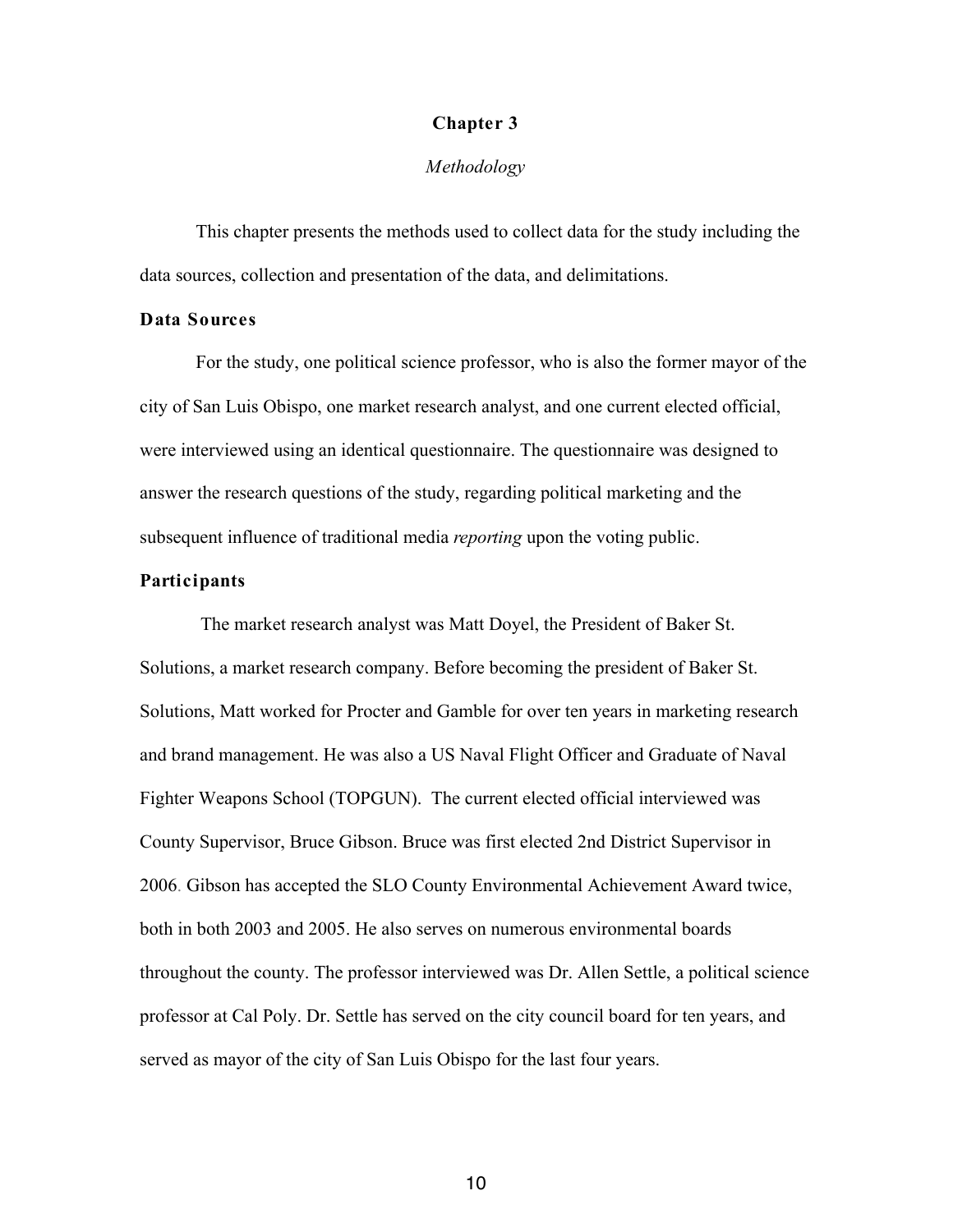#### **Interview Design**

The following questions were asked of each participant in the interview, and served as the data sources for the study:

> 1. How would you, as an expert in your field, describe the process of political marketing and the major difficulties the political candidate faces? 2. How is marketing for a corporation versus marketing for a political candidate different? Would you say one is easier or harder? Why? 3. Can social media be implemented by a political candidate to create a well rounded marketing plan, to gain more success in elections? What types of social media do you think would be the most effective? Why?

4. Do you believe traditional media plays an active and crucial role in the marketing and advertising of a political candidate? Why? Please give an example of beneficial and negative instances of the influence of the media over the voting public.

5. In your experience, does the difference between positive or negative advertising messaging make a difference in the marketing campaign of a political candidate? Why? Please give an example.

6. Do you feel using social media to provide more direct discourse between the political candidate and the voting public should be increased? Why could this be instrumental in the election process? Is two-way communication the missing component of a political marketing plan? By eliminating the negative influence and power of the media in-between the candidate and the public, does the public then form its own opinions of the candidate?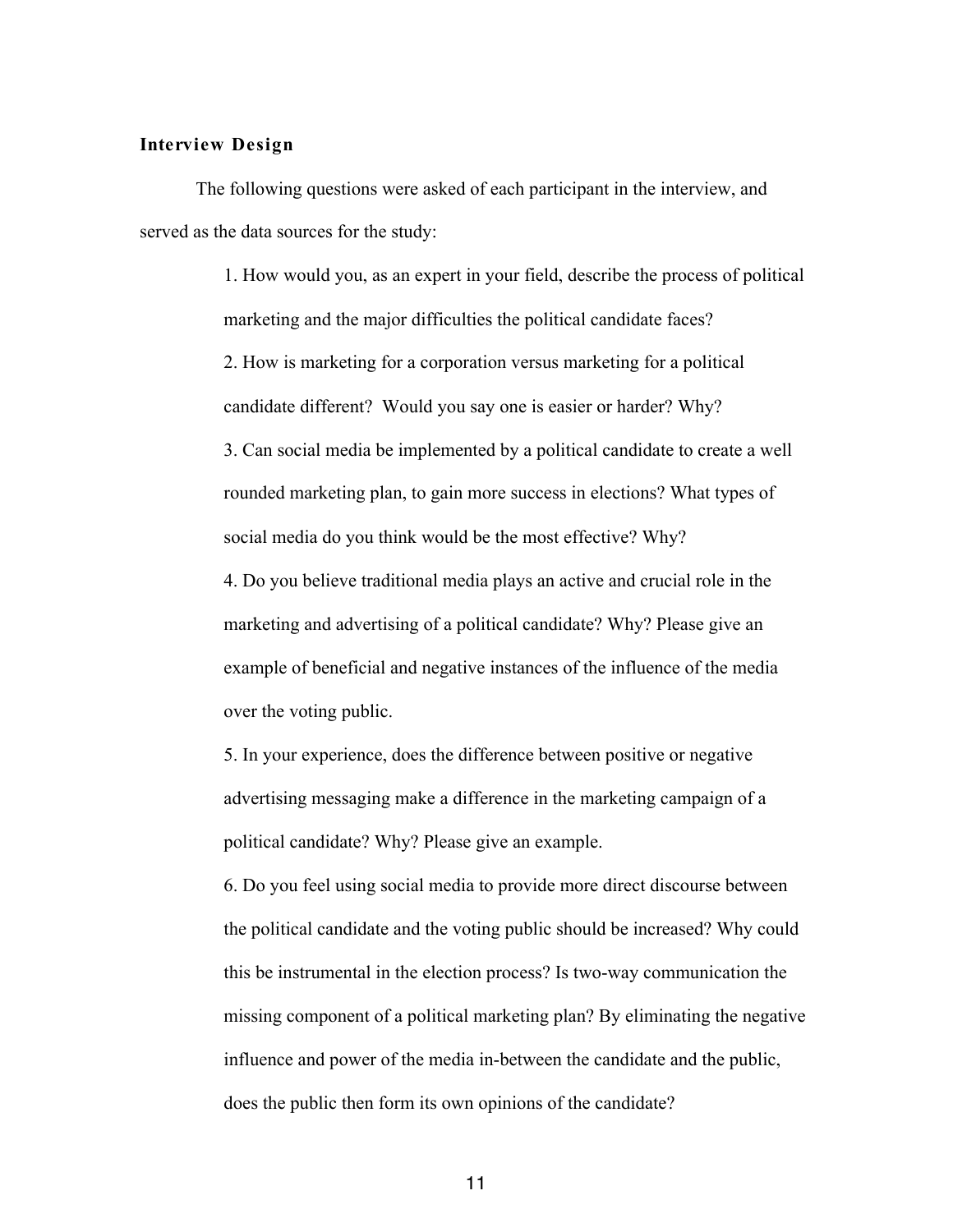#### **Data Collection**

The method of data collection for this study was three individual interviews with each professional. The interviews were conducted during February 2012, and lasted approximately 20 to 30 minutes each. During the interviews, the professionals were asked the identification questions, which were designed to answer the research questions, detailed in Chapter 1, to gain insight into the process of political marketing, along with the role of the media. Although the experience, connection to politics, and current roles of the interviewees were significantly different, the purpose and value of asking the identical question, as opposed to a more journalistic, investigative technique, was to discover the similarity of problems, as seen by all three panelists, in the political marketing process.

#### **Data Presentation**

The data collected during each interview was documented through audio recordings, using an audio recoding application on an iphone, as well as a traditional audio recording device. There were also written notes taken during the interview, to clarify any information given during the interview to understand the meaning and context of the response. This method ensures the data is presented in the most accurate and objective way possible.

#### **Delimitations**

There are delimitations for this study based on the nature of the interviews, the limited number of participants, and the type of data collected. The study focused on political marketing and the role of the media. Therefore, some limitations may exist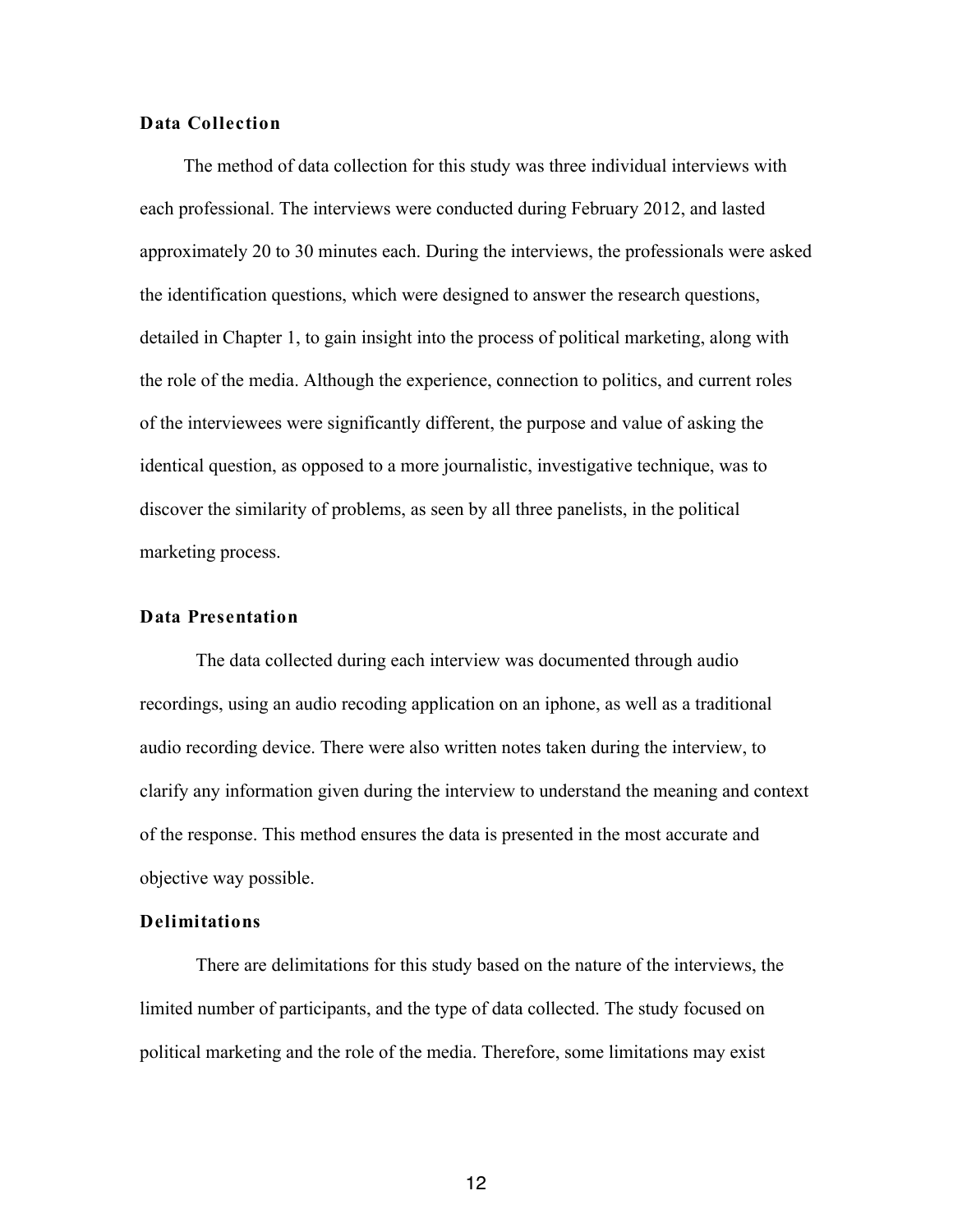based on the assumption that the responses are qualitative and opinion-based and therefore cannot be generalized.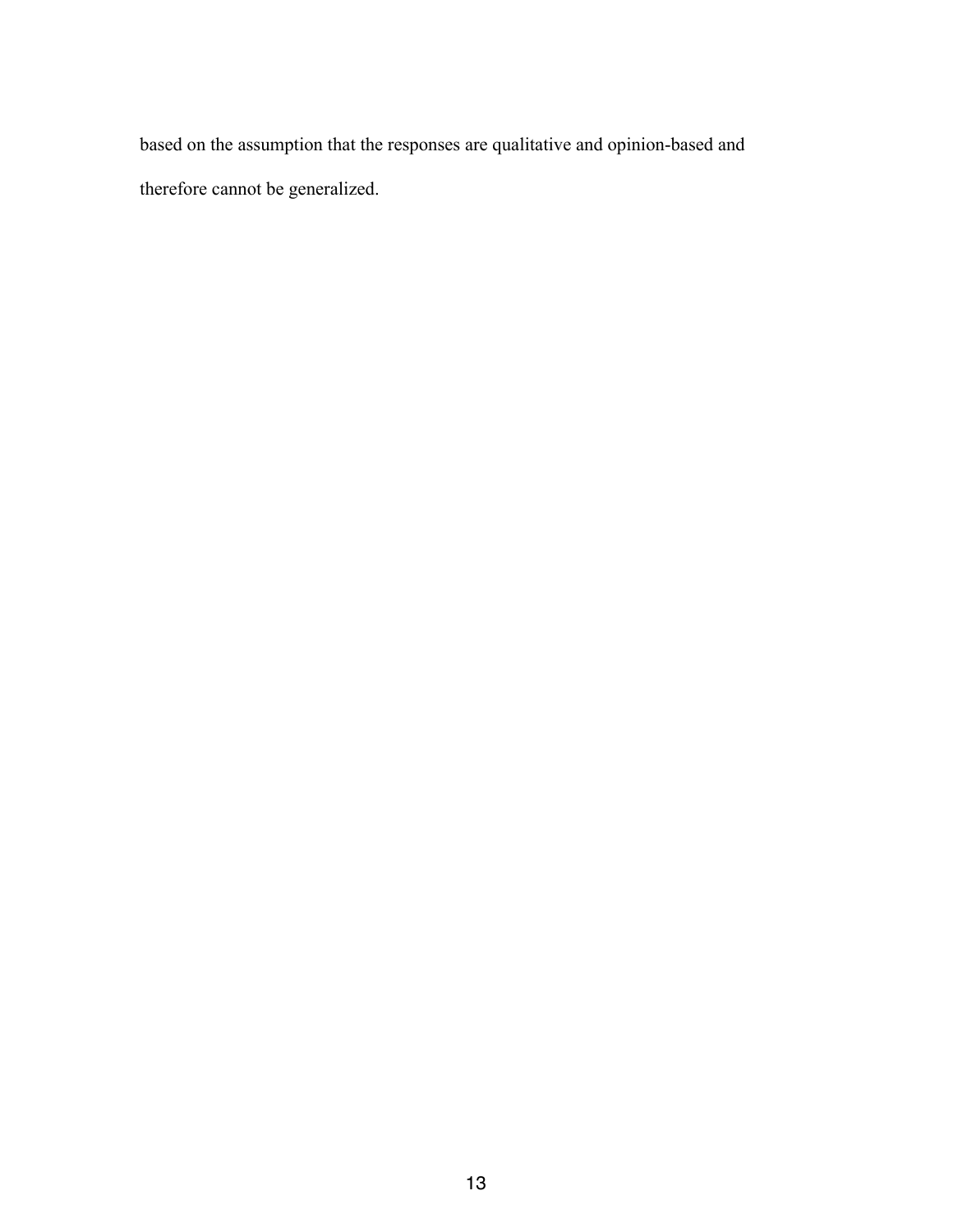#### **Chapter 4**

#### *Data Analysis*

Chapter four will provide explanations of the three experts interviewed in the study and will summarize the respondents' answers to the questionnaire. Since each interview lasted approximately twenty to thirty minutes, the answers will be presented as direct quotations. The answers will then be analyzed and compared to the original research questions and existing academic literature on political marketing and the role of the traditional media, as reviewed in Chapter 2.

#### **Description of Participation Experts in Related Fields:**

Market Research Analyst: Matt Doyel

Matt Doyel was the marketing expert for the study. Matt Doyel began his career as a market research expert at Procter and Gamble, where he worked in marketing research, and brand management, and where he built the Consumer Focus Department. He also spent nine years in the Aerospace industry as a US Naval Flight Officer. He is a graduate of Naval Fighter Weapons School in 1990, where he flew TOPGUN. He was the director of Operational Test and Evaluation (F-14 Tomcat). He holds a BS in Physics from the University of Oklahoma. He joined the Baker St. Solutions team in 2006. Political Science Expert: Dr. Allen Settle

Dr. Allen Settle was the political science expert for the study. Dr. Settle is a tenured professor at California Polytechnic State University and the Pre-Law advisor for Cal Poly. He has been elected for ten terms to serve on the San Luis Obispo City Council, as well as serving as Mayor for the city San Luis Obispo for four terms, and is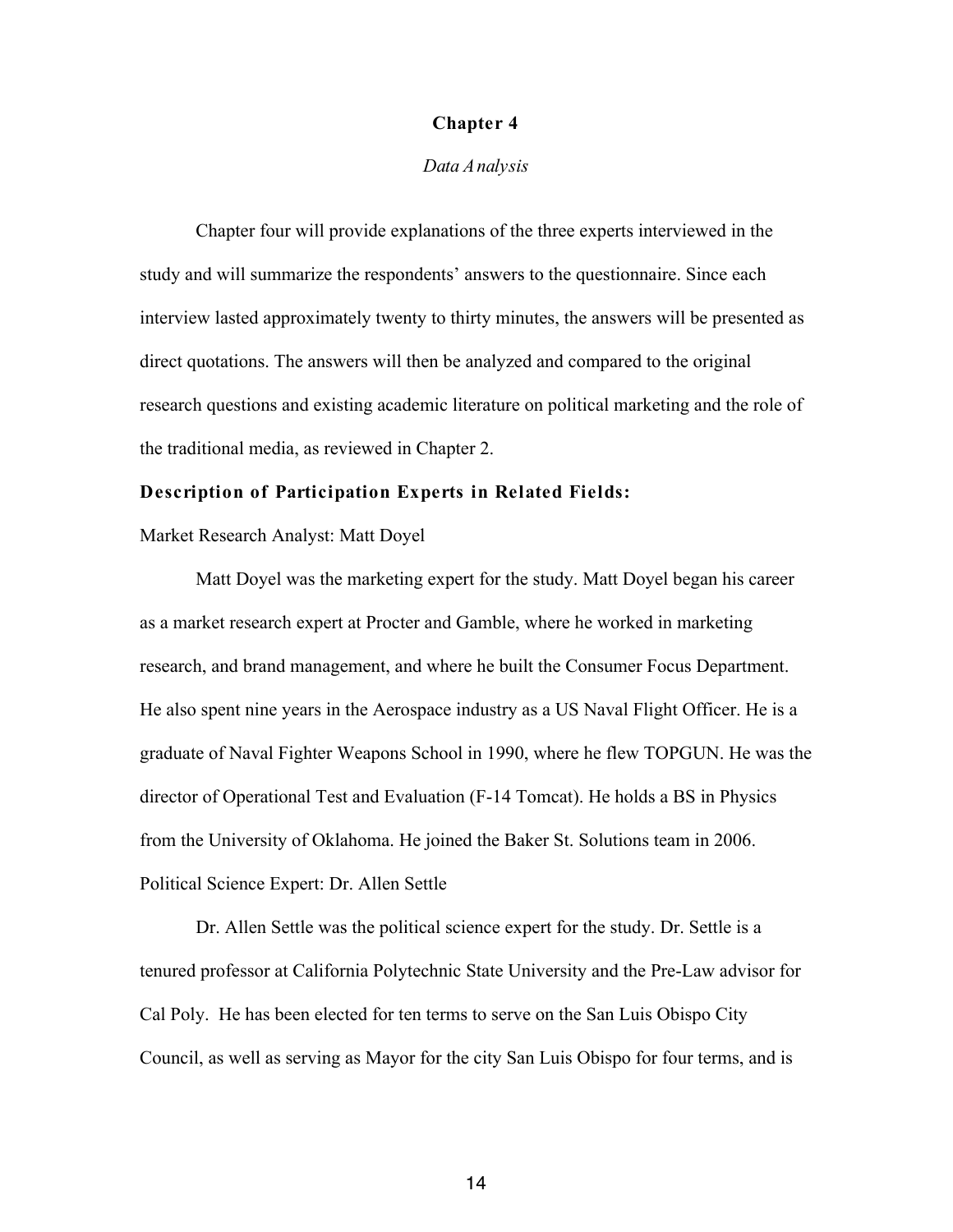currently serving his fifth term.

#### Current Elected Official: Bruce Gibson

Bruce Gibson serves as the Supervisor for the second district of San Luis Obispo County, which is comprised of the coastline from Los Osos to San Luis Obispo. He was elected for his first term in 2006, and is currently serving his second term. Gibson has a Ph.D. in Seismology from Rice University. He also serves on the SLO local Agency Formation Commission as the County Representative. He is the Vice President of the SLO Council of Governments Board and also the President of the Integrated Waste Management Authority Board. During his time as Supervisor for the county, Gibson has twice received the SLO County Environmental Achievement Award, a prestigious award in the environmental realm.

#### **Political Marketing Questionnaire:**

Each expert was asked to respond to the following questions and probes regarding political marketing and the role of the media:

1. How would you, as an expert in your field, describe the process of political marketing and the major difficulties the political candidate faces?

Question #1 was asked to clarify what the process of marketing and political marketing meant to each respondent. By clarifying a definition of marketing, the interview could progress once a definition had been firmly established as basic agreement of the process for political candidates, making the rest of interview easier for the respondent and the reader. The expert was also questioned on his opinion for the most difficult portion of the political marketing process and to acknowledge and highlight the existing problems a political marketer faces.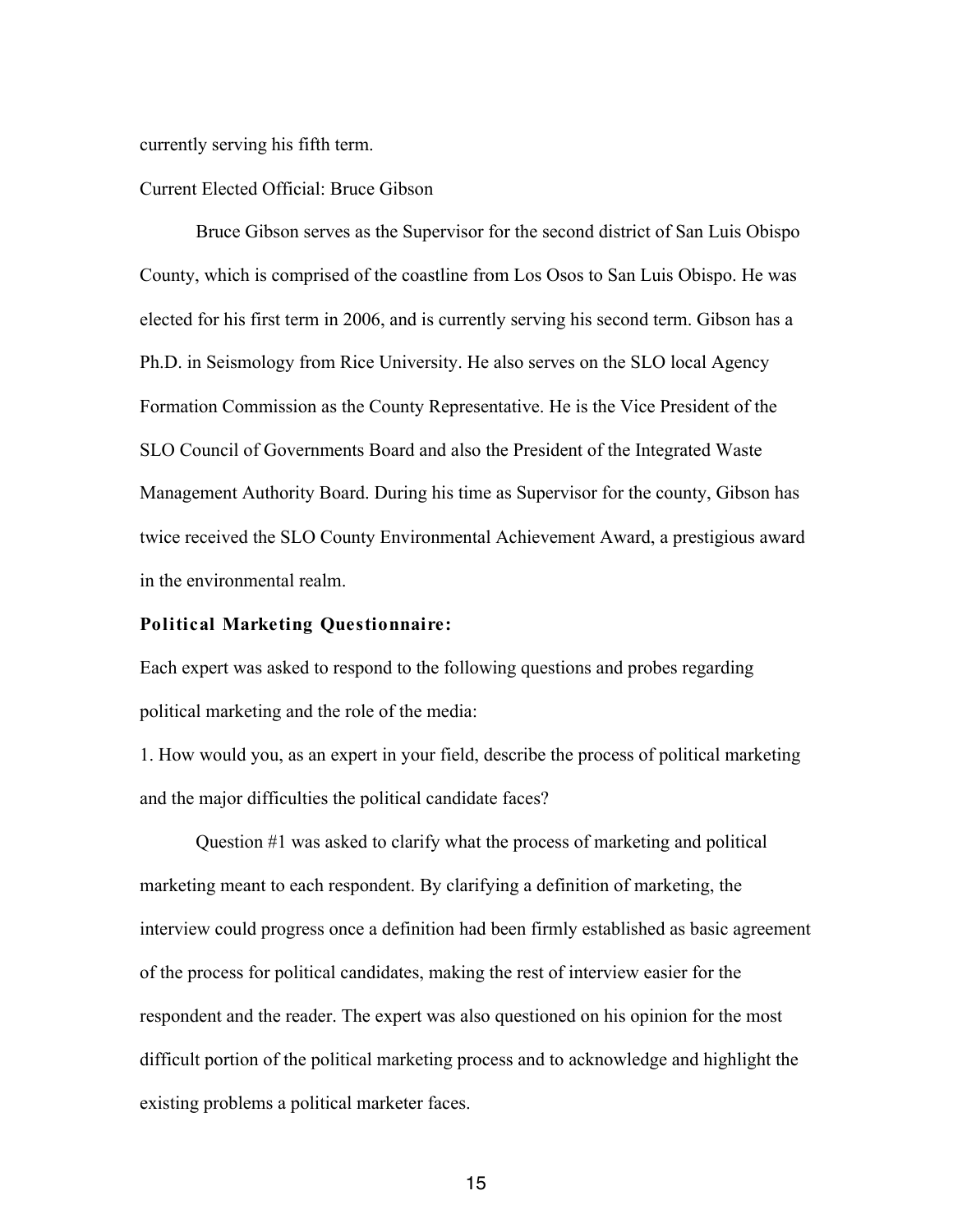Dr. Allen Settle: "I represent a city of San Luis Obispo, municipal government and its marketing is primarily one of very high level of transparency, particularly with the media" (Appendix A).

Matt Doyel: "Marketing is selling something by, specifically, creating the right message, and delivering it to the right person, at the right time. So, a definition for anything needs to be very concise, and very clear, and that's what it is. Marketing is different from sales, cause sales is the actual selling of the object, marketing creates the message, which enables the sale to happen" (Appendix B).

Bruce Gibson: "The process of political marketing, politics is fundamentally human endeavor, its about making connections and making decisions on behalf and for the benefit of a community" (Appendix C).

2. How is marketing for a corporation versus marketing for a political candidate different? Easier or Harder? Why?

Question #2 was asked to investigate the experts opinion on the difference between corporate marketing and political marketing, and to identify if there was a noticeable difference between the two. It serves to compare the various problems both fields' encounter, and to seek out solutions for the most problematic complications candidates might face.

Dr. Allen Settle: "Its symbiotic. What you try to do to market for companies and market for individual candidates is so much alike" (Appendix A). Matt Doyel: "From the political standpoint, I think that the politicians would benefit from people who understand classical marketing. If the politicians have one big disadvantage, I think that so frequently in the eyes of the consumers, they don't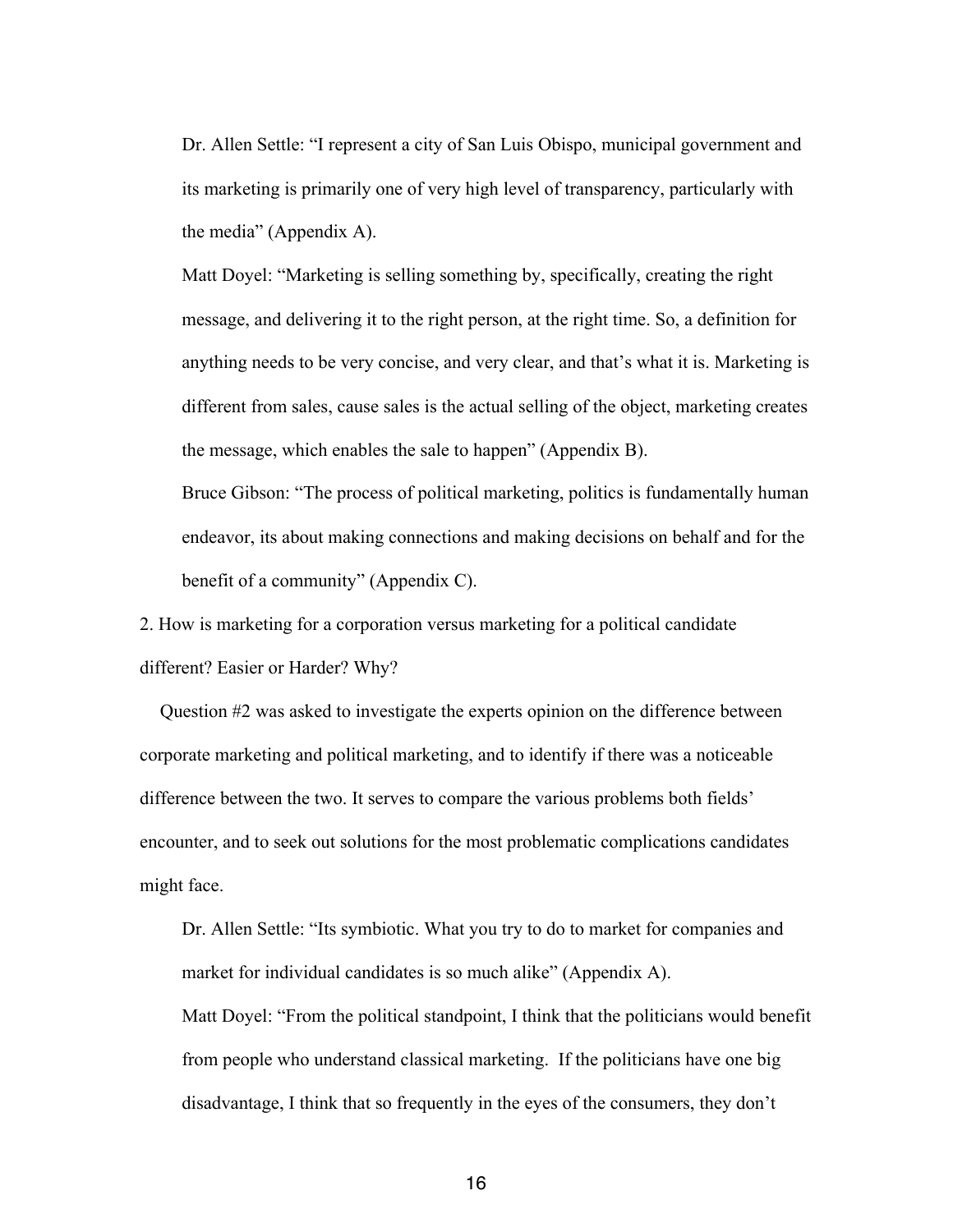stand for something, as opposed to, they stand against something else" (Appendix B).

Bruce Gibson: "You know, frankly, I think corporate probably easier, cause it's a narrower, if your selling a car, dish soap, whatever it is, you have a very narrow universe you have to deal with" (Appendix C).

3. Can social media be implemented by a political candidate to create a well rounded marketing plan, to gain more success in elections? What types of social media do you think would be the most effective?

Question #3 was asked to explore the experts' opinion of the growing tool of social media and its subsequent application for political marketing. The question was meant to probe the potential power of social media as contrasted by the role of the traditional media over the voting public.

Dr. Allen Settle: "It's going to be, it already is, Facebook, all of these social media are in full bloom. The media has in some respect, been, shall we say, eclipsed by the social media" (Appendix A).

Matt Doyel: "I mean it can't be ignored. I mean, clearly, its a very important medium, and a very important tool, to use. But you can't hang your hat on it, it can't be the only thing that you do, it only reaches a small percentage of the population, and we don't really know yet, the efficacy of the actual medium" (Appendix B).

Bruce Gibson: "I mean clearly, the answer is yes, I mean you've seen it, but I'll tell you in my instance, because of my generational, my age, lets be frank, that wasn't the first place I turned" (Appendix C).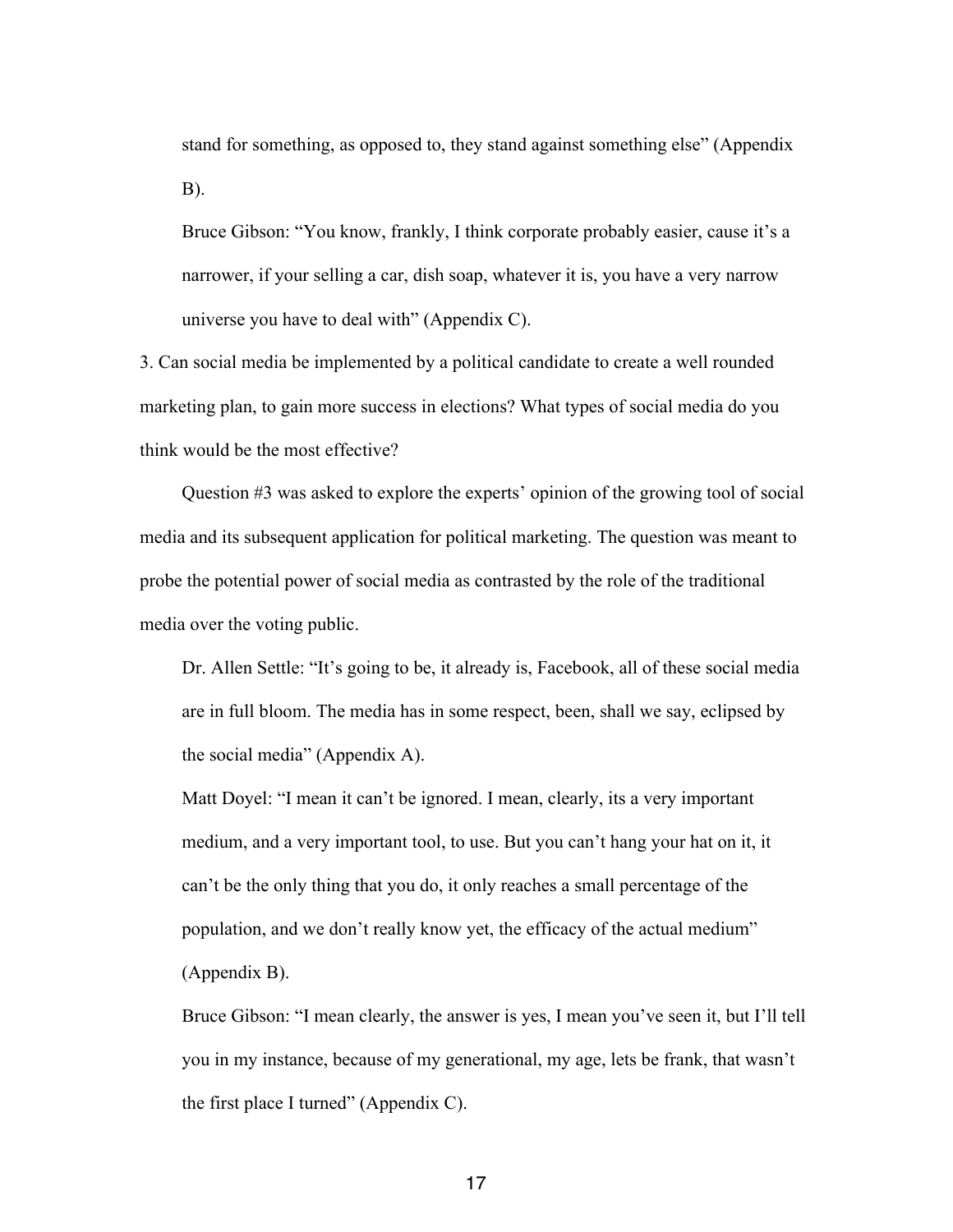4. Do you believe traditional media plays an active and crucial role in the marketing and advertising of a political candidate? Please give an example of beneficial and negative instances of the influence of the media over the voting public.

Question #4 was asked to investigate the experts opinion of traditional media as a major influential factor in an election. Due to the gaping absence of the role of the traditional media in current political marketing literature, the question attempted to probe the potential influence of the bias of traditional media in a political election.

Dr. Allen Settle: "The other thing that's dangerous for the media is, things have been moving from a healthy cynicism to a more corrosive skepticism, or make it worse, corrosive cynicism from a healthy skepticism. And because of that, now what you have is people saying I don't trust what I read" (Appendix A). Matt Doyel: "Historically, there's always been a line between the journalist and the editorialist, and now, on TV, in the paper its really clear. You read the paper, and the reporting is the reporting, even though today its not classic reporting, and then you have the opinion papers, but then when you turn on the TV there's no easy way for the average consumer to differentiate between the two. And so, you have somebody who is authoritative in demeanor or nature and they're talking on a particular topic, and the person thinks that their actually reporting, when they're not, they're editorializing. And so I think it does effect how people form their opinions" (Appendix B).

Bruce Gibson: "Absolutely. I mean, and you know, I'll give you the quick example for me, is the Tribune. They ran an endorsement of me, with a headline that ran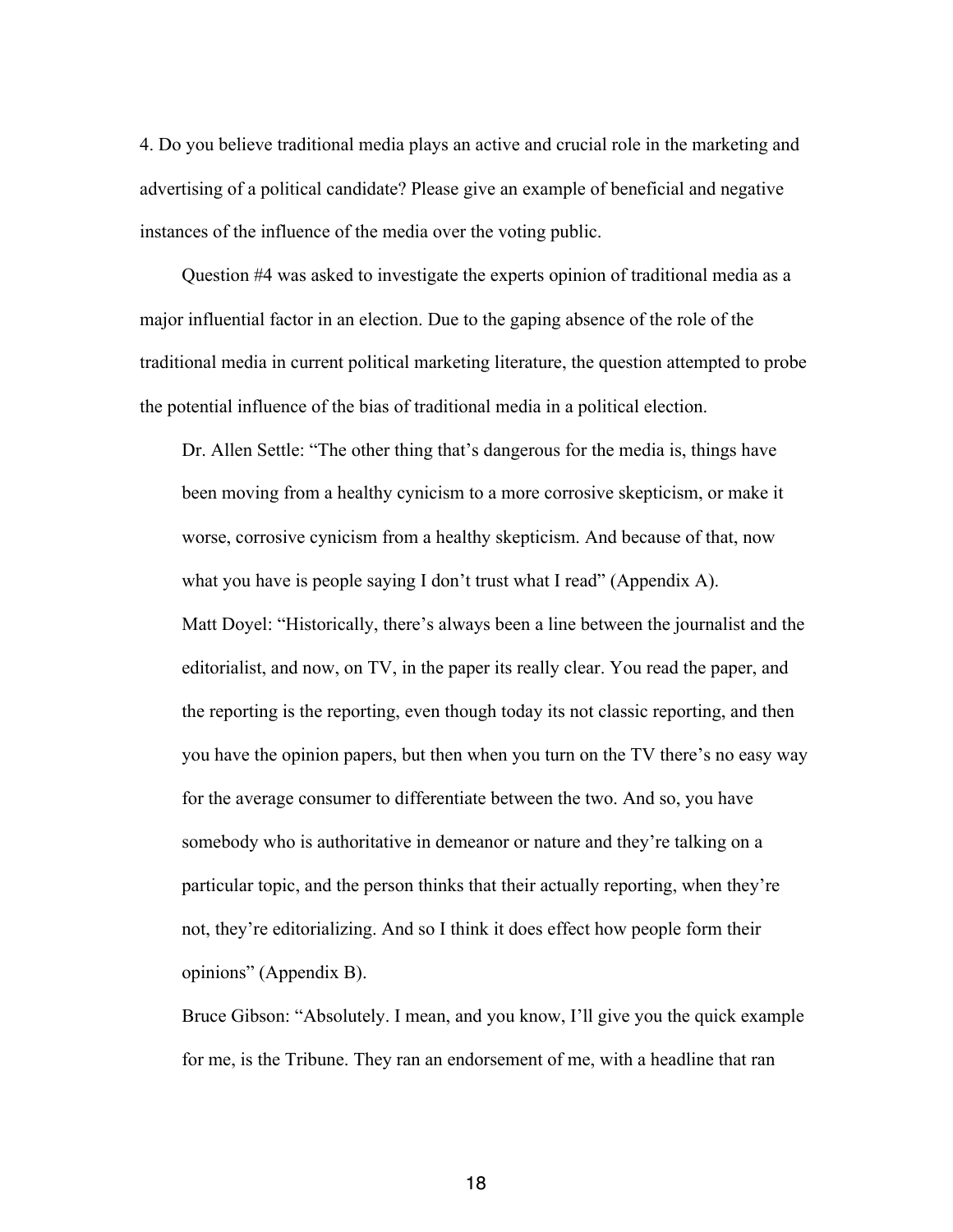across the endorsement that read, 'Gibson is a strong leader that the county needs to keep.' People went 'whoa' (Appendix C).

5. In your experience, does the difference between positive or negative advertising messaging make a difference in the marketing campaign of a political candidate? Please give an example.

Question #5 was asked to distinguish the difference between positive and negative messaging, and to explore the power of each on potential voters. Historically, many political candidates have run 'attack ads' which is an extremely aggressive and negative message to distribute. The experts were asked their opinion on attack ads, and if they felt it was a powerful tool to use in political marketing.

Dr. Allen Settle: "Sure it does. Negative hit piece, people say they don't like them, but they listen to it" (Appendix A).

Matt Doyel: "Oh absolutely, so there are exceptions to every rule, but by and large, ninety-nine percent of the time, your going to be more successful if you create a message that stands for something, rather than standing against something. They don't work, until you get to a point where you spend enough money to dominate the medium" (Appendix B).

Bruce Gibson: " Well again, I think from my particular experience, its clear to me that people in this county and in my district in particular, are very smart, and classical negative advertising is, does not work, and in fact, it probably has an opposite effect" (Appendix C).

6. Do you feel the use of social media to provide more direct discourse between the political candidate and the voting public should be increased? Why could this be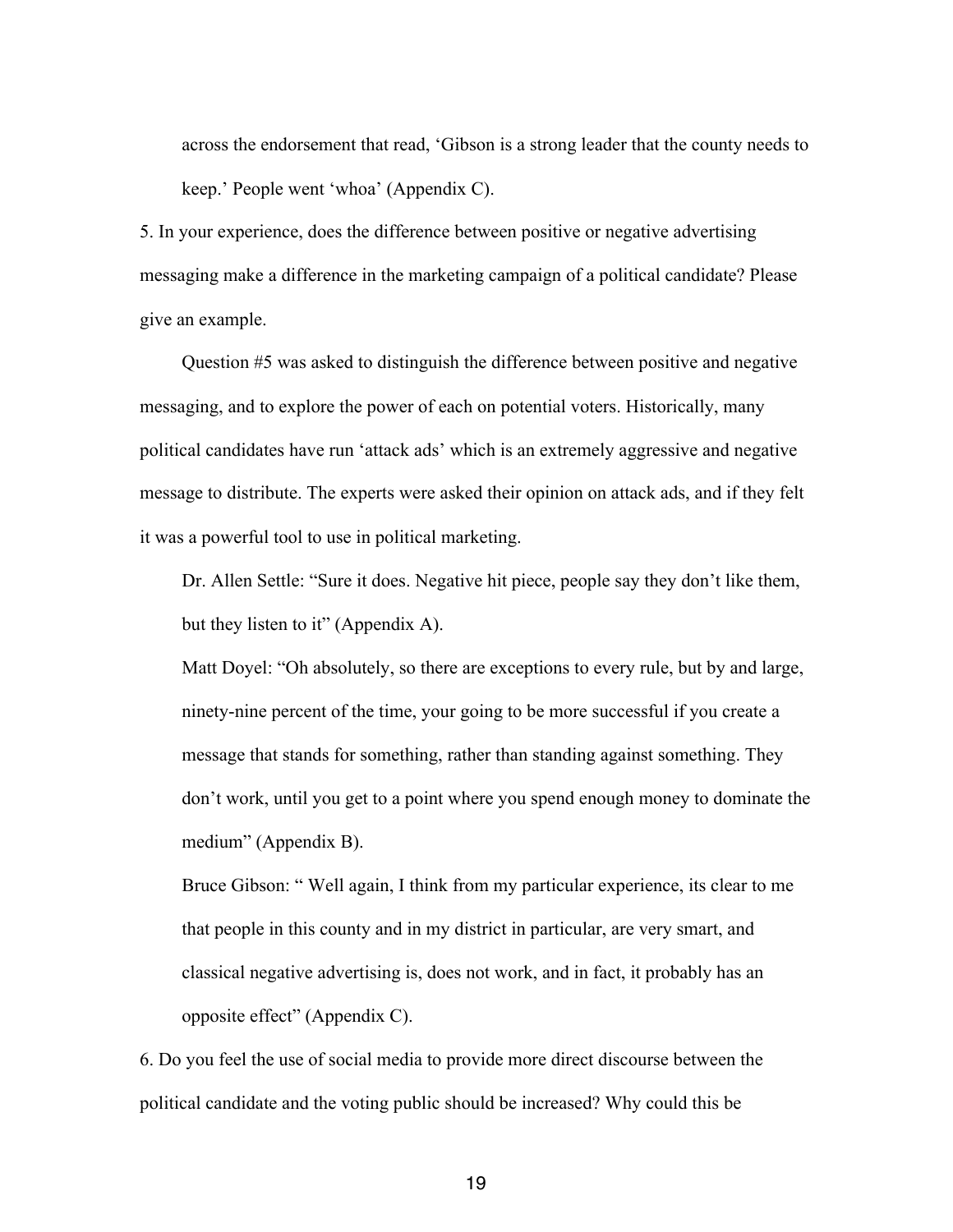instrumental in the election process? Is two-way communication the missing component of a political marketing plan? By eliminating the negative influence and power of the media in-between the candidate and the public, does the public then form its own opinions of the candidate?

Question #6 was asked to explore the potential benefits of including social media in a political marketing plan. By removing the influential factor and persuasion of traditional media, can a political candidate manage a more positive, and eventually successful, campaign? The experts were asked to present an opinion to grasp the true importance of social media.

Dr. Allen Settle: "Voters for example ask policy questions, the media ask who's ahead who's behind. And they want to play I gotcha. Voters aren't impressed with that, not in the least. Its a turnoff, but if you come and give them substance, now their going to listen to you" (Appendix A).

Matt Doyel: "So yes definitely, so people vote for candidates that they like. Ultimately they will vote for the person that they like, even if they have some disagreements on the particular standpoints. So the point where there can be personal engagement, when you're trying to sell a person, which is what politics is all about, I think that is extremely beneficial, in the marketing process. So to have tools in the toolbox, that enable that to happen is a good thing. And that's why town hall meetings and going to breakfast and going down the street and shaking hands and things like that matter a lot, cause people actually see the real person, and they see the demeanor, and ultimately will fall in 'like' with the person, and will vote for them" (Appendix B).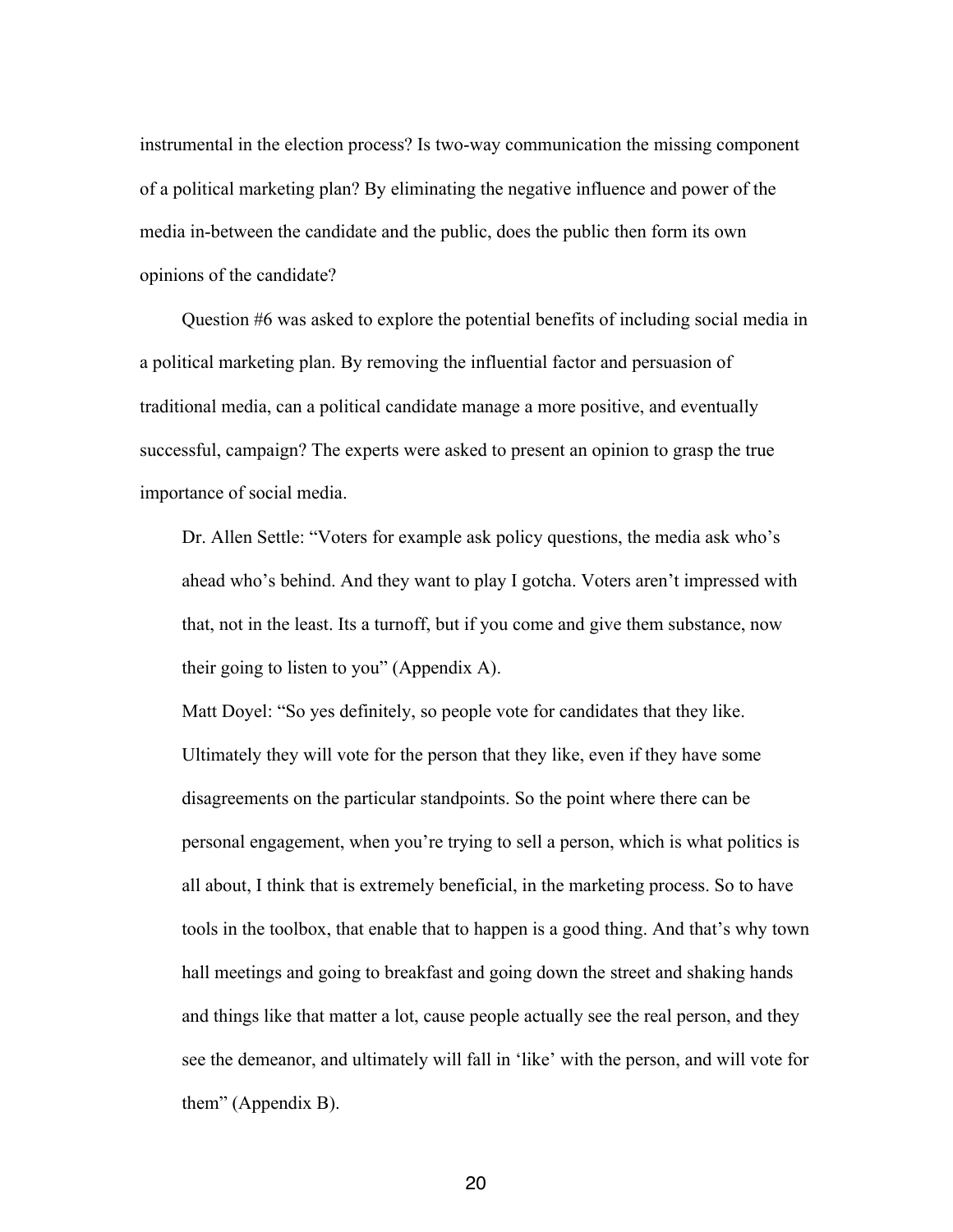Bruce Gibson: "I don't differentiate, to me there's not a useful difference, a differentiation between each social medium, you reach such different audiences, you gotta take advantage of every channel that there is to talk to the people that you represent. You need to understand the differences in approach, the great democracy of the internet where nothing is filtered, to the very filtered traditional media, you have to be able to work in both fields" (Appendix C).

#### **Political Marketing Research Questions**

For this project, the following six research questions were established for the project to determine what were the problems and potential solutions for political marketing of a political candidate. The study collected the opinions of the experts in political science and marketing to determine the current situation of political marketing and the influence of traditional media.

**Research Question 1: How would you, as an expert in your field, describe the process of political marketing and the major difficulties the political candidate faces?** 

"The term is now generally used to describe the use of marketing techniques such as consumer (voter) research, focus groups and advertising; that is, selling a political product in much the same way as any other manufactured product or service" (Savigny, 2010, p. 1051).

"Political marketing has hitherto suffered from significant confusion, because it is commonly perceived to be simply about political communication, but it is a potentially fruitful marriage between political studies and marketing" (Lees-Marshment, 2001, p. 692).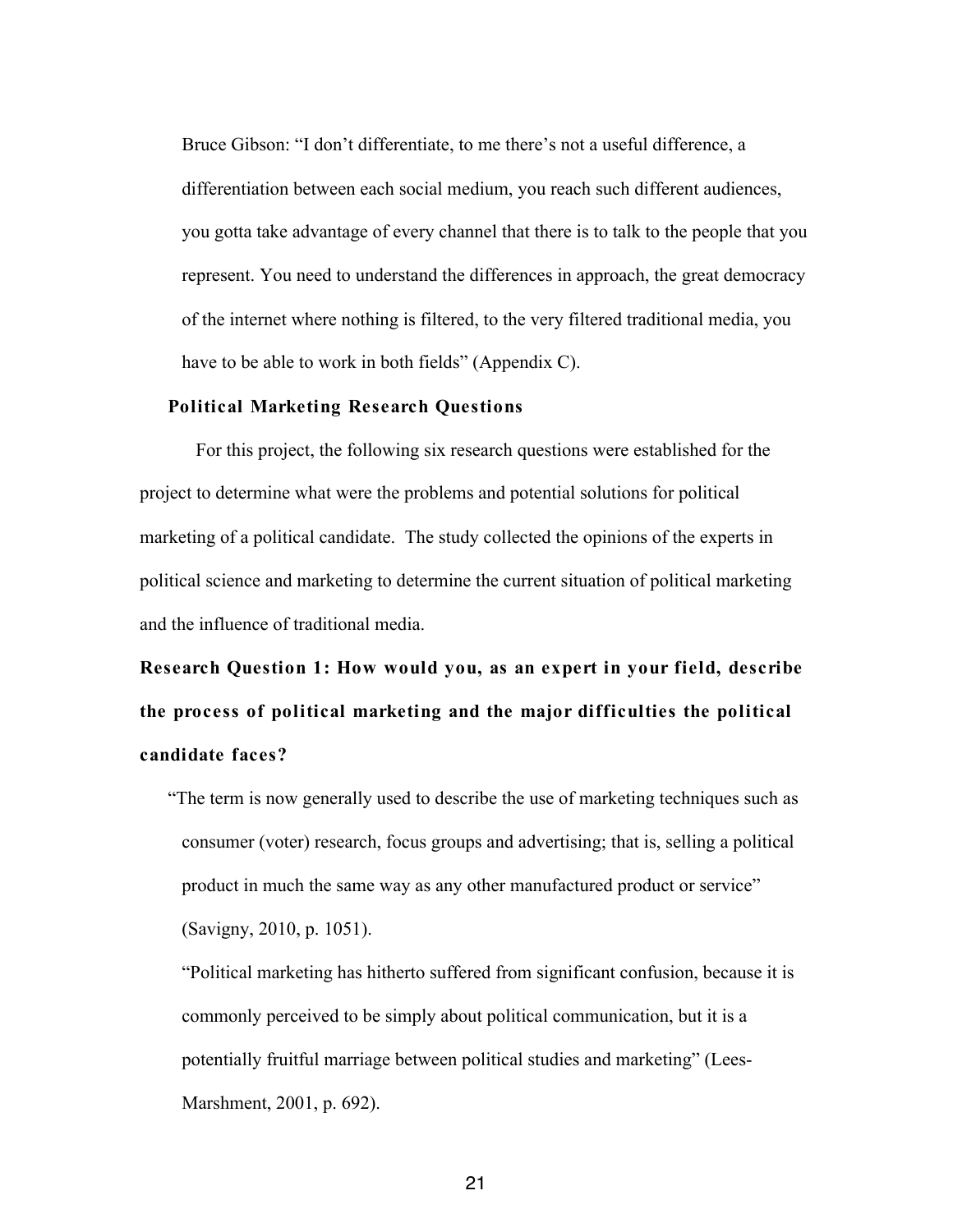# **Research Question 2: How is marketing for a corporation versus marketing for a political candidate different? Easier or Harder? Why?**

"Communication of a product in a commercial setting is largely through 'paid' media forms. Here the media simply reproduce the message that they are given by commercial companies. With rare exceptions, there is no tension between the demands of companies and media outlets. The difference is that, while both the media and the ocean are capricious, the media can also be malicious and are nearly always partisan – a political party will not be allowed to sell its product in the same way as Heinz" (Savigny, 2010, p. 1053, 1055).

**Research Question 3: Can social media be implemented by a political candidate to create a well rounded marketing plan, to gain more success in elections? What types of social media do you think would be the most effective?**

"Social media, respond to the serious political challenge and support the promotion of the leaders, being the candidates in the election process. This means that the leaders may directly appeal to voters, aiming at a personal mandate which emphasizes their ability to create politics. Political marketing processes are gradually replaced by political public relations processes, and the one-way direction of the message, which is characteristic of marketing communication, seems to be systematically replaced by the two-way communication, which is typical for the public relations processes" (Piechota, 2011, p. 46).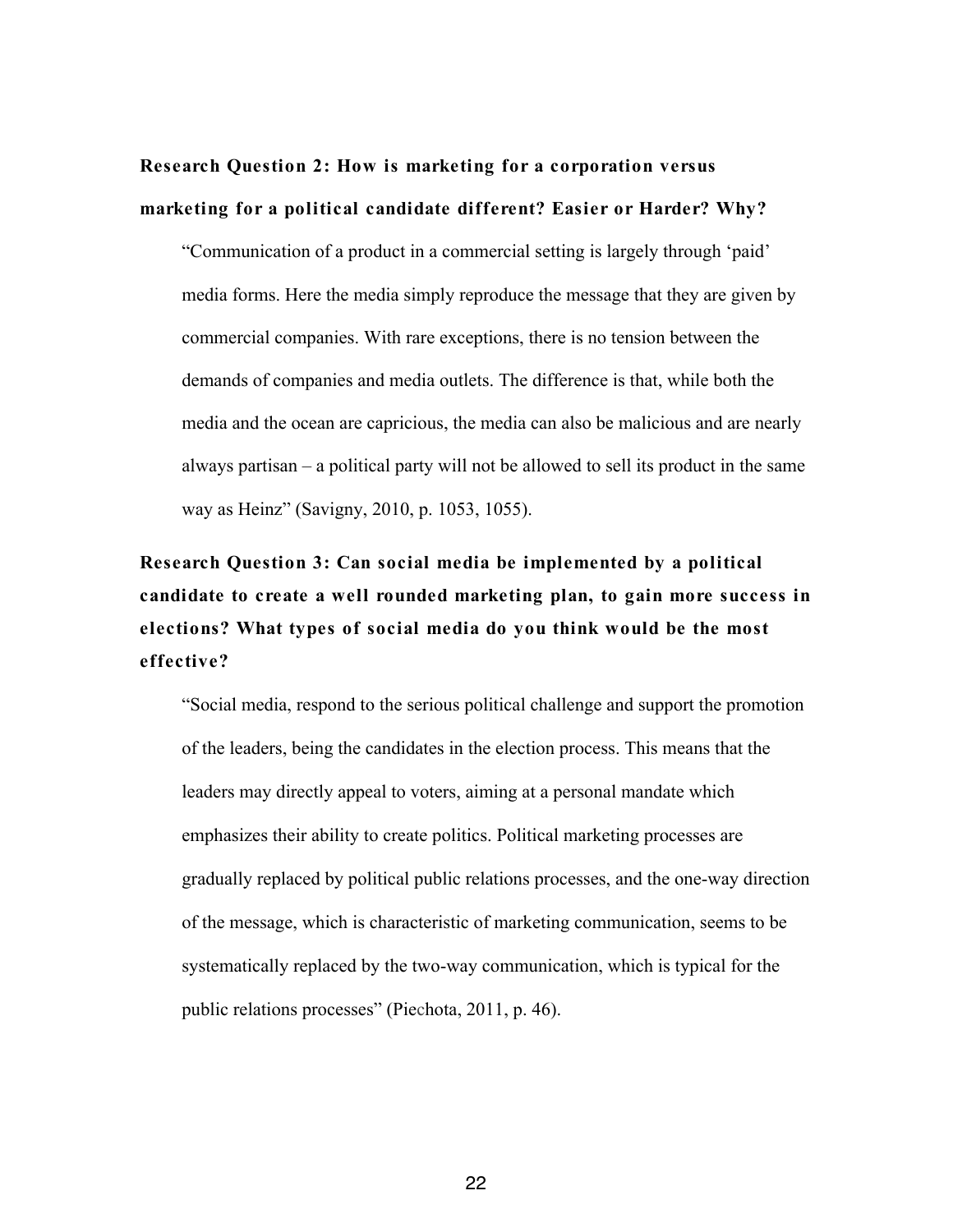**Research Question 4: Do you believe traditional media plays an active and crucial role in the marketing and advertising of a political candidate? Please give an example of beneficial and negative instances of the influence of the media over the voting public.**

"Marketing theory does acknowledge the existence of the media, and affords it a role as a conduit through which politicians communicate to the electorate – in essence, the media are effectively assumed to be tools at the disposal of politicians. However, this assumption negates the active role that the media themselves play in shaping the political message delivered to the electorate. The media may play a corrective function to the democratic deficiencies that these models logically entail" (Savigny, 2010, p. 1050).

# **Research Question 5: In your experience, does the difference between positive or negative advertising messaging make a difference in the marketing campaign of a political candidate? Please give an example.**

**"**With regard to tone, positive ads received higher ad evaluation and cognitive response valence scores and less reactance than negative ads, but negative ads led to a greater likelihood of turning out to vote. Moreover, those without a strong candidate preference were more likely to vote for a candidate supported by a negative ad" (Meririck, 2011, p. 666).

"Participants exposed to negative advertising found it less useful for political decision making and were more negative toward political campaigns than were participants exposed to positive advertising. Negative political advertising had no effect on participants' cynicism, efficacy, or apathy. The findings suggest that, though negative advertising contributes to citizens' disgust with campaigns, this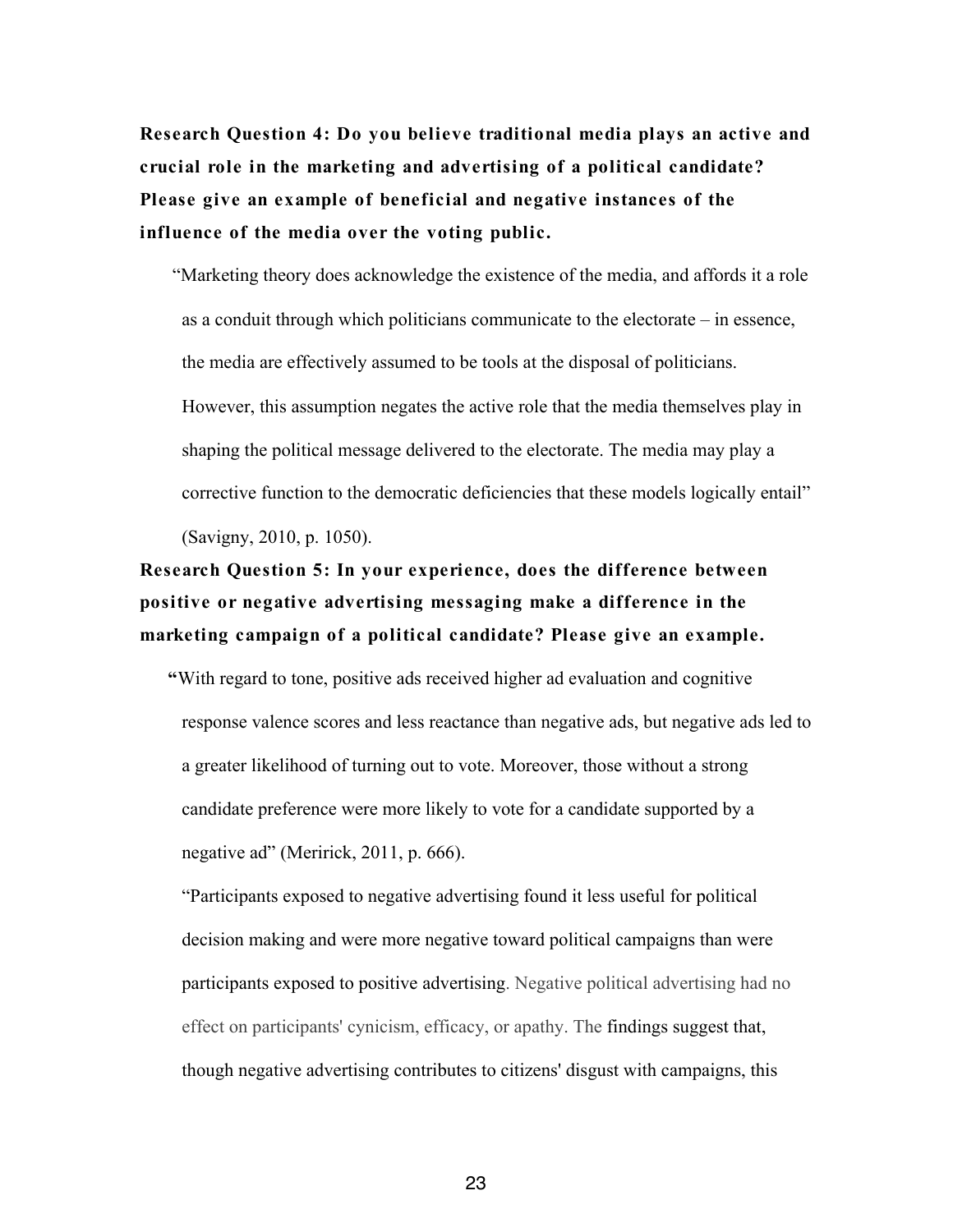strategy does not automatically increase citizens' cynicism or apathy" (Pinkleton, 2002, p. 13).

**Research Question 6: Do you feel the use of social media to provide more direct discourse between the political candidate and the voting public should be increased? Why could this be instrumental in the election process? Is two-way communication the missing component of a political marketing plan? By eliminating the negative influence and power of the media in-between the candidate and the public, does the public then form its own opinions of the candidate?**

"The media do not, in any political system, confine themselves to a 'neutral transmission function.' The media help both to form and mobilize public opinion and they clearly have agenda-setting and reporting roles which constrain the approaches political candidates and parties can take. The majority of media are predisposed towards politicians or parties expressing viewpoints that chime with their own ideological or market preferences" (Savigny, 2010, p. 1055).

#### **Political Marketing Data:**

For this study, it was pertinent to see what the experts said on the subject, since there was such disagreement on the importance of the role of the media in political marketing. In order to acquire this data, Dr. Allen Settle, a former mayor and political science professor, Matt Doyel, a marketing expert, and Bruce Gibson, a current elected official were interviewed for the study. They were each asked the same set of interview questions specially designed to answer the original research questions in an individual interview setting. The following analysis and tables represent the respondents' answers as their individual opinions on the research questions.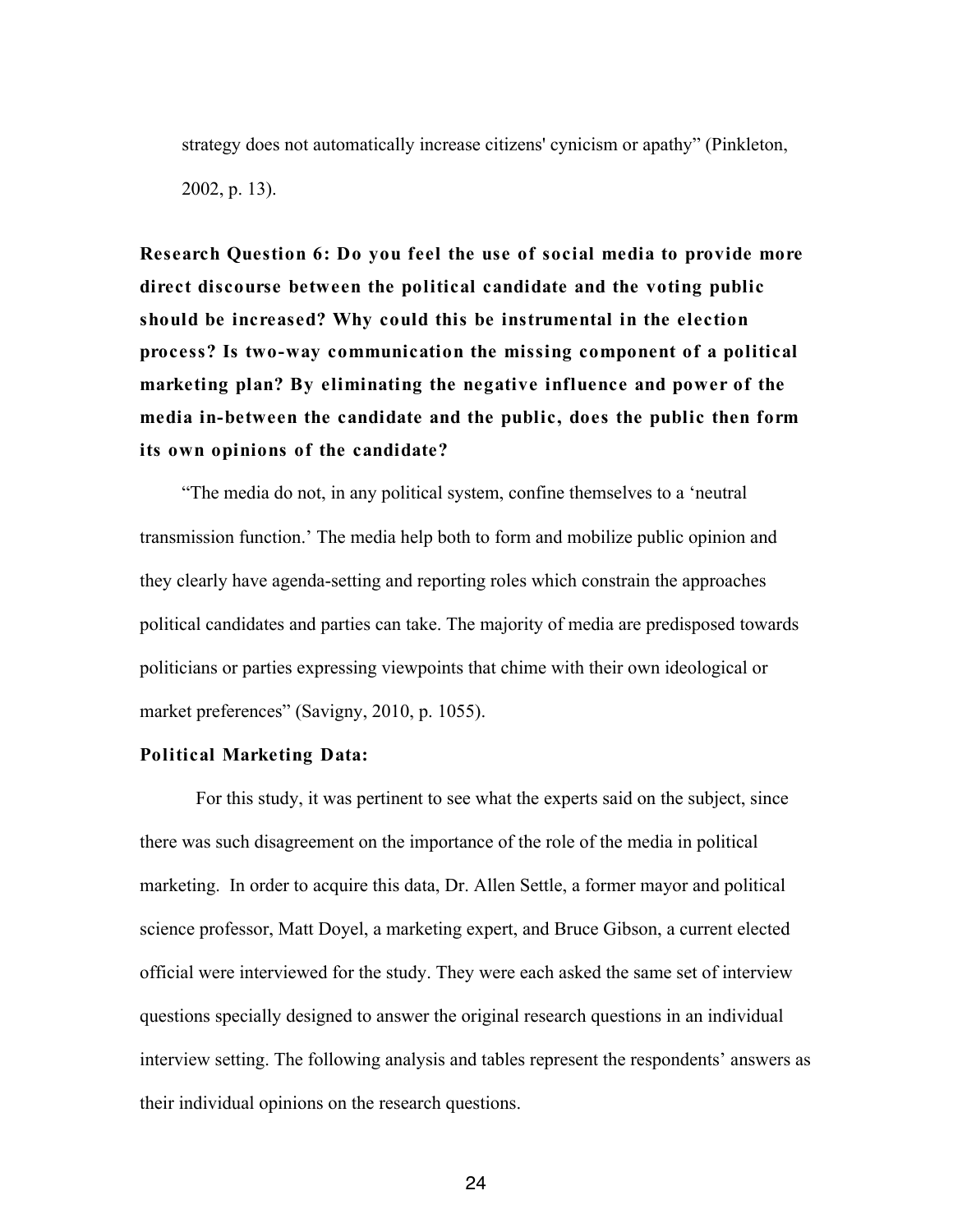# **Research Question #1: How would you, as an expert in your field, describe the process of political marketing and the major difficulties the political candidate faces?**

In the current academic literature, there are a plethora of definitions for political marketing. In its most basic form, political marketing can be broken down into three distinct segments: "communications, management, and political science" (Scammell, 1999, p. 718). It is also "a potentially fruitful marriage between political studies and marketing" (Lees-Marshment, 2001, p. 692). Political marketing varies from a classical approach to marketing, due to the differences between selling a product, and selling a person.

This question sets up the premise for the following research questions. It asks the expert to provide a definition for marketing, or specifically political marketing, and thus provides the framework for understanding the necessary roles and actions of the candidate during the election process. By addressing the major difficulties a political candidate faces, the potential to later discuss the role of the traditional media is presented.

Table 1 summarizes the answers of the interviewed subjects. While the candidates did not provide consistent responses among themselves, their answers were consistent with the current views in academic literature. All three respondents viewed political marketing as very similar to classical marketing, since both forms must implement a varied marketing mix while creating a connection with the consumer. Dr. Settle used his experience as mayor of San Luis Obispo implementing the half-cent sales tax as an example of a successful campaign where a goal was reached through adequate communication with the public. Bruce Gibson used his experience in running for office,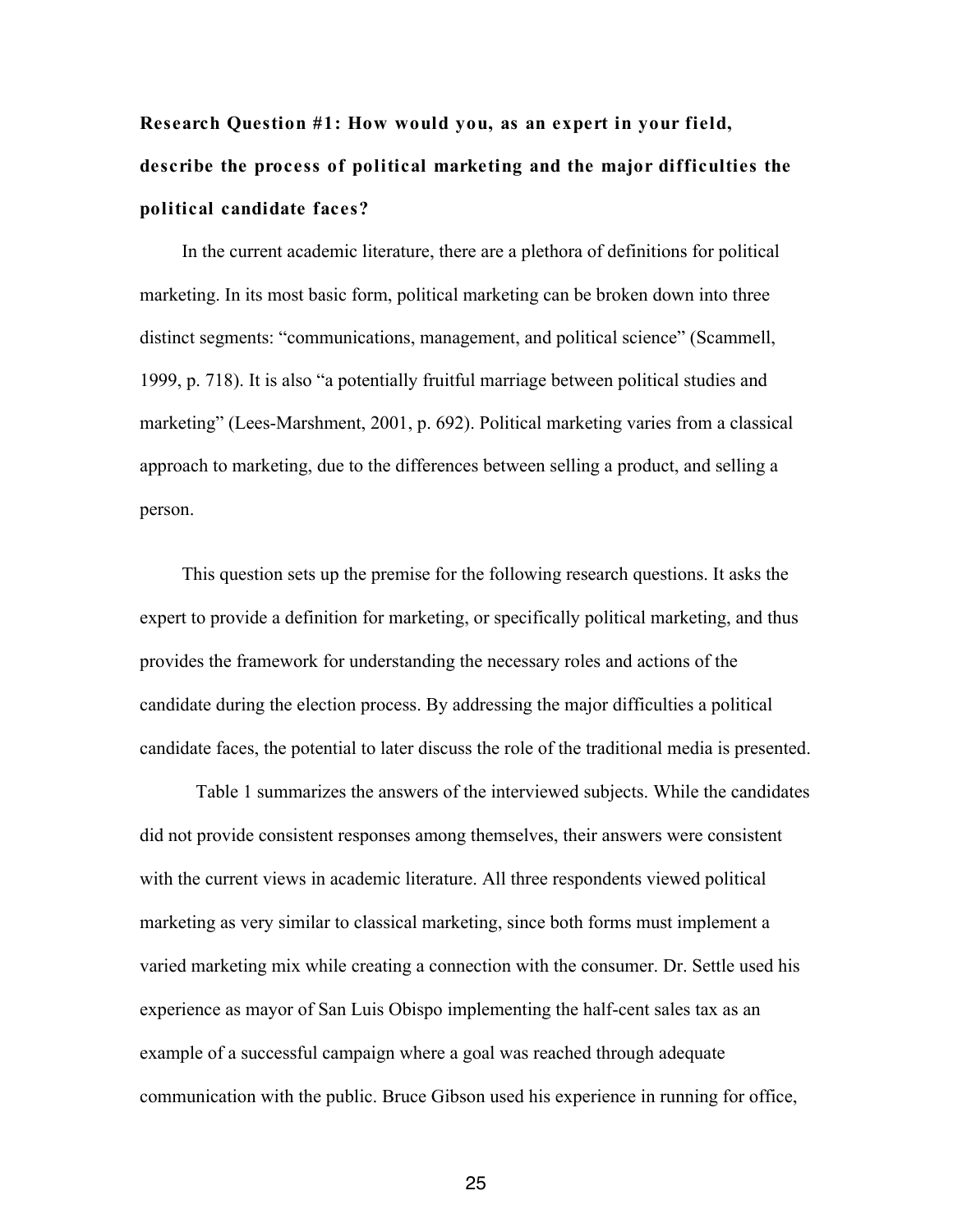citing his successful direct mail pieces, where he formed positive connections with

members of the district.

Table 1

*Definition of Political Marketing* 

| <b>Respondents</b>  | <b>Definition of Political</b><br><b>Marketing</b>                                                                                                 | Example                                                                                                              |
|---------------------|----------------------------------------------------------------------------------------------------------------------------------------------------|----------------------------------------------------------------------------------------------------------------------|
| Dr. Allen Settle    | Working directly with the<br>public and the media to<br>accomplish goals.                                                                          | The half-cent sales tax.                                                                                             |
| Matt Doyel          | Marketing is selling<br>something by, specifically,<br>creating the right message,<br>and delivering it to the right<br>person, at the right time. | Using a comprehensive mix<br>of marketing tools, to<br>massage the message into<br>the right form for the<br>medium. |
| <b>Bruce Gibson</b> | It's about making<br>connections and making<br>decisions on behalf and for<br>the benefit of a community.                                          | Direct mail pieces,<br>highlighting traits the<br>voting public felt strongly<br>about.                              |

# **Question #2: How is marketing for a corporation versus marketing for a**

## **political candidate different? Easier or Harder? Why?**

According to the academic literature, the main difference between classical and political marketing is, simply, passion. While classical marketing rarely inspires heated discussions, politics generally is a topic which often fuels strong opinions. "A fundamental weakness of these models is a failure fully to appreciate that the conduit of messages is not neutral as it is in the presentation of marketing messages. Few people (if any) shout at the television their hatred of Heinz baked beans. Party political broadcasts, on the other hand, generate considerable passion, especially from opponents of the party being promoted" (Savigny, 2010, p. 1056).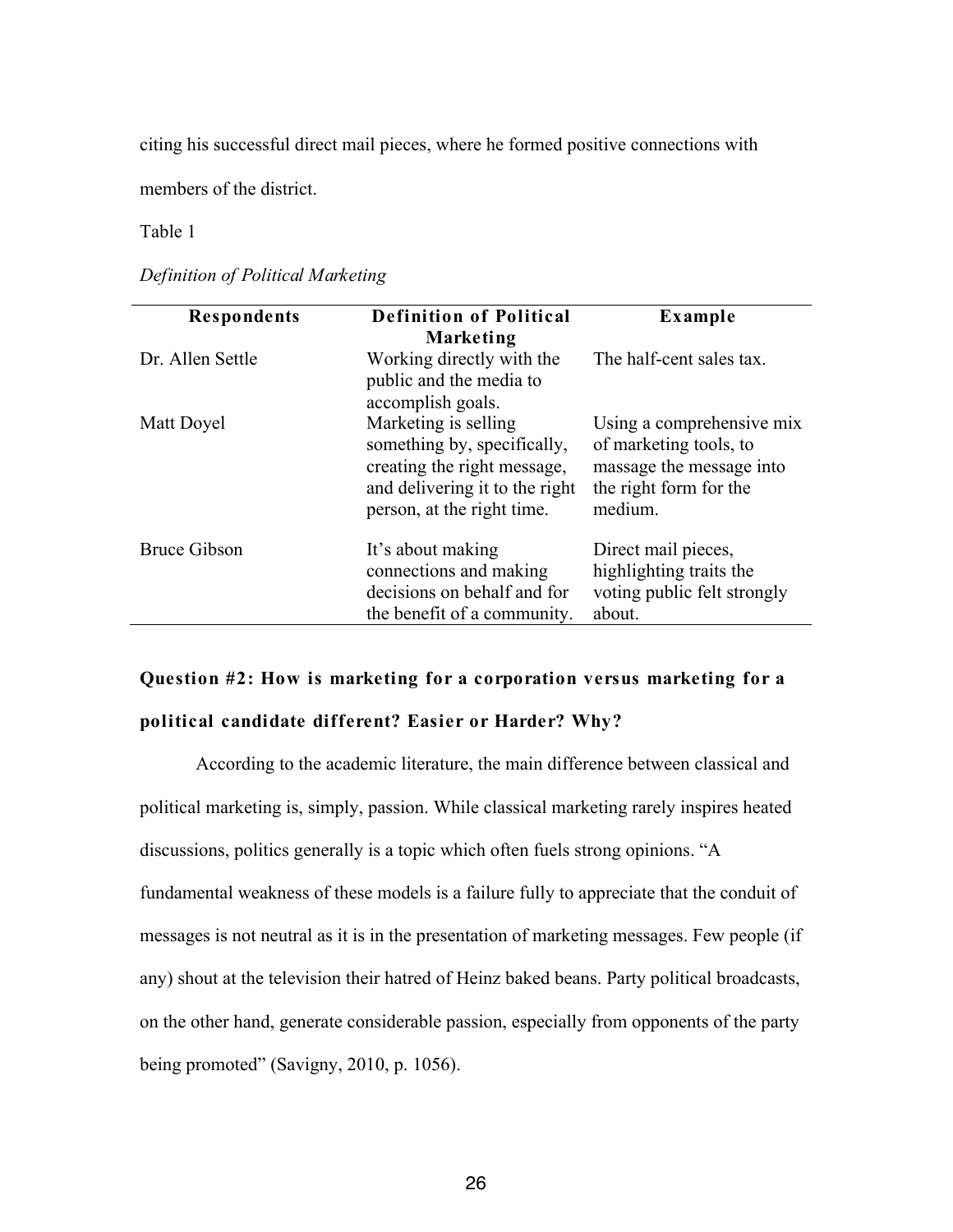This question is asked to define the major differences between a classical approach to marketing, as opposed to a typical political election campaign. The differences in a media mix are explored (print, television, radio, outdoor, social media) to determine if one type of marketing is more successful. The experts were asked to assess whether selling a product, versus selling a person and political platform, were similar or different.

Table 2

| Respondent          | <b>Difference</b>                                                                  | Easier | Harder |
|---------------------|------------------------------------------------------------------------------------|--------|--------|
| Dr. Allen Settle    | It's very similar.<br>It's symbiotic.                                              | Χ      |        |
| Matt Doyel          | You're just crafting<br>the message to the<br>right person, in<br>both situations. | X      | X      |
| <b>Bruce Gibson</b> | Corporate is much<br>narrower.                                                     | Χ      |        |

*Corporate Marketing versus Political Marketing:*

**Research Question #3: Can social media be implemented by a political candidate to create a well rounded marketing plan, to gain more success in elections? What types of social media do you think would be the most effective?**

This research question was asked to delve into the implications of social media on the business world. According to the current academic literature, the rise of social media substantially effects marketing, particularly in elections. "Young adults used video sharing and social network sites to obtain campaign information and/or share campaign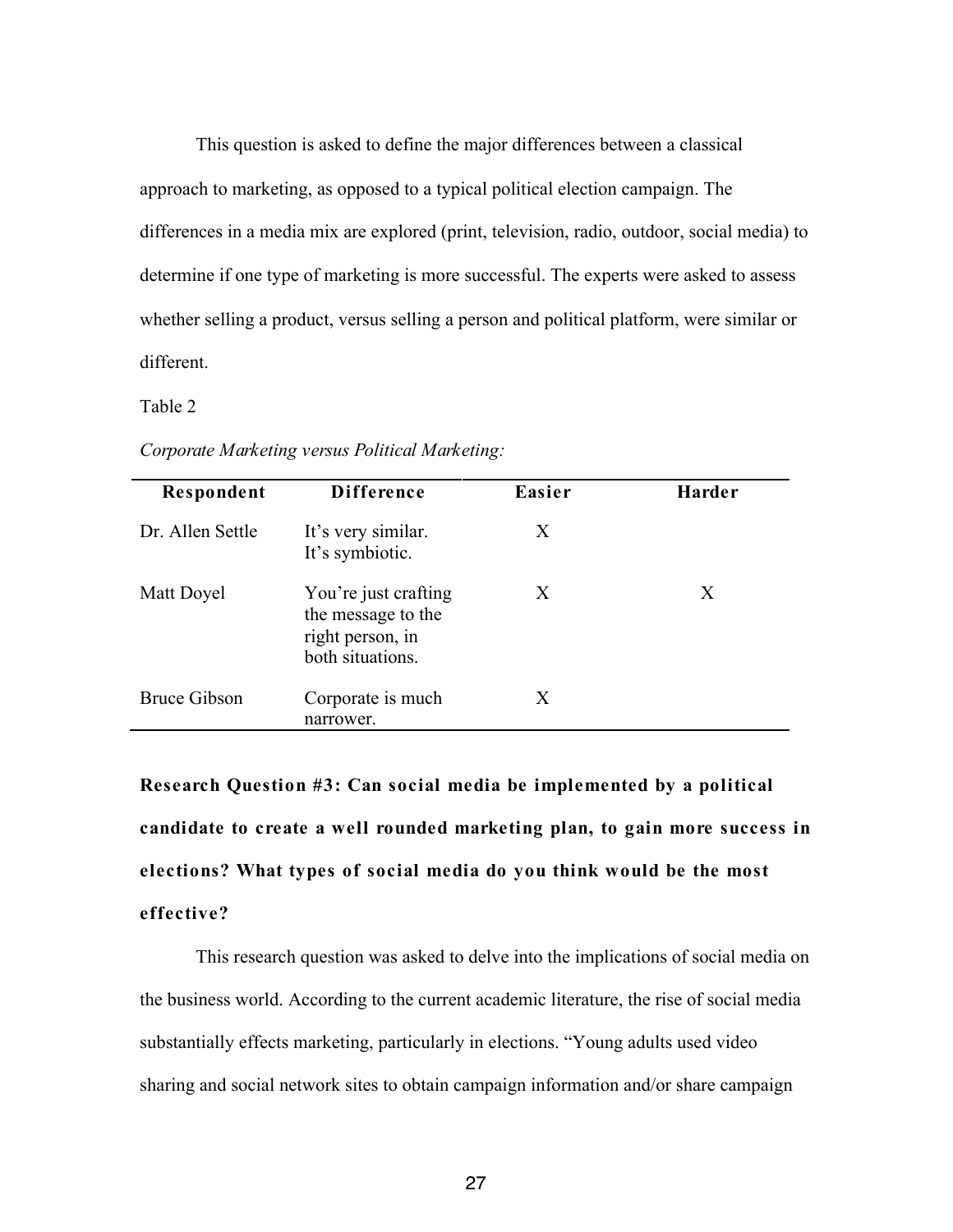news with others, exchange their political views, and express support for a candidate (Kohut, 2008; Smith & Rainie 2008)" (Kushin, 2010, p. 609). "Progressing development of the social media, such as the Internet blogs, Facebook, Twitter, as well as the development of political public relations, influences the changes in both: perceiving the role of the traditional media in the election processes and political communication and in the co-relation between the traditional media and the social media" (Piechota, 2011, p. 46).

In order to understand the developing role of social media, in conjunction with traditional media, the experts were asked to identify the role of social media in the political arena. Different types of social media were addressed (Facebook, Twitter, LinkedIn, etc.) to determine whether investing resources in social media had direct correlation to a more successful marketing mix or a successful election campaign.

In Table 3, the benefits of social media in a campaign are discussed by the experts. The overall consensus from the respondents was very positive regarding the effectiveness of social media to reach younger generations. Both Dr. Settle and Gibson felt that the use of social media to reach their target audience was unnecessary. Doyel, was the most hesitant to commit to social media, as its efficacy has yet to be proven compared to traditional forms of advertising.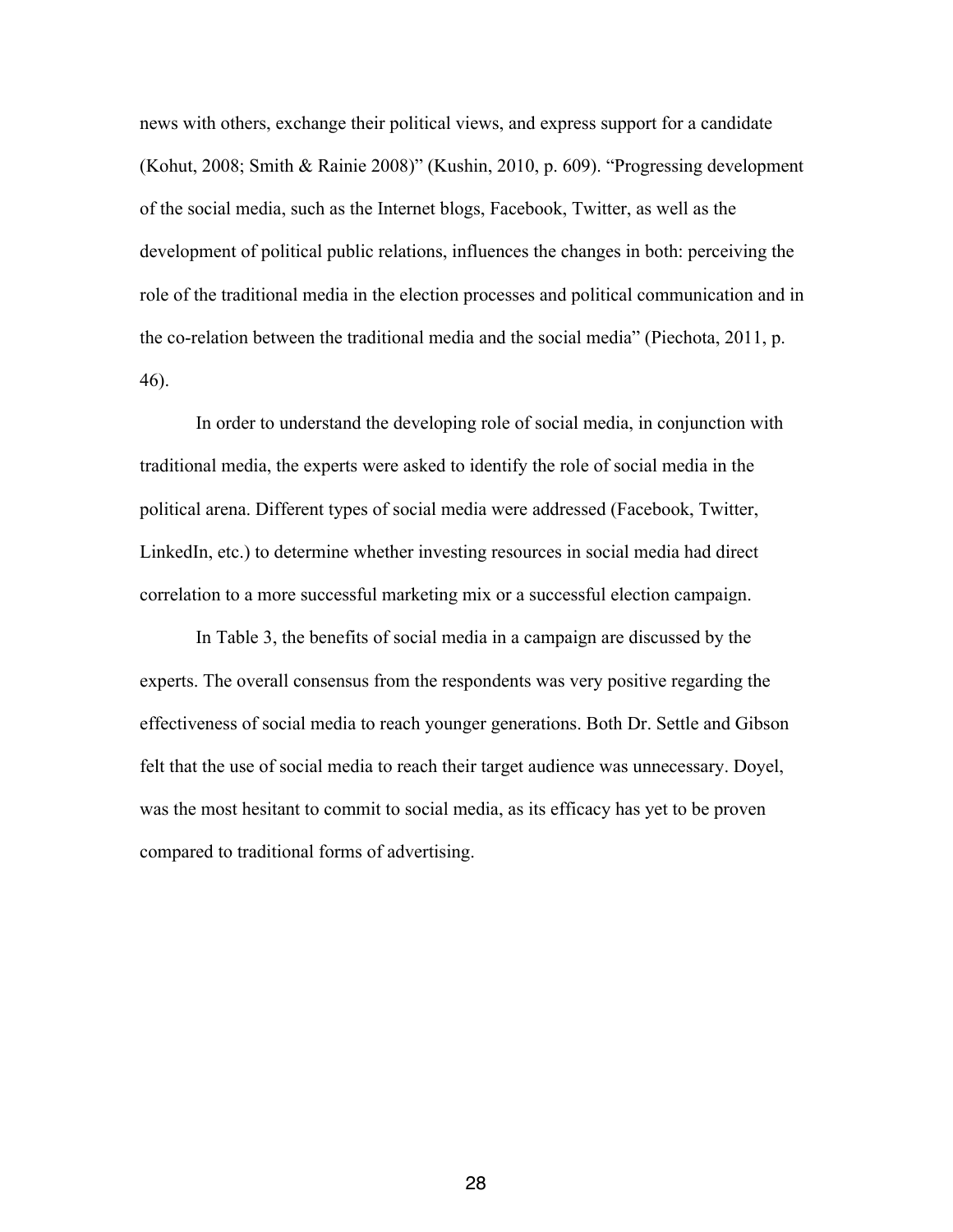#### Table 3

| <b>Importance of Social Media:</b> |  |  |  |
|------------------------------------|--|--|--|
|------------------------------------|--|--|--|

| Respondent          | Is Social Media an<br>important tool?                                                                                                                                    | Why or Why not?                                                                                                                                                               |
|---------------------|--------------------------------------------------------------------------------------------------------------------------------------------------------------------------|-------------------------------------------------------------------------------------------------------------------------------------------------------------------------------|
| Dr. Allen Settle    | It's going to be, it already<br>is, Facebook, all of these<br>social media are in full<br>bloom.                                                                         | The media has in some<br>respects, eclipsed by the<br>social media. Just relying<br>on traditional media is<br>archaic.                                                       |
| Matt Doyel          | I mean it can't be ignored,<br>but it only reaches a small<br>percentage of the<br>population, and we don't<br>really know yet, the<br>efficacy of the actual<br>medium. | TV, radio, outdoor are all<br>very well validated, we<br>actually know how to<br>measure it, how to measure<br>its efficacy, how to gage<br>whether its performing or<br>not. |
| <b>Bruce Gibson</b> | I mean clearly, the answer<br>is yes, but it depends on the<br>age group you're trying to<br>reach.                                                                      | I got elected twice by a<br>sizable margin, without<br>using it.                                                                                                              |

**Research Question #4: Do you believe traditional media plays an active and crucial role in the marketing and advertising of a political candidate? Please give an example of beneficial and negative instances of the influence of the media over the voting public.**

Current academic literature is very split on the role of the media; it is barely mentioned in several models for political marketing, while hailed as the most crucial component in other reports. However, all the sources acknowledge the emergence of social media as a potential threat to the hierarchy of traditional media as a viable news source. "The highest achievement of the Internet as well as the social media can be partial independence from the traditional media and the information passed by them.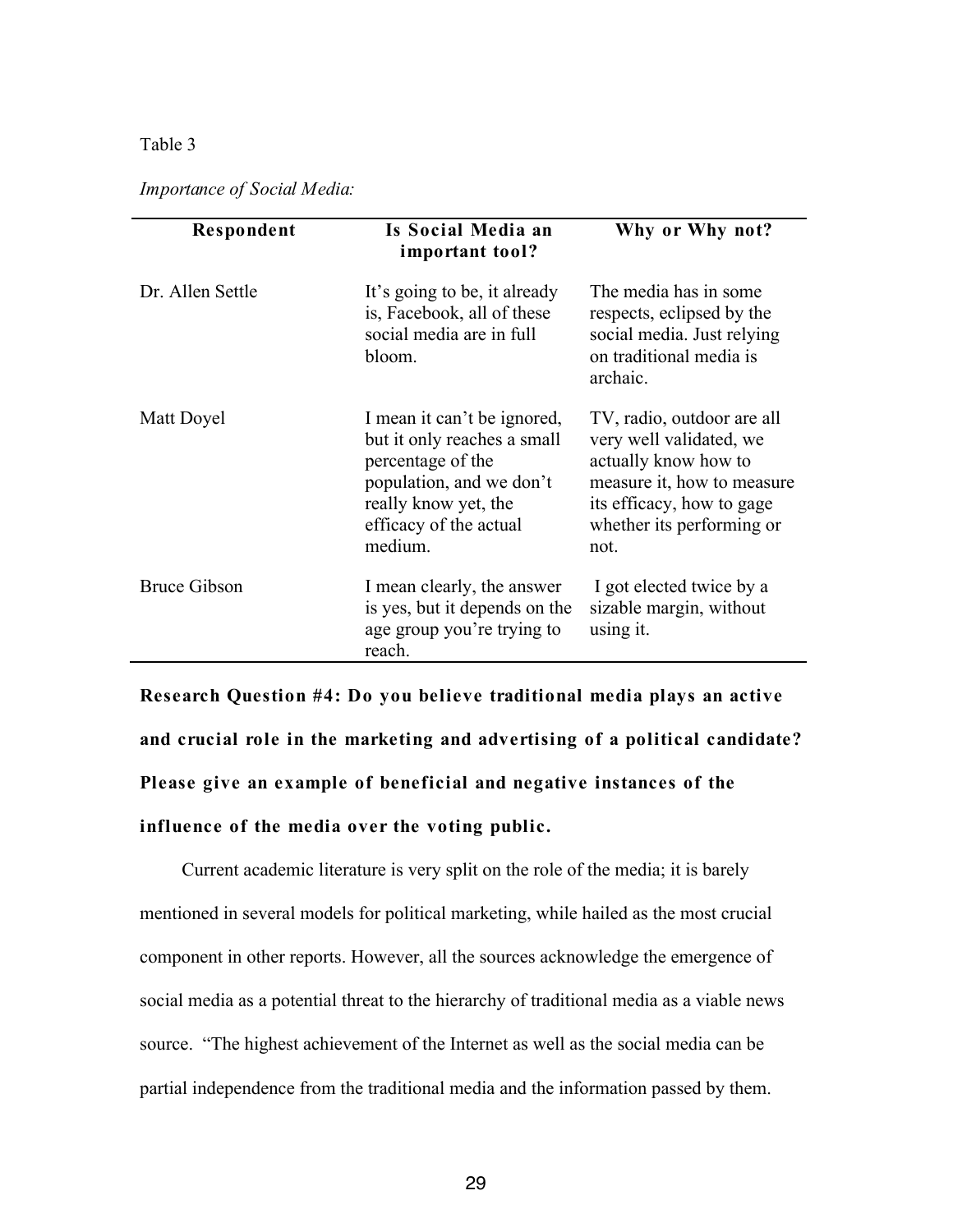Nowadays, journalists of the traditional media are somehow dependent on the Internet and social media. It should be expected that during the next few years the number of Internet and social media users will be growing" (Piechota, 2011, p. 50).

This question highlighted the main thesis of the study to analyze the importance of traditional media in an election. Much of the current academic literature on political marketing models or theories do not address the influence and persuasion-power traditional media holds over the voting public. The experts were asked to give their opinion on this discrepancy in the current models, and to discuss potential problems a political candidate could face if the media becomes involved in analyzing a candidates message, altering the opinions of the voting public.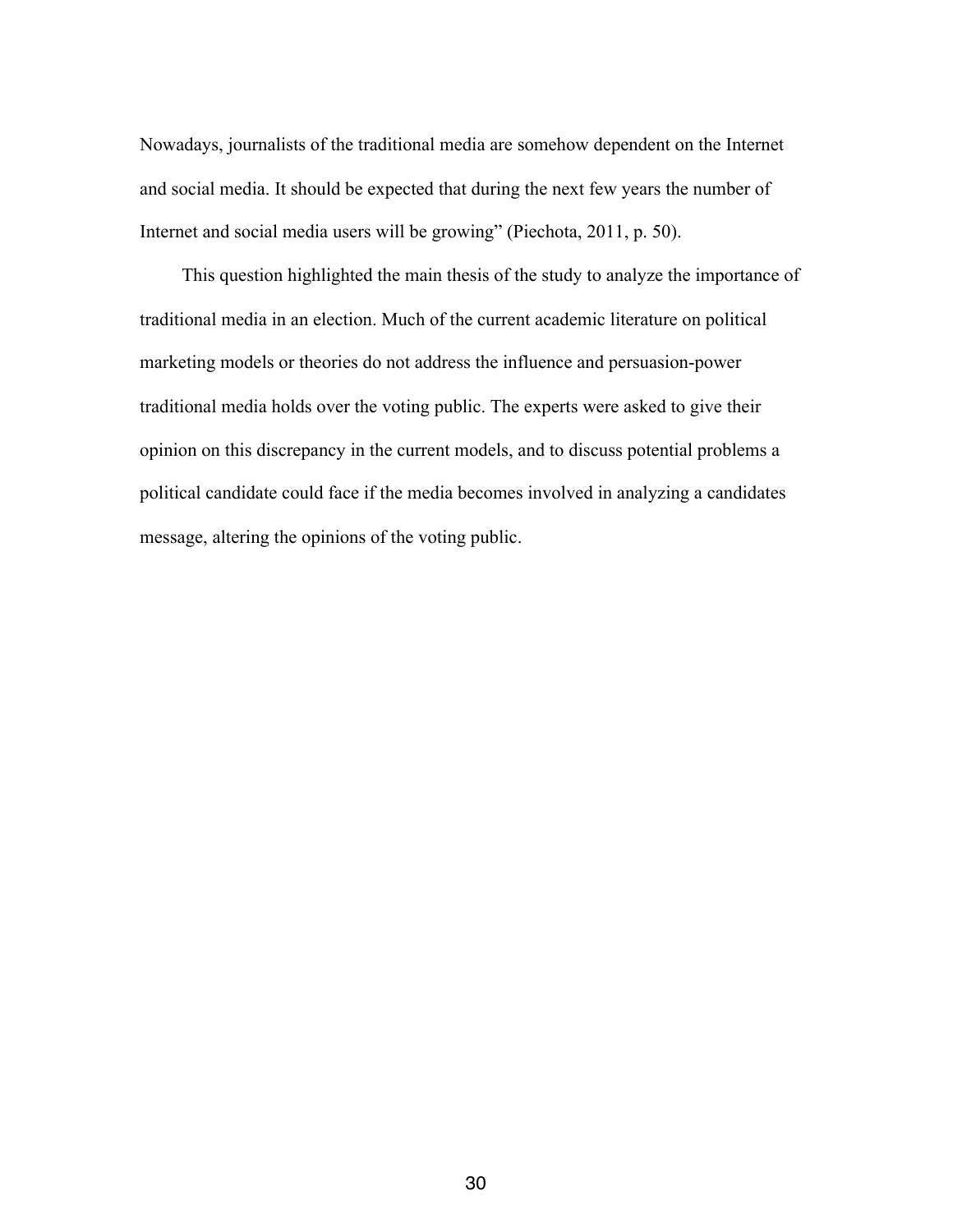## Table 4

*Role of the Traditional Media*

| Respondent          | Role of the Traditional<br><b>Media in Political</b><br><b>Elections</b>                                                                                             | Positive or Negative<br>Influence on the<br><b>Voting Public</b> |
|---------------------|----------------------------------------------------------------------------------------------------------------------------------------------------------------------|------------------------------------------------------------------|
| Dr. Allen Settle    | The role of the media has<br>declined substantially. It<br>has become very<br>superficial.                                                                           | Negative                                                         |
| Matt Doyel          | Stories that are reduced to<br>sound bites, or not<br>particularly representative<br>of the original story. TV<br>personalities editorialize.                        | Negative                                                         |
| <b>Bruce Gibson</b> | The media absolutely play<br>an active and crucial role. I<br>used Direct Mail pieces to<br>get elected, not by<br>channeling my message<br>through the local media. | Negative                                                         |

Table 4 represents and confirms the academic literature cited in this study.

Overall, the role of the traditional media has become diluted and does not hold the same influential power it once did. The advent of social media and the internet has changed the way people access and interpret information. All of the experts interviewed agreed the traditional media is a negative influence over the messaging of political candidates.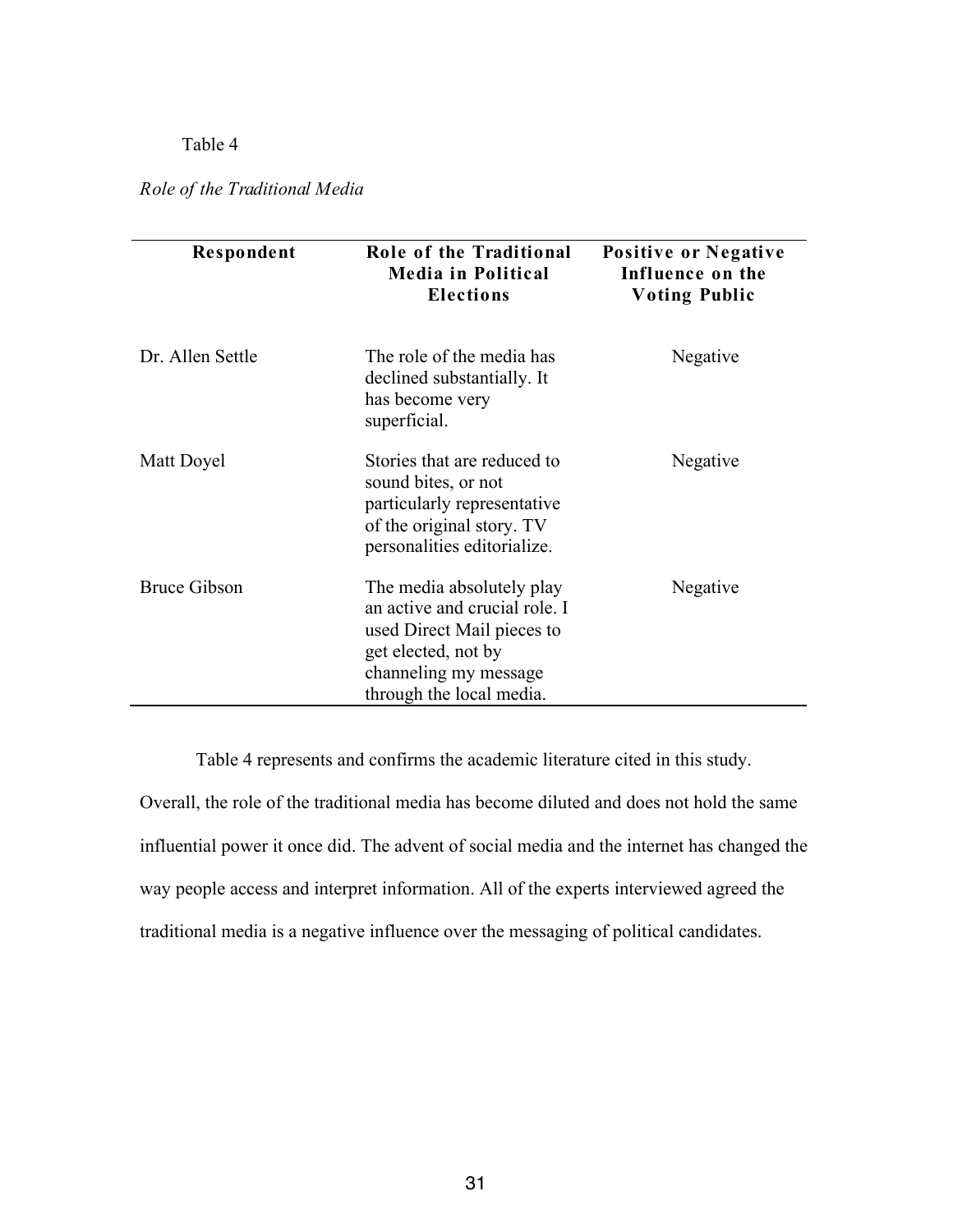**Research Question #5: In your experience, does the difference between positive or negative advertising messaging make a difference in the marketing campaign of a political candidate? Please give an example.**

According to predominate academic literature, "attack ads" do more harm than good in the election process. "Individuals tended to perceive attack ads in traditional media to have a greater harmful effect on self and others than attack ads on the Internet. Contingent factors that account for the magnitude of third-person effects include social distance and knowledge. Further, exposure to attack ads was found to be the strongest predictor of perceived harms of such ads on self and others, but only perceived harm on others is a significant predictor of support for restrictions on attack ads." (Ran, 2007, p. 367) "Research has indicated that exposure to negative political advertising can foster among individual's feelings of alienation, distrust, and apathy toward government or the political process" (Dardis, 2008, p. 24)

Each expert was asked to discuss tone of advertising messaging and the difference in effectiveness. Attack ads are prevalent in political campaigns, however, their effectiveness is debatable, as opposed to positive messages highlighting the values a candidate stands for.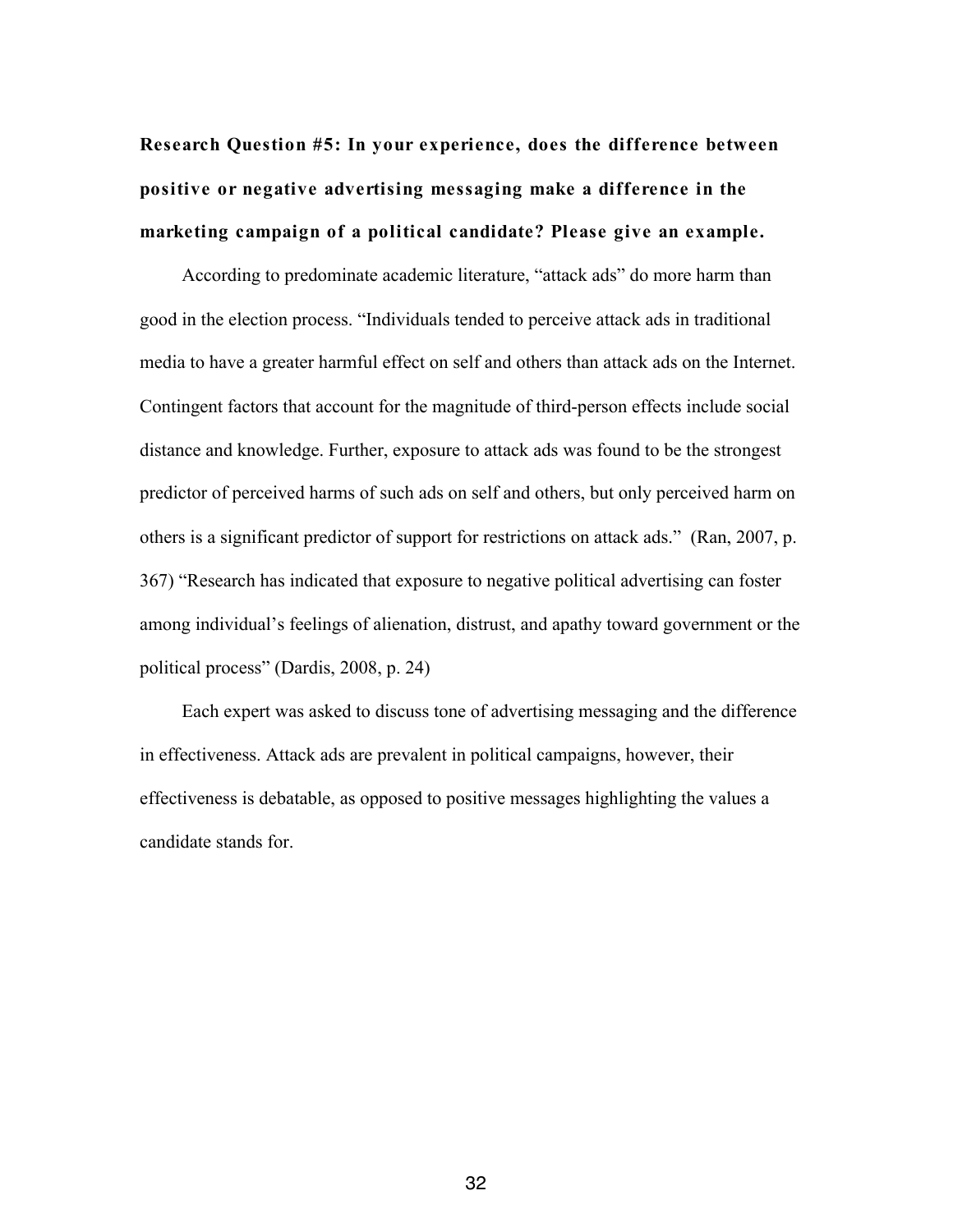# Table 5

# *Negative versus Positive messaging in Political Advertising*

| Respondents         | <b>Are Attack Ads</b><br>a viable<br>election tool?                                                                                                                    | Why or Why<br>Not?                                                                                                                                                                                                                   | <b>Examples</b>                                                                                                                                                                                                                                      |
|---------------------|------------------------------------------------------------------------------------------------------------------------------------------------------------------------|--------------------------------------------------------------------------------------------------------------------------------------------------------------------------------------------------------------------------------------|------------------------------------------------------------------------------------------------------------------------------------------------------------------------------------------------------------------------------------------------------|
| Dr. Allen Settle    | Negative hit<br>pieces, people say<br>they don't like<br>them, but they<br>listen to it.                                                                               | You take a look at<br>some individuals,<br>they don't know<br>how to recognize<br>its more important<br>that they make<br>people persuaded<br>to vote for them,<br>not against<br>somebody else.                                     | If the candidate<br>makes no<br>comment, well<br>they must be<br>guilty. That's the<br>problem, and thus<br>media is being<br>used that way.                                                                                                         |
| Matt Doyel          | 99% of the time,<br>you're going to be<br>more successful if<br>you create a<br>message that stands<br>for something,<br>rather than<br>standing against<br>something. | They don't work,<br>until you get to a<br>point where you<br>spend enough<br>money to dominate<br>the medium.                                                                                                                        | California<br>governor, editorial<br>race, where you<br>have Meg<br>Whitman and Jerry<br><b>Brown</b>                                                                                                                                                |
| <b>Bruce Gibson</b> | No. It absolutely<br>turns people off.                                                                                                                                 | Its clear to me that<br>people in this<br>county and in my<br>district in<br>particular, are very<br>smart, and classical<br>negative<br>advertising is, does<br>not work, and in<br>fact, it probably<br>has an opposite<br>effect. | Personal<br>experience in a<br>2006 election.<br>Opponent tried to<br>tie me to oil<br>industry and<br>money and<br>permission to drill<br>offshore wells<br>cause I used to<br>work for a<br>company that did<br>business with the<br>oil industry. |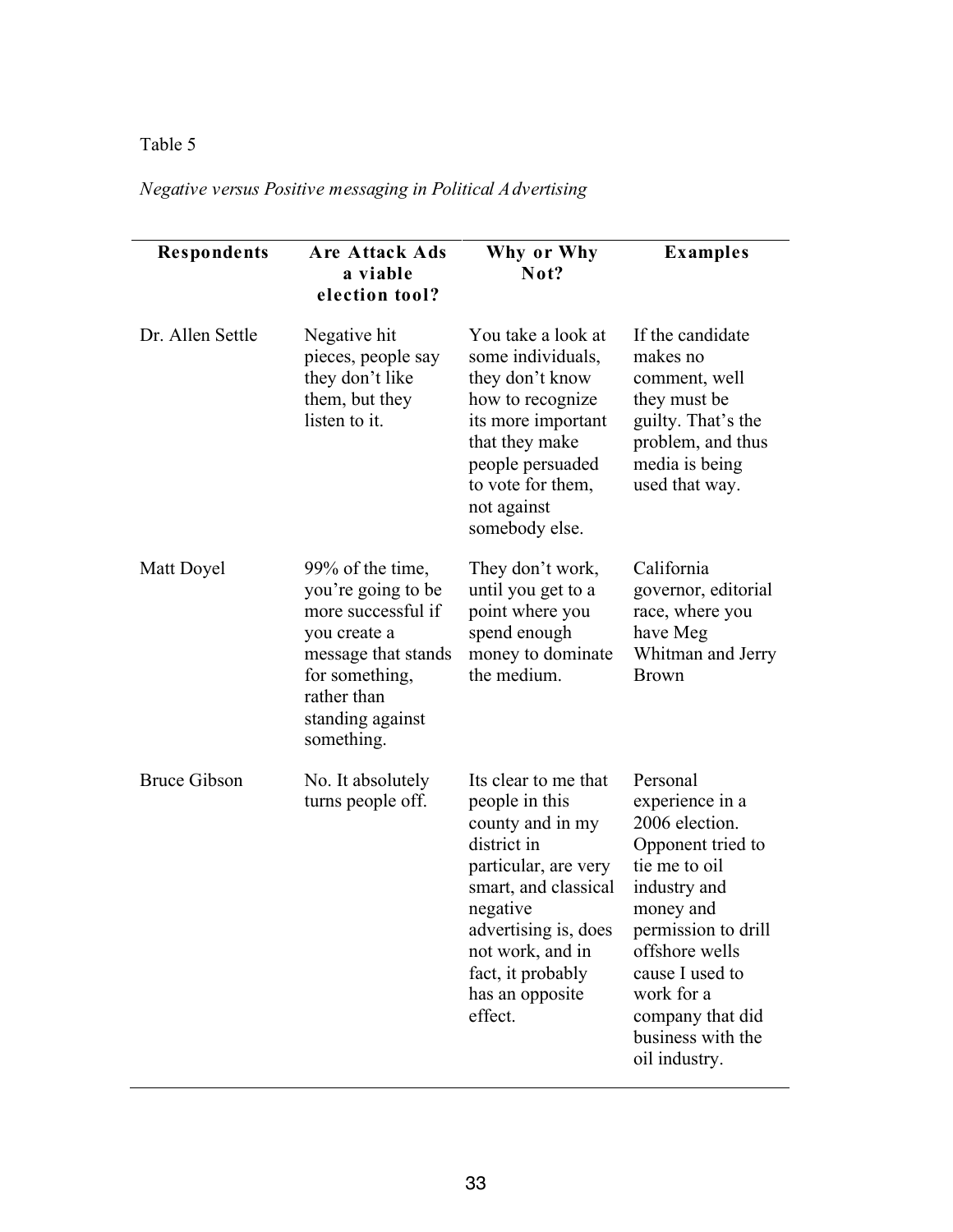Table 5 represents a clear mistake many political candidates make in an election. Attack ads are prevalent in election culture, however, there is overwhelming evidence against their effectiveness in providing electoral success. Rather than attacking the actions of an opponent, a candidate should highlight the positive actions they have made in the past, which would foster the potential for more electoral success. All three experts agreed, while negative hit pieces might grab the attention of a viewer, the long term effects are overwhelmingly negative.

**Research Question #6: Do you feel the use of social media to provide more direct discourse between the political candidate and the voting public should be increased? Why could this be instrumental in the election process? Is two-way communication the missing component of a political marketing plan? By eliminating the negative influence and power of the media in-between the candidate and the public, does the public then form its own opinions of the candidate?**

Much of the current academic literature places immense value on creating direct discourse between a political candidate and the voting public. (Dardis, 2008, p. 24) "The media do not, in any political system, confine themselves to a 'neutral transmission function.'" (Savigny, 2010, p. 1055) The increasing demand for public discourse is discussed with the interviewed experts. "Public demand for more direct forms of political participation is increasing and politics is responding to this demand." (Schuck, 2011, p. 182)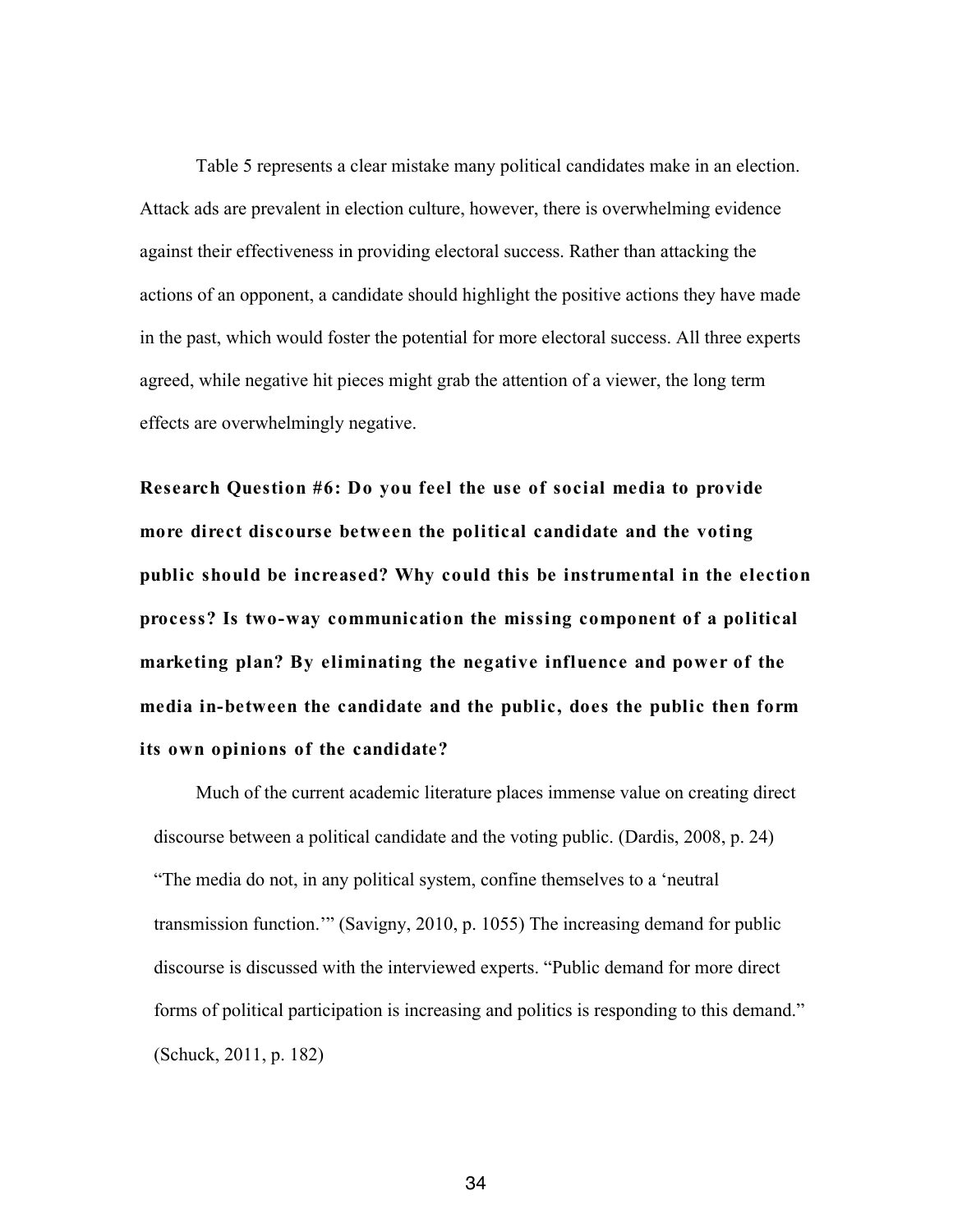The final question posed attempts to understand a potential alternative to relying on the traditional media as the primary distributer of a candidates message. By implementing social media as a primary tool in an election as a forum for discussion directly between a candidate and the voting public, the sway and role of traditional media is diminished. The experts were asked to consider whether they thought this would substantially change the habits and decisions made by the public during an election.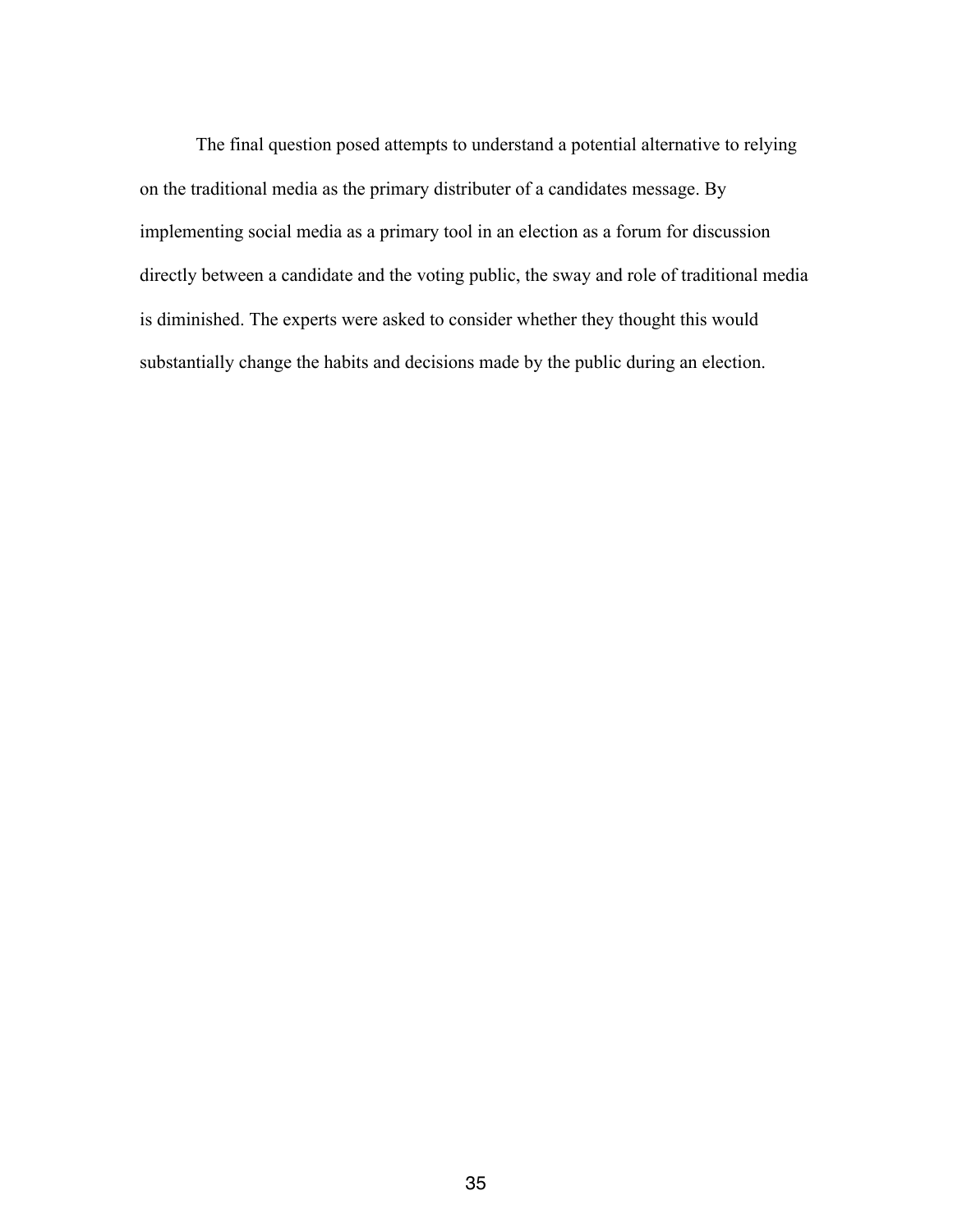# Table 6

# *Role of Direct Discourse in Campaigns*

| Respondent          | Is direct discourse<br>necessary in a political<br>election?                                                                                                                                                                                                                                                                                                                                              | Why?                                                                                                                                                                                                                                                                                                                |
|---------------------|-----------------------------------------------------------------------------------------------------------------------------------------------------------------------------------------------------------------------------------------------------------------------------------------------------------------------------------------------------------------------------------------------------------|---------------------------------------------------------------------------------------------------------------------------------------------------------------------------------------------------------------------------------------------------------------------------------------------------------------------|
| Dr. Allen Settle    | If a political candidate<br>gives voters substance,<br>they will listen to the<br>candidate.                                                                                                                                                                                                                                                                                                              | We operate on the basis of<br>mannerisms, appearance<br>and that which you say in<br>that order.                                                                                                                                                                                                                    |
| Matt Doyel          | Definitely, people vote for<br>candidates that they like,<br>even if they have some<br>disagreements on the<br>particular standpoints.                                                                                                                                                                                                                                                                    | That's why town hall<br>meetings and going to<br>breakfast and going down<br>the street and shaking<br>hands and things like that<br>matter a lot, cause people<br>actually see the real person,<br>and they see the demeanor,<br>and ultimately will fall in<br>'like' with the person, and<br>will vote for them. |
| <b>Bruce Gibson</b> | In each social medium you<br>reach such different<br>audiences, you gotta take<br>advantage of every channel<br>that there is to talk to the<br>people that you represent.<br>You need to understand the<br>differences in approach, the<br>great democracy of the<br>internet where nothing is<br>filtered, to the very filtered<br>traditional media, you have<br>to be able to work in both<br>fields. | You have to make<br>connections with people to<br>show an expression of my<br>values. Direct mail an<br>expression of my values,<br>knocking on doors an<br>expression of my<br>commitment to meeting<br>people and understanding<br>them which eventually<br>helped me get elected.                                |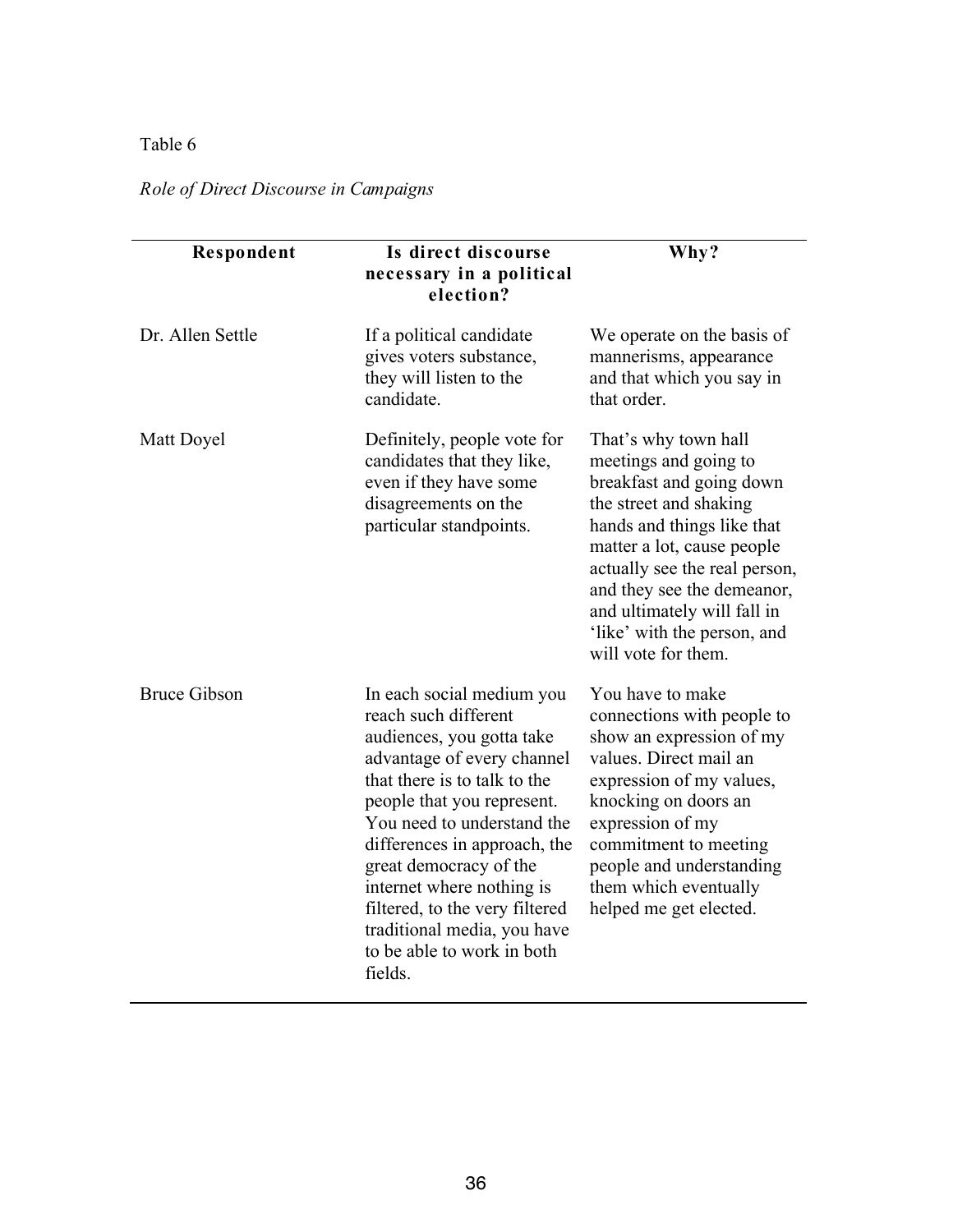Table 6 shows all the respondents firmly agree upon the importance of direct discourse in an election. Creating an emotional connection with your audience is crucial for all forms of successful marketing. A political candidate must creating lasting connections and emotionally resonate with the voting public to win elections. This is an active role, and is essential to overcoming the 'voice of the media.'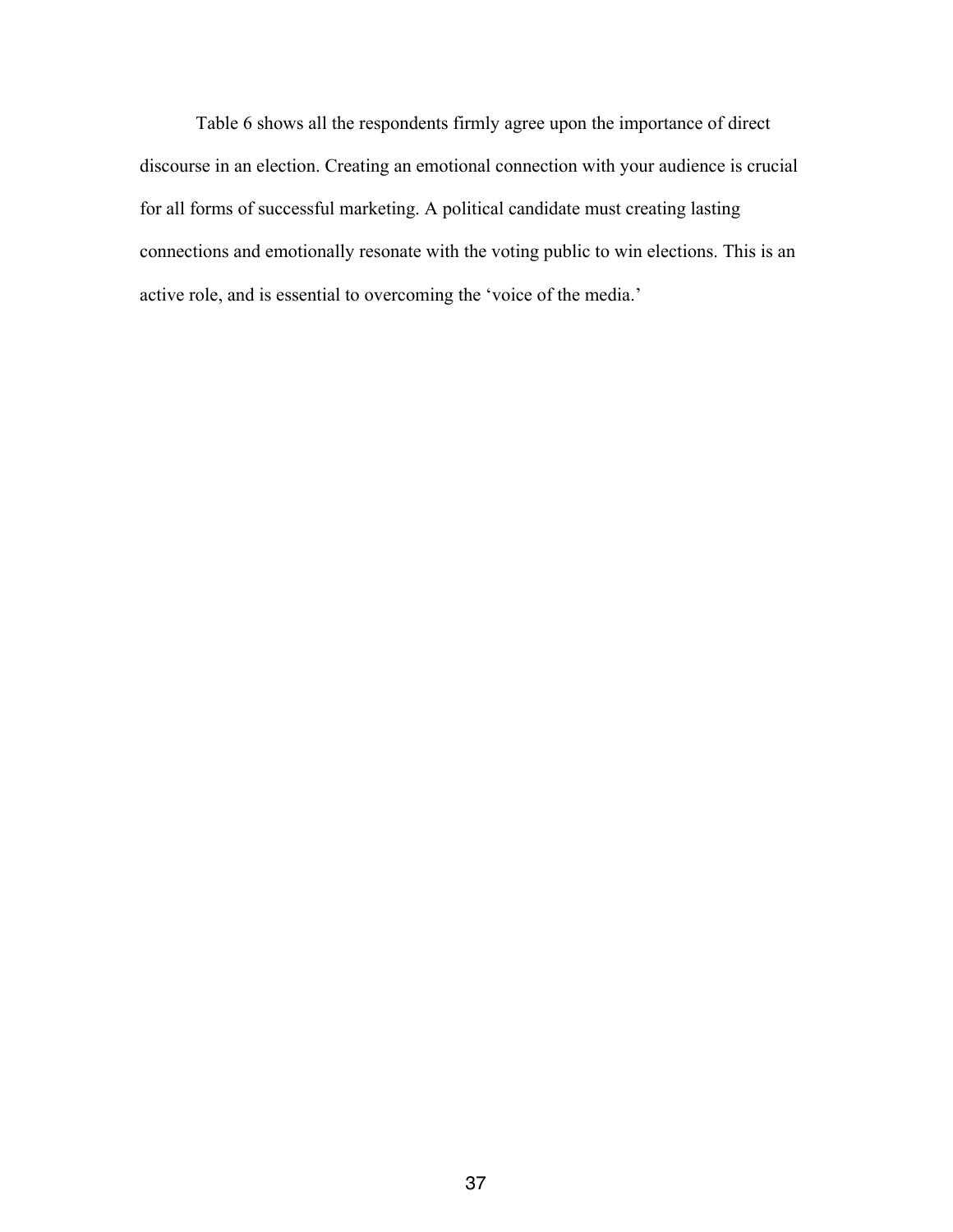#### **Chapter 5**

#### *Discussion and Recommendations*

This study was conducted to analyze the impact from the recent inclusion of social media into a comprehensive marketing mix for a political candidate. Today, political marketing has become a fundamental part of the election process; without it, candidates would not win elections. In order to fully comprehend what would provide the best strategies for a candidate, tactics and expertise were drawn from experts in the fields of classical marketing, political science and communication.

To probe more information on current tactics and glaring issues within the world of political marketing, one expert from each field was interviewed based on a single questionnaire designed to answer the following questions for the study:

1. How would you, as an expert in your field, describe the process of political marketing and the major difficulties the political candidate faces?

2. How is marketing for a corporation versus marketing for a political candidate different? Easier or Harder? Why?

3. Can social media be implemented by a political candidate to create a well rounded marketing plan, to gain more success in elections? What types of social media do you think would be the most effective?

4. Do you believe traditional media plays an active and crucial role in the marketing and advertising of a political candidate? Please give an example of beneficial and negative instances of the influence of the media over the voting public.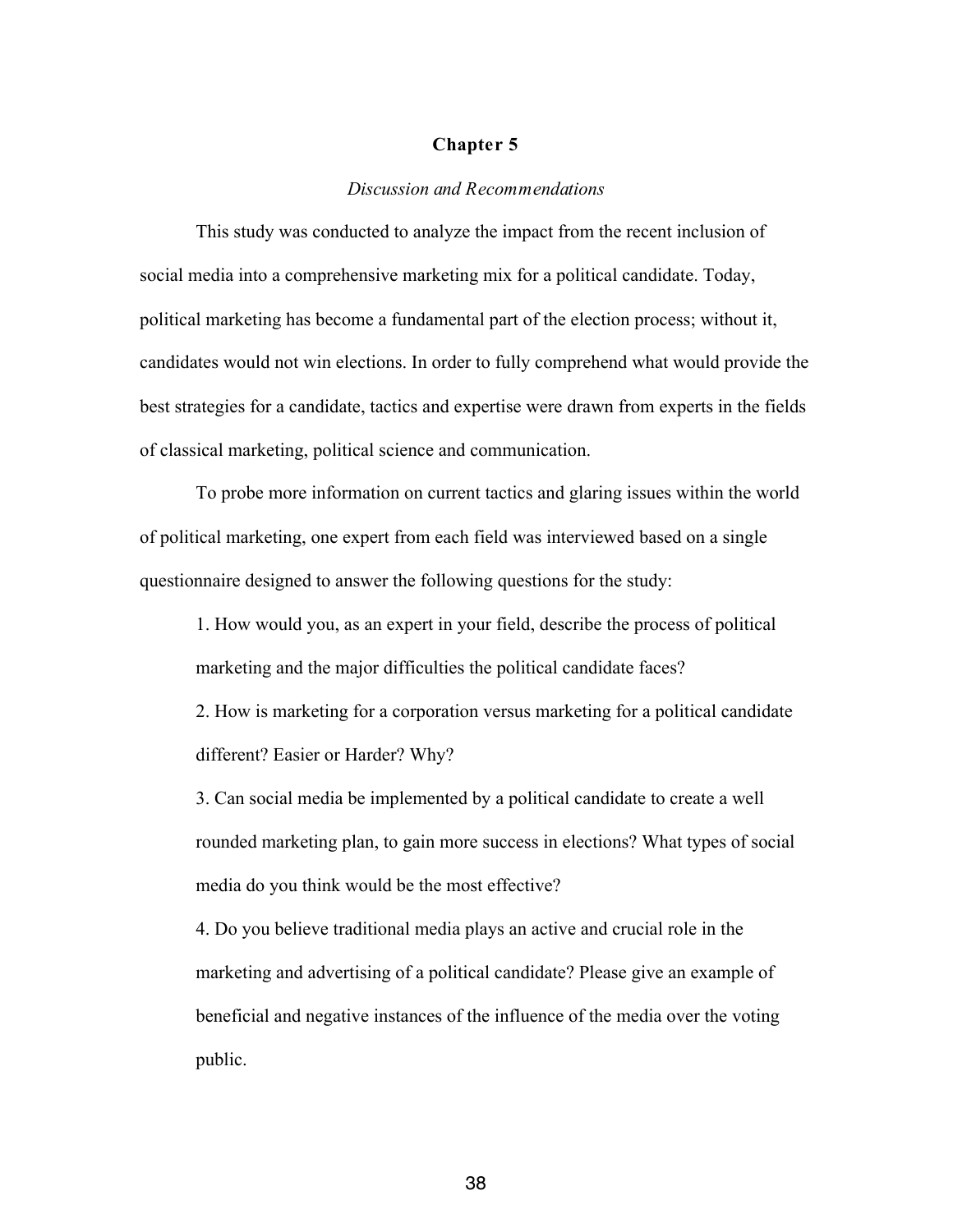5. In your experience, does the difference between positive or negative advertising messaging make a difference in the marketing campaign of a political candidate? Please give an example.

6. Do you feel the use of social media to provide more direct discourse between the political candidate and the voting public should be increased? Why could this be instrumental in the election process? Is two-way communication the missing component of a political marketing plan? By eliminating the negative influence and power of the media in-between the candidate and the public, does the public then form its own opinions of the candidate?

Each research question was asked identically, and then investigated slightly differently for each expert, in order to probe different viewpoints to create applicable responses in regards to their field of study. The questionnaire elicited a variety of responses which were all tied to political marketing, and the roles of traditional media and social media in an election campaign.

#### **Discussion**

By analyzing the data collected from Chapter 4, parallels made between experts' responses provided in the interview process, and the current academic literature highlighted in Chapter 2, made it is possible to draw inferences regarding the following original research questions.

**Research Question #1: How would you, as an expert in your field, describe the process of political marketing and the major difficulties the political candidate faces?** 

All three experts responded by providing their definition of marketing and the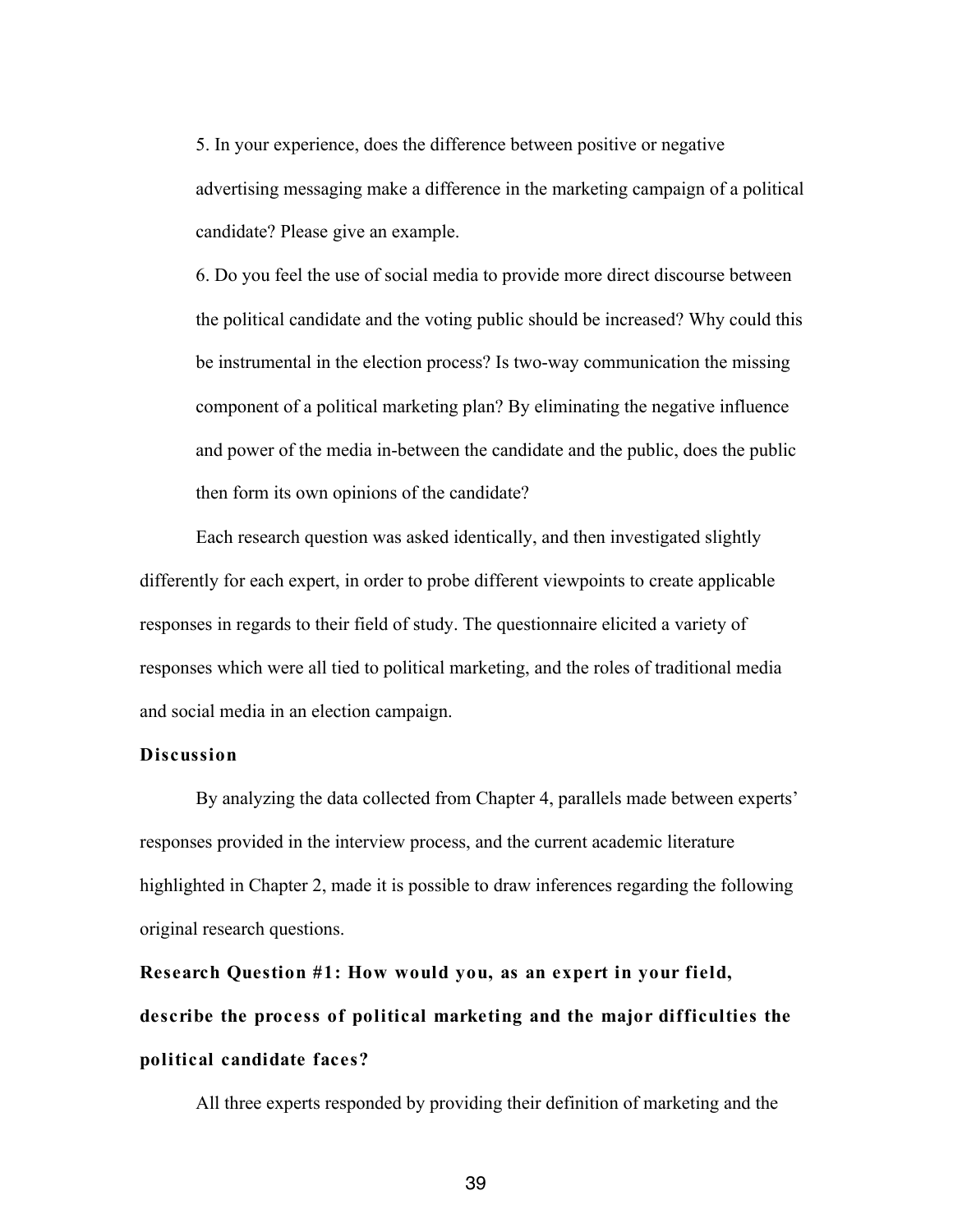major differences between classical marketing of a product versus marketing a candidate or proposition. Gibson and Settle gave examples from their personal experience of creating connections with the voting public. Doyel provided an insightful definition of marketing, "Marketing is selling something by, specifically, creating the right message, and delivering it to the right person, at the right time."

The academic literature provided a similar perspective. The definition of political marketing can be broken down into three distinct segments in its most basic form: "Communications, Management, and Political Science." (Scammell, 1999, p. 718) "Political marketing is about political organizations adapting business-marketing concepts and techniques to help them achieve their goals." (Lees-Marshment, 2001, p. 692) Their ultimate goal being "vote for me." Gibson gave the example of his direct mail pieces, which highlighted scenery of the central coast, which created an emotional connection with his intended audience.

Overall, it is possible to conclude that the basis of political marketing rests in forming emotional connections and lasting impressions on the voting public, which will eventually lead to greater electoral success.

# **Research Question #2: How is marketing for a corporation versus marketing for a political candidate different? Easier or Harder? Why?**

The comparison of classical marketing to political marketing provided affirmation of the clear similarities. While Gibson and Settle felt that marketing a product, rather than a person, was easier, which was disputed by Doyle, they all agreed that both are focused on selling a product, and the other a person, both relying on the basic principles of crafting the right message and placing it into the right medium to reach the audience and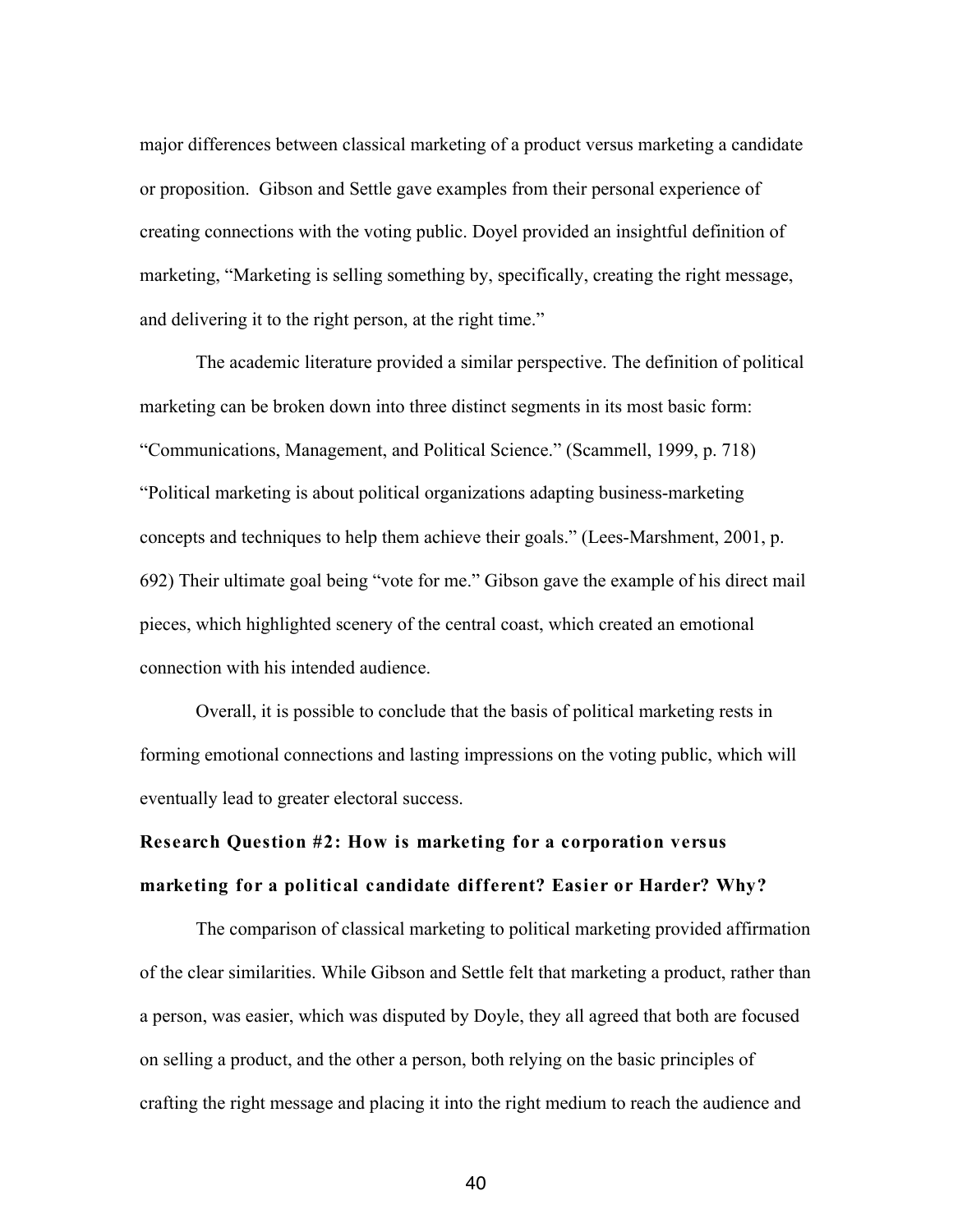convince them to change their behavior.

The literature reflects the comparison as well. According to the academic literature, the main difference between the two is, simply, passion. While classical marketing rarely inspires heated discussions, politics generally is a topic which often fuels strong opinions. "Few people (if any) shout at the television their hatred of Heinz baked beans. Party political broadcasts, on the other hand, generate considerable passion, especially from opponents of the party being promoted." (Savigny, 2010, p. 1056)

It is safe to conclude that classical marketing and political marketing are very similar in their approach and use of a marketing mix. The main difference lies in the investment and passion invested by consumers. Politics inspires passion.

**Research Question #3: Can social media be implemented by a political candidate to create a well rounded marketing plan, to gain more success in elections? What types of social media do you think would be the most effective?**

The experts interviewed all came to the same conclusions concerning the importance of implementing social media in create a well rounded marketing mix. While Doyle was more hesitant in his praise of social media, preferring to implement the classical advertising tools, since "TV, radio, outdoor are all very well validated, we actually know how to measure it, how to measure its efficacy, how to gage whether it's performing or not." Both Gibson and Settle acknowledged the value of social media for larger political campaigns, but did not implement social media into their own campaigns, based on the demographics of their audience.

The academic literature regarding social media is fairly limited, due to its recent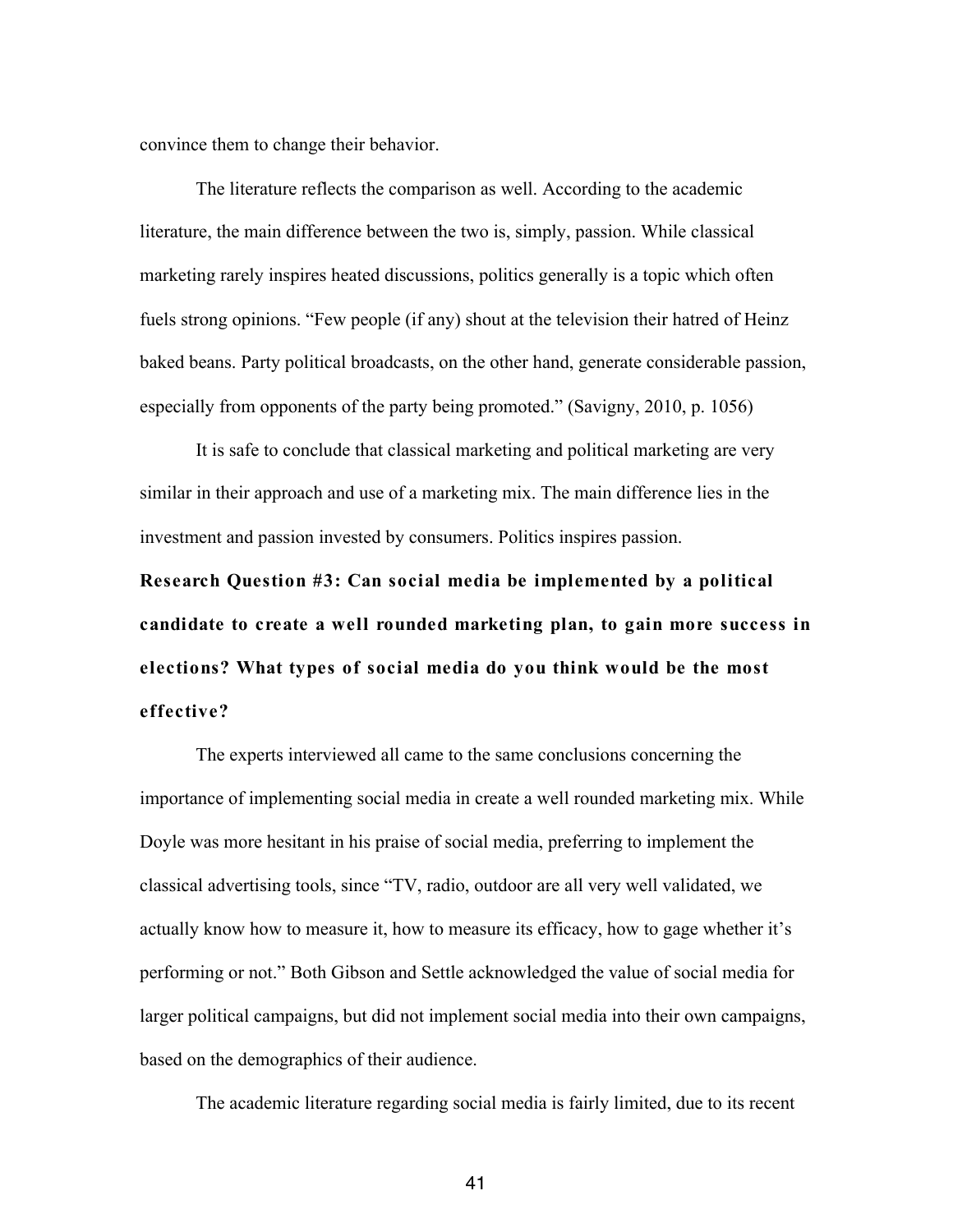emersion and creation. However, the literature that does exist is extremely positive. The rise of social media substantially affects marketing, particularly in elections. "Young adults used video sharing and social network sites to obtain campaign information and or share campaign news with others, exchange their political views, and express support for a candidate (Kohut, 2008; Smith & Rainie 2008)" (Kushin, 2010, p. 609). According to Campbell, "Social media data-mining tells politicians what we want. The way we live our lives online will make it easier for political parties to target their message. Do you live in Ohio and tweet about your church? The Republicans would like to have a word with you. Live in California and post pictures of your Toyota Prius? Barack Obama would like you to start a fundraising page. We are sharing more information about ourselves, our interests, social connections and online behavior than ever. Savvy candidates can increasingly use this data to predict how we are likely to vote, which of us to target and how best to reach us." (2011, p. 28)

Overall, the basic conclusion that can be drawn from this data is social media is an emerging force that cannot be ignored. More than that, it is a very effective and positive tool that can neutralize the media bias in an election cycle by making it possible to connect directly with the voter. Even more important, it can act as a third-party endorsement mechanism if your "Facebook friends" endorse you. While the older generations are still targeted through classical advertising tools, the younger generations will someday rely on social media as a primary source of communication. Thus marketers should undoubtedly implement social media into their marketing mix as a viable and important tool in a political campaign.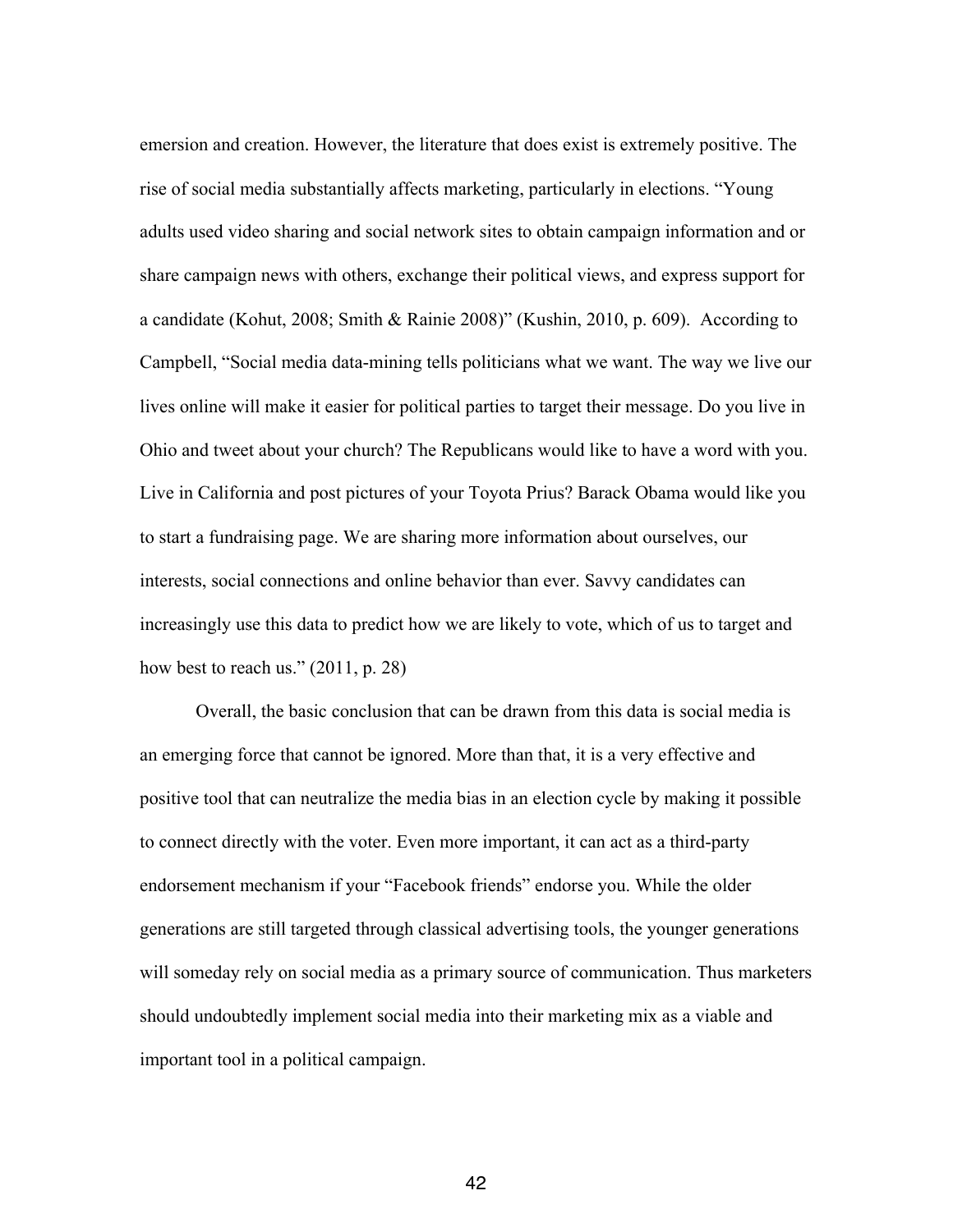**Research Question #4: Do you believe traditional media plays an active and crucial role in the marketing and advertising of a political candidate? Please give an example of beneficial and negative instances of the influence of the media over the voting public.**

All of the experts interviewed agreed the traditional media is a negative influence over the messaging of political candidates. They all concluded that the media plays an active and crucial role over voting public, especially over those who are undecided and independent voters. Doyel pointed out that TV personalities editorialize much of their content, giving strong opinions concerning political candidates, yet do not inform their audience they have stopped reporting the news and have become biased in their opinion.

The academic literature shows us that media holds considerable power and influence over their audience. According to Hoffner, "Although most research has shown no consistent liberal or conservative bias in mainstream news media (e.g., D'Alessio & Allen, 2000; Shah, Watts, Domke, Fan, & Fibison, 1999), people tend to perceive media bias against their own political views and candidates" (Hoffner, 2011, p. 734)

Overall, it is safe to conclude traditional media still influences the public due to its editorializing and strong opinions. While its power may have diminished in the recent years due to the advent of the internet and social media, traditional media still holds some powerful sway.

**Research Question #5: In your experience, does the difference between positive or negative advertising messaging make a difference in the marketing campaign of a political candidate? Please give an example.**

Each expert firmly agreed that negative messaging, seen in attack ads, is prevalent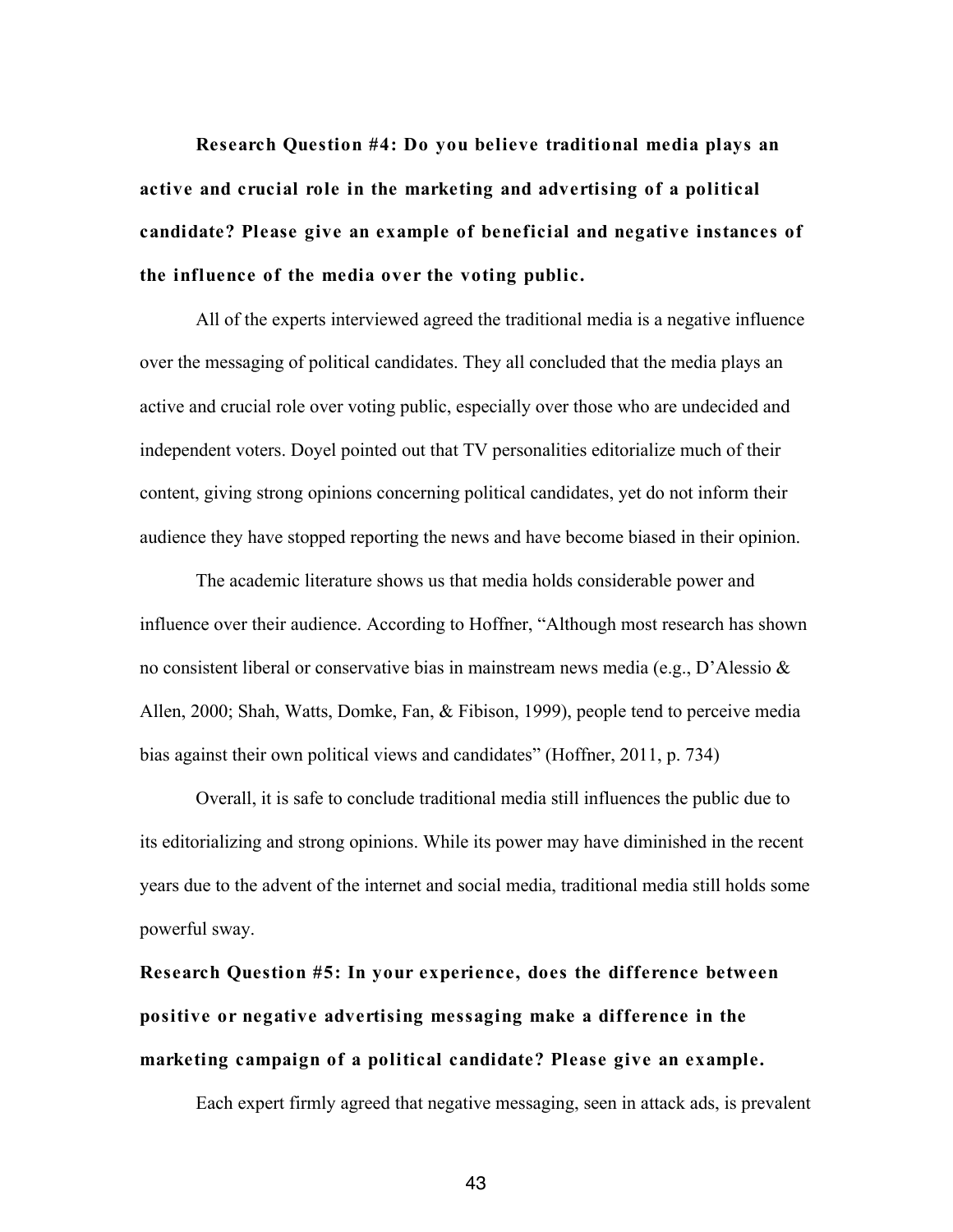in election culture. However, there is overwhelming evidence against their effectiveness in providing electoral success. Doyel stated that, "99% of the time, you're going to be more successful if you create a message that stands for something, rather than standing against something." Until you spend enough money to dominate the advertising of a particular election, negative advertising will be less effective than positive messaging.

The academic literature supports the same conclusions, showing that negative advertising is substantially less effective than positive messaging. "With regards to tone, positive ads received higher ad evaluation and cognitive response valence scores and less reactance than negative ads" (Meirick, 2011, p. 666). According to Pinkleton, "Participants exposed to negative advertising found it less useful for political decision making and were more negative toward political campaigns than were participants exposed to positive advertising. The findings suggest that, though negative advertising contributes to citizens' disgust with campaigns, this strategy does not automatically increase citizens' cynicism or apathy." (Pinkleton, 2002, p. 13)

Overall, the conclusion regarding the effectiveness of negative political advertisements was strongly opposed to their use. If a candidate wants to become successful in an election, he or she must create advertisements that highlight their best traits, rather than the weaknesses of their opponent. All three experts agreed, while negative hit pieces might grab the attention of a viewer, the long term effects are overwhelmingly negative.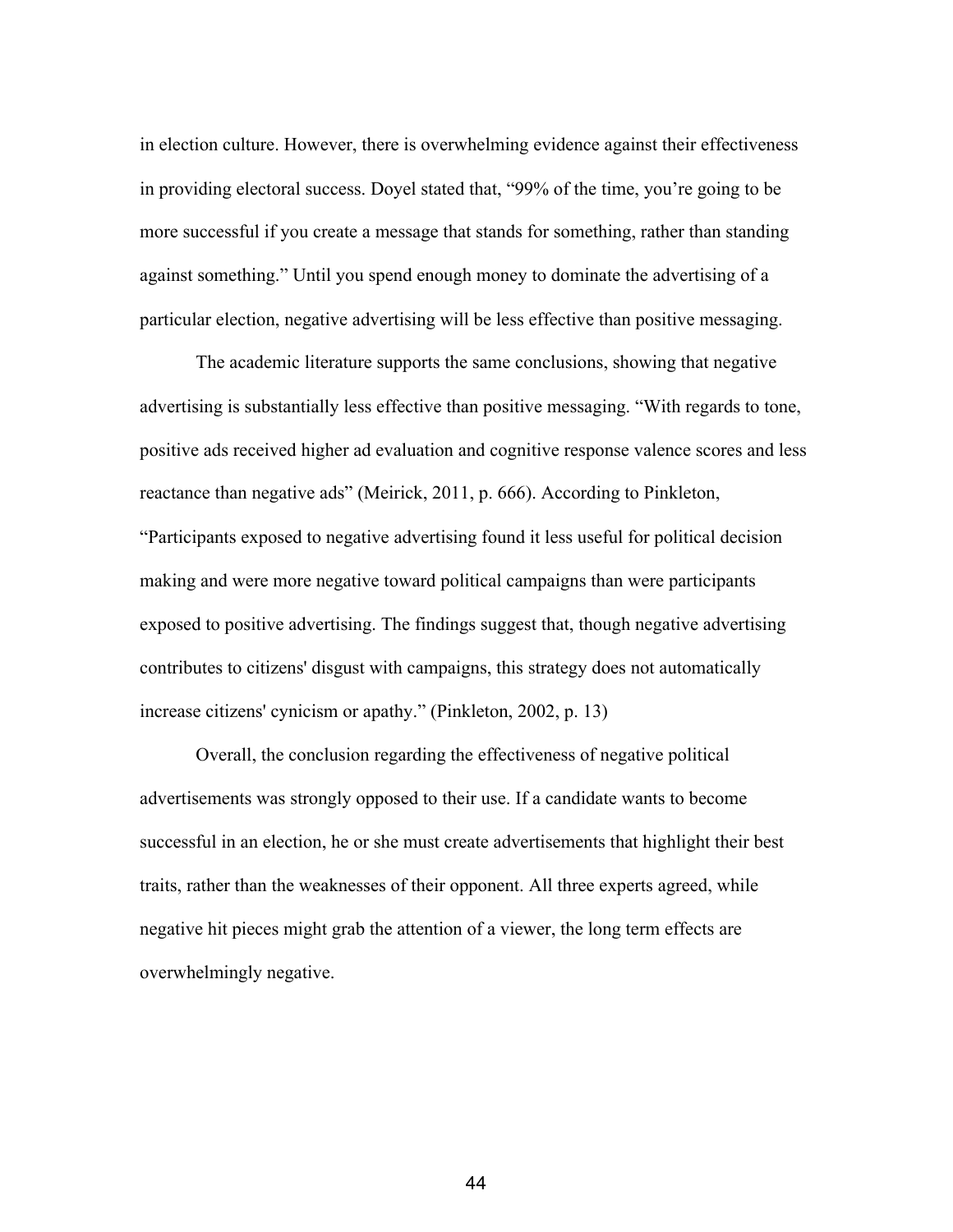**Research Question #6: Do you feel the use of social media to provide more direct discourse between the political candidate and the voting public should be increased? Why could this be instrumental in the election process? Is two-way communication the missing component of a political marketing plan? By eliminating the negative influence and power of the media in-between the candidate and the public, does the public then form its own opinions of the candidate?**

The experts gave similar responses to the research question, agreeing that direct discourse and creating emotional connections with people was ultimately the most influential factor in a political campaign. Candidates who could connect with the public had a huge advantage in the election. Doyel summed up the answer perfectly; "people vote for candidates that they like, even if they have some disagreements on the particular standpoints." Both Gibson and Settle strongly agreed that a political candidate must make connections with people to show an expression of their values, if they ultimately want to be successful in an election.

Much of the current academic literature places immense value on creating direct discourse between a political candidate and the voting public. (Dardis, 2008, p. 24) "The media do not, in any political system, confine themselves to a 'neutral transmission function."" (Savigny, 2010, p. 1055) "Public demand for more direct forms of political participation is increasing and politics is responding to this demand." (Schuck, 2011, p. 182

Overall, candidates must spend quality time with the voting public, creating connections and forming relationships with individuals, who will then in turn, vote in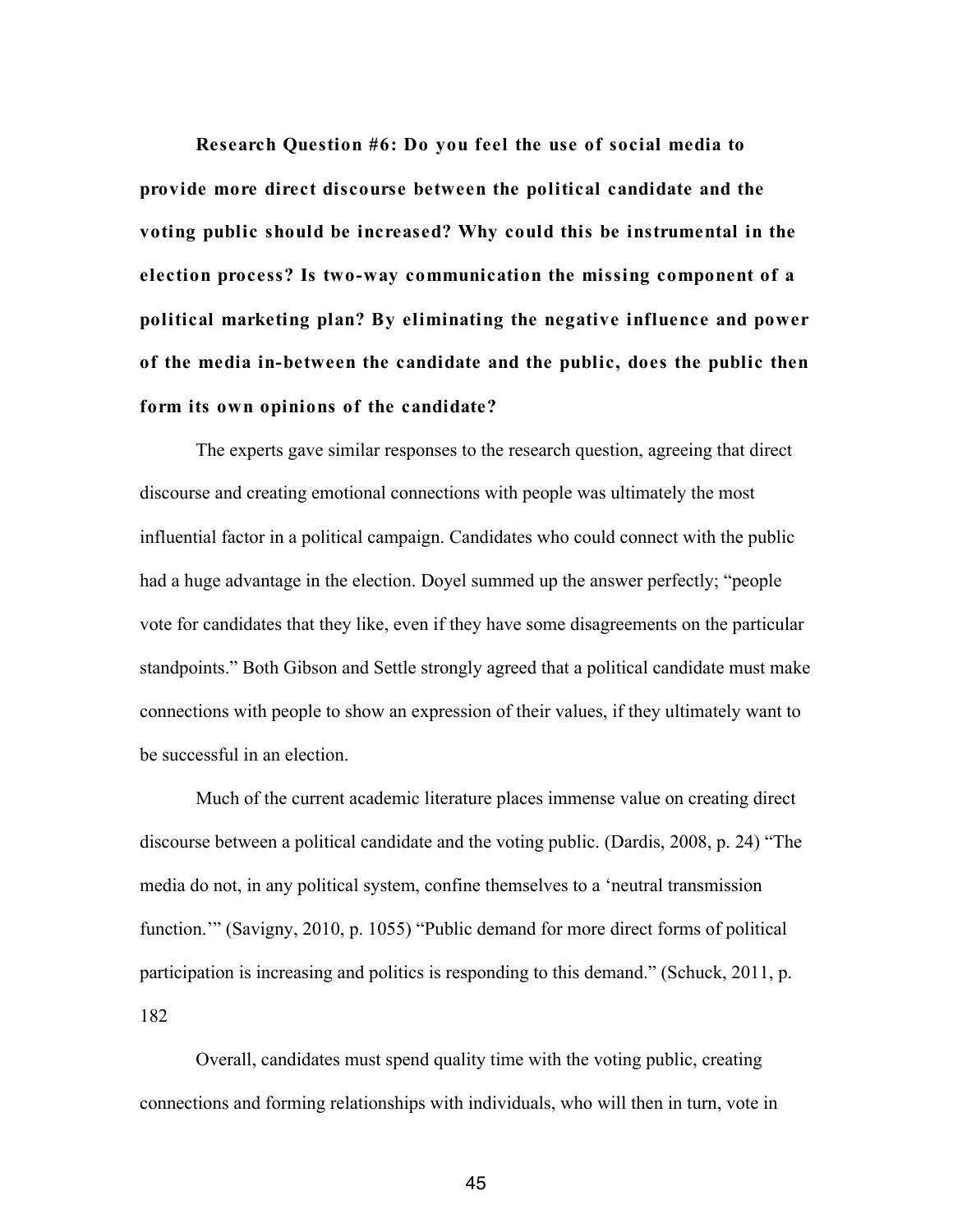favor of the candidate.

#### **Recommendations for Practice**

After completion of the study, substantial data has been collected and analyzed on the topic of political marketing and the role of the media. Given the information, it is important to focus on the most important learning's to present it for future political candidates, market analysts, marketers for all products, and journalists. Some recommendations for political marketers include forming their marketing campaigns and marketing channels, implementing social media as a way to foster direct communication with the voting public, and creating positive messaging, rather than negative attack ads, to inform the audience about your accomplishments.

#### **Create a Clear Message**

In a world where the average consumer is bombarded with thousands of advertisements per day, it has become vital to create a clear message for the public, especially when you are attempting to market a candidate to a massive audience, such as the presidential campaigns. Political candidates should create advertising campaigns, using tools and tactics from classical marketing, which will help the voting public form interest and desire for the candidate, thus inspiring them to action; ultimately to vote in favor of the candidate.

According to Lees-Marshment, "Political marketing is about political organizations adapting business-marketing concepts and techniques to help them achieve their goals" (Lees-Marshment, 2001, p. 692). Matt Doyel, the marketing expert, stated that, "Marketing is selling something by, specifically, creating the right message, and delivering it to the right person, at the right time." Overall, it is possible to conclude that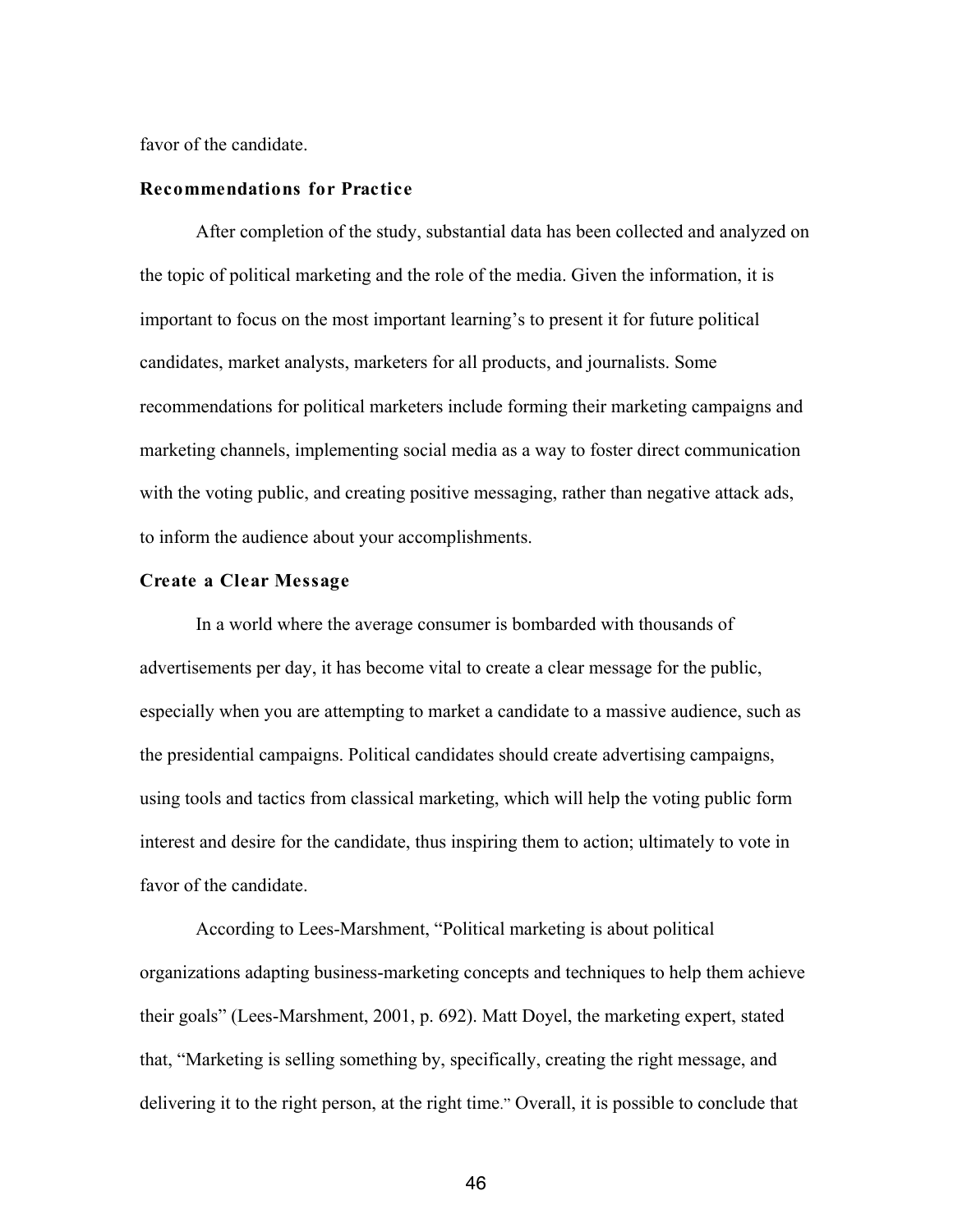the basis of political marketing rests in forming emotional connections and lasting impressions on the voting public, which will eventually lead to greater electoral success.

#### **Create a Positive Message**

Many political candidates focus much their energies, passion, and funds into creating attack ads about their opponents. Their efforts could be channeled much more efficiently into creating advertisements which highlight their political record. The academic literature supports the same conclusions, showing that negative advertising is considerably less beneficial than positive messaging. According to Pinkleton, "Participants exposed to negative advertising found it less useful for political decision making and were more negative toward political campaigns than were participants exposed to positive advertising" (Pinkleton, 2002, p. 13).

In the end, it may be as simple as this: consumers buy benefits, voters are buying confidence their candidate will deliver what they want. This is why changing voter's behavior rests with the positive message. Candidates need to create confidence.

"Research has indicated that exposure to negative political advertising can foster among individuals feelings of alienation, distrust, and apathy toward government or the political process" (Dardis, 2008, p. 24). Matt Doyel, President of Baker St. Solutions, a successful marketing firm, stated that, "99% of the time, you're going to be more successful if you create a message that stands for something, rather than standing against something." By highlighting the political candidates positive record, the audience has a chance to emotionally connect with the candidate, which substantially improves his or her chance of electoral success.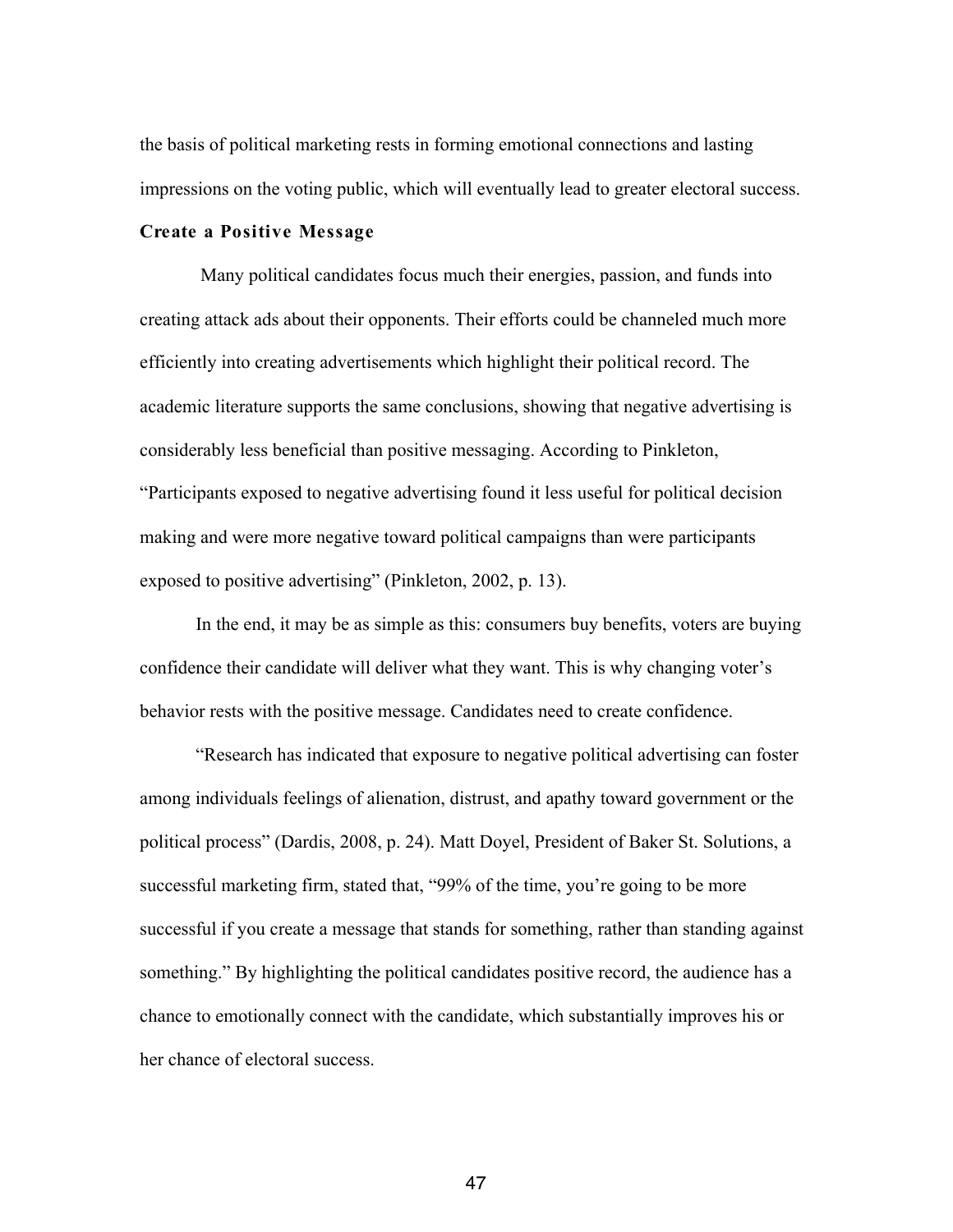#### **Foster Opportunities to Directly Associate with the Voting Public**

In current political campaigns, candidates do spend time meeting with individuals and answering questions in town hall meetings. However, according to the academic literature and the experts interviewed, this is a critical step in the election process, and can make the difference between a winning election, and a loss. Whether candidates stick to classical methods of interacting with the public, or they include newer methods, such as social networking, they should channel as much effort and energy into creating emotional connections with the public as possible.

According to the current academic literature, "Public demand for more direct forms of political participation is increasing" (Schuck, 2011, p. 182). Candidates who connect with the public have a huge advantage in the election. In the interview with Matt Doyel, he stated, "People vote for candidates that they like, even if they have some disagreements on the particular standpoints. That's why town hall meetings and going to breakfast and going down the street and shaking hands and things like that matter a lot, cause people actually see the real person, and they see the demeanor, and ultimately will fall in 'like' with the person, and will vote for them."

#### **Study Conclusion**

In conclusion, given the general findings of the study, there should be several actions taken by political candidates to maintain a positive message and to foster connections with the voting public. Overall, the study presented the collective opinions of several experts in applicable fields and a review of literature of political marketing. Of course, political marketing is a treacherous field, inspiring passion and strong opinions in the majority of individuals. Political campaigns are notorious for their sweeping claims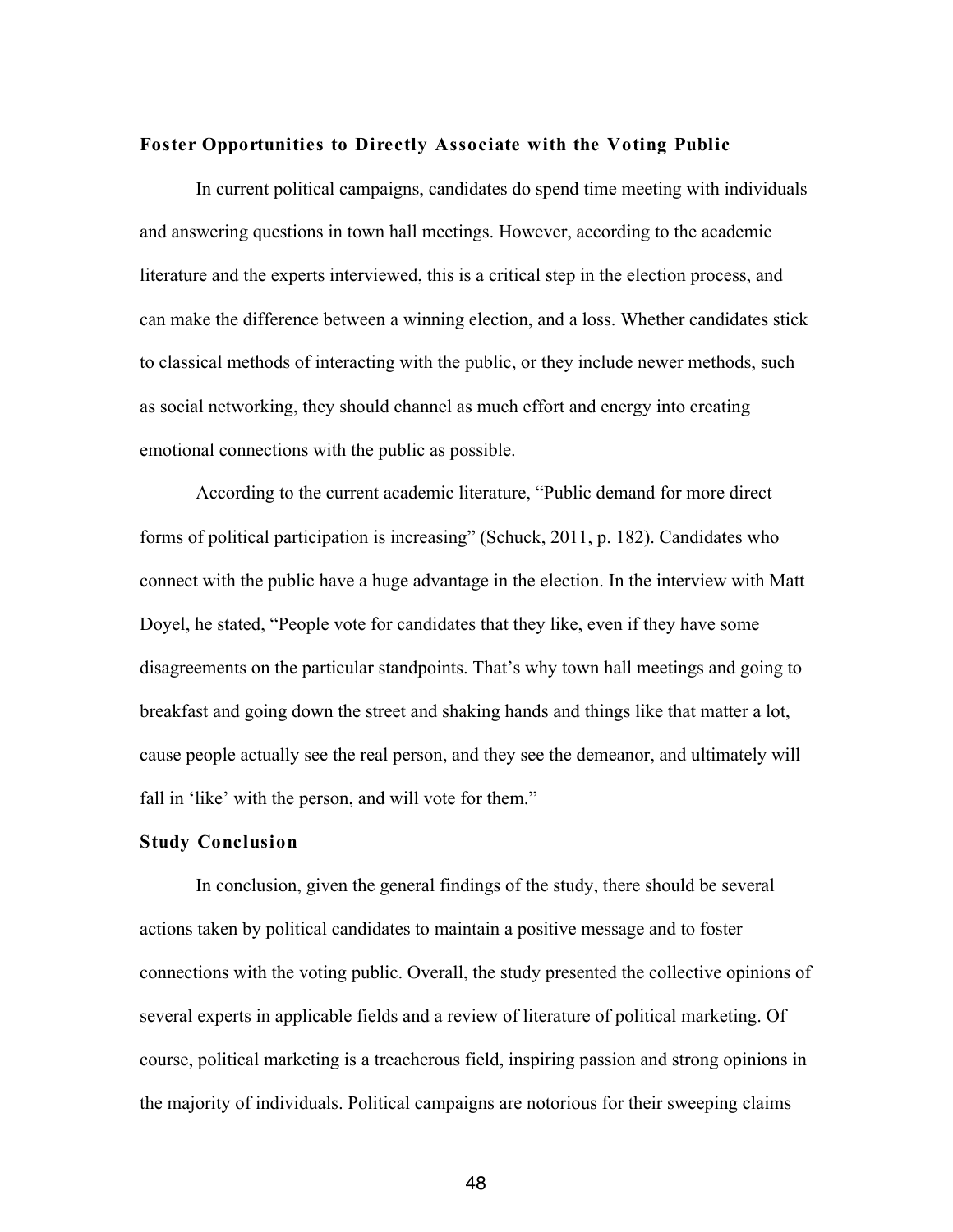and bold promises, but if candidates can remain truthful, and make strong positive impressions on people and emotional connections, their chances to become the elected official vastly improve. The study serves as a guide and educational tool for classical marketing, political science, communications, and journalism professionals who are interested in political marketing and the role of the media, or someone who is considering a potential political campaign, either on a local, or even national level. Consumers buy benefits; voters are "buying" confidence that the candidate will deliver what they want - essentially, the benefit(s) they want the elected official to deliver. They change the voter's behavior and therefore win elections when they connect emotionally with the voting public. They overcome the effect of media bias when they connect with, speak directly to, and interact with their potential voters. This is the importance of the new emerging campaign tool -- social media.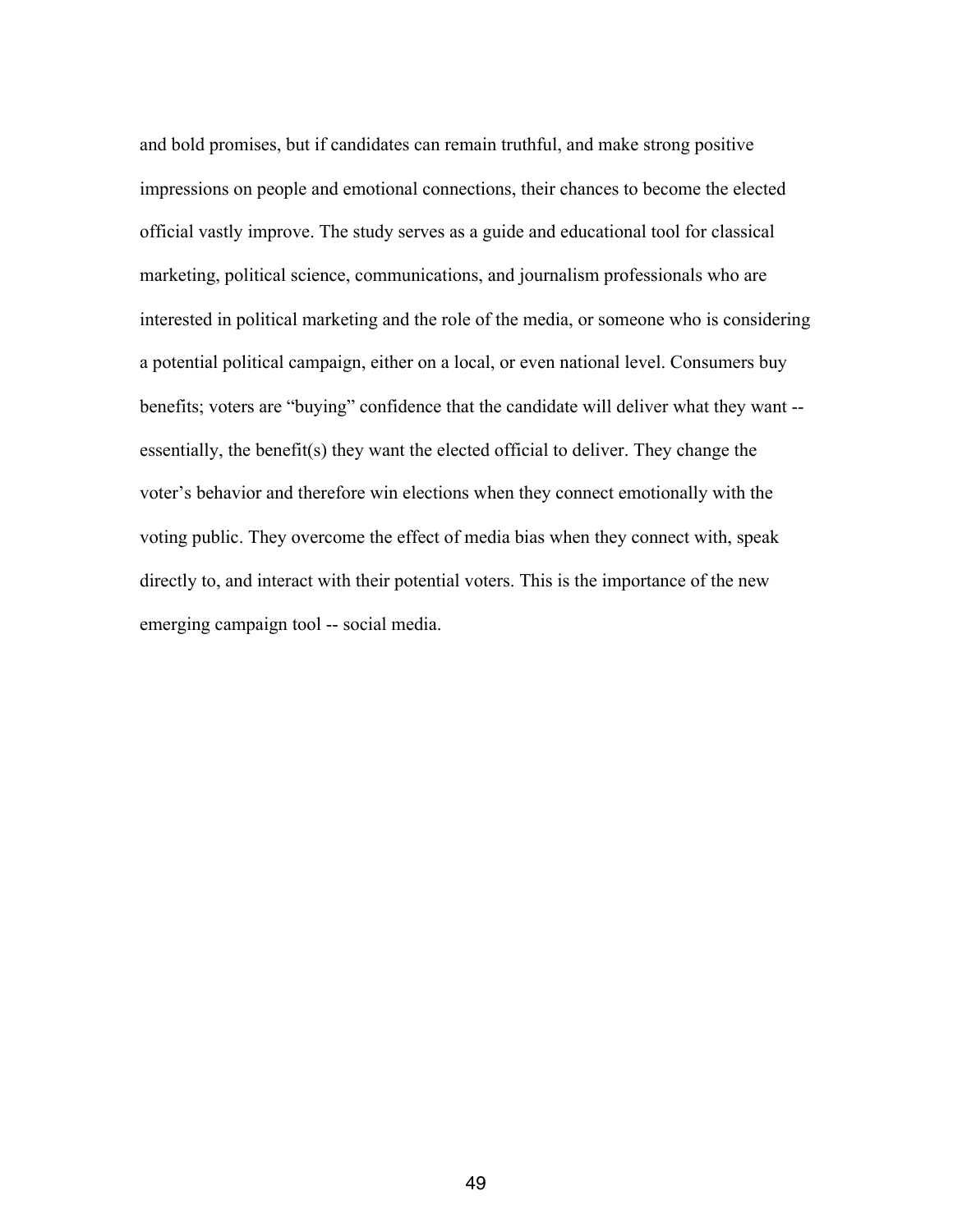#### **References**

- Anonymous,. (2011). Alinean; alinean research reveals social media hierarchy of needs. *Investment Weekly News*, 376.
- Anonymous,. (2011). Socialvibe launches powerful political advertising solution in advance of 2012 elections. *Business Wire*, n/a.
- Ben-Ur, J., & Newman, B. (2010). A marketing poll: An innovative approach to prediction, explanation and strategy. *European Journal of Marketing*, *44*(3-4), 515-538.
- Biddle, I. (2011). The Impact Of Changing Demographics (Future trends, opportunities, economic and social implications). Busidate, 19(2), 2-6.
- Boer, A. (2011). Continental drift: Contextualizing citizens united by comparing the divergent british and american approaches to political advertising. *Boston College International and Comparative Law Review*, *34*(1), 91-115.
- Campbell, M. (2011). Cyber Election. New Scientist, 212(2844/2845), 28-29. Chang, C. (2003). Party bias in political-advertising processing. *Journal of Advertising*, *32*(2), 55-67.
- Crain R. (2010). What brand marketers can learn from election: Loyalty is built by delivering on a clear promise. *Advertising Age*, *81*(40), 13.
- Dardis, F., Shen, F., & Edwards, H. (2008). Effects of negative political advertising on individuals' cynicism and self-efficacy: The impact of ad type and message exposures. *Mass Communication & Society*, *11*(1), 24.
- Foster, M., Wilson, H., Allensworth, N., & Sands, D. T. (2010). Marketing Research Guides: An Online Experiment with LibGuides. Journal Of Library Administration, 50(5/6), 602-616.
- Franklin, B. (2004) Packaging Politics: Political Communications in Britain's Media Democracy. London: Arnold.
- Franz, M., & Ridout, T. (2010). Political advertising and persuasion in the 2004 and 2008 presidential elections. *American Politics Research*, *38*(2), 303.
- Gelb, B., & Bush, D. (2011). Advertising and policy insights for the voter versus customer trade-off. *Journal of Public Policy & Marketing*, *30*(1), 96
- Hawley, G. (2011). Political threat and immigration: Party identification, demographic context, and immigration policy preference. *Social Science Quarterly (Blackwell Publishing Limited)*, *92*(2), 404.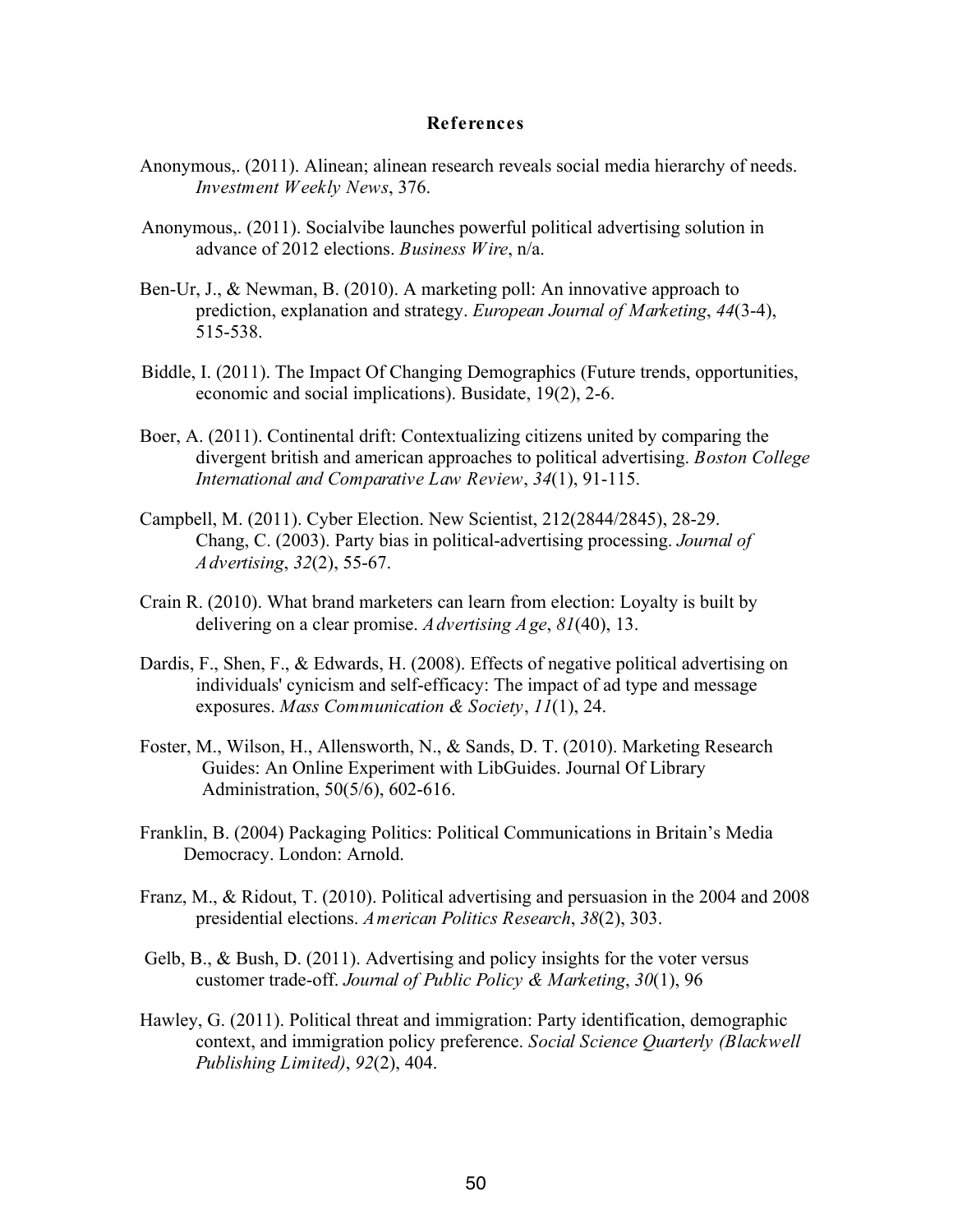- Hoegg, J., & Lewis, M. (2011). The impact of candidate appearance and advertising strategies on election results. *Journal of Marketing Research (JMR)*, *48*(5), 895.
- Hoffner, C., & Rehkoff, R. (2011). Young voters' responses to the 2004 U.S. presidential election: Social identity, perceived media influence, and behavioral outcomes. *Journal of Communication*, *61*(4), 732.
- Jones, C. (2004). Regulating political advertising in the EU and USA: A human rights perspective. *Journal of Public Affairs*, *4*(3), 244-255.
- Kaid, L., Postelnicu, M., Landreville, K., Yun, H., & LeGrange, A. (2007). The effects of political advertising on young voters. *The American Behavioral Scientist*, *50*(9), 1137-1151.
- Keith, R. (1960) 'The Marketing Revolution', Journal of Marketing, 24 (January), pp. 35–8.
- Kuhn, R. (2007) Politics and the Media in Britain. Basingstoke: Palgrave Macmillan.
- Kushin, M., & Yamamoto, M. (2010). Did social media really matter? college students' use of online media and political decision making in the 2008 election. *Mass Communication & Society*, *13*(5), 608.
- Lees-Marshment, J. (2009). Marketing after the election: The potential and limitations of maintaining a market orientation in government. *Canadian Journal of Communication*, *34*(2), 205.
- Lees-Marshment, J. (2001). The marriage of politics and marketing. *Political Studies*, *49*(4)
- Lees-Marshment, J. (2009). Political marketing and the 2008 New Zealand election: A comparative perspective. *Australian Journal of Political Science*, *44*(3), 457.
- Lilleker, D. (2005) 'The Impact of Political Marketing on Internal Party Democracy', Parliamentary Affairs, 58 (3), 570–84.
- Lilleker, D. and Lees-Marshment, J. (eds) (2005) Political Marketing: A Comparative Perspective. Manchester: Manchester University Press.
- Lilleker, D. and Scullion, R. (eds) (2008) Voters or Consumers: Imagining the Contemporary Electorate. Cambridge: Cambridge Scholars Publishing.
- Lock, A. and Harris, P. (1996) 'Political Marketing Vive La Difference', European Journal of Marketing, 30 (10/11), 28–9.
- Lovett, M., & Peress, M. (2010). Targeting political advertising on television. *SSRN Working Paper Series*, n/a.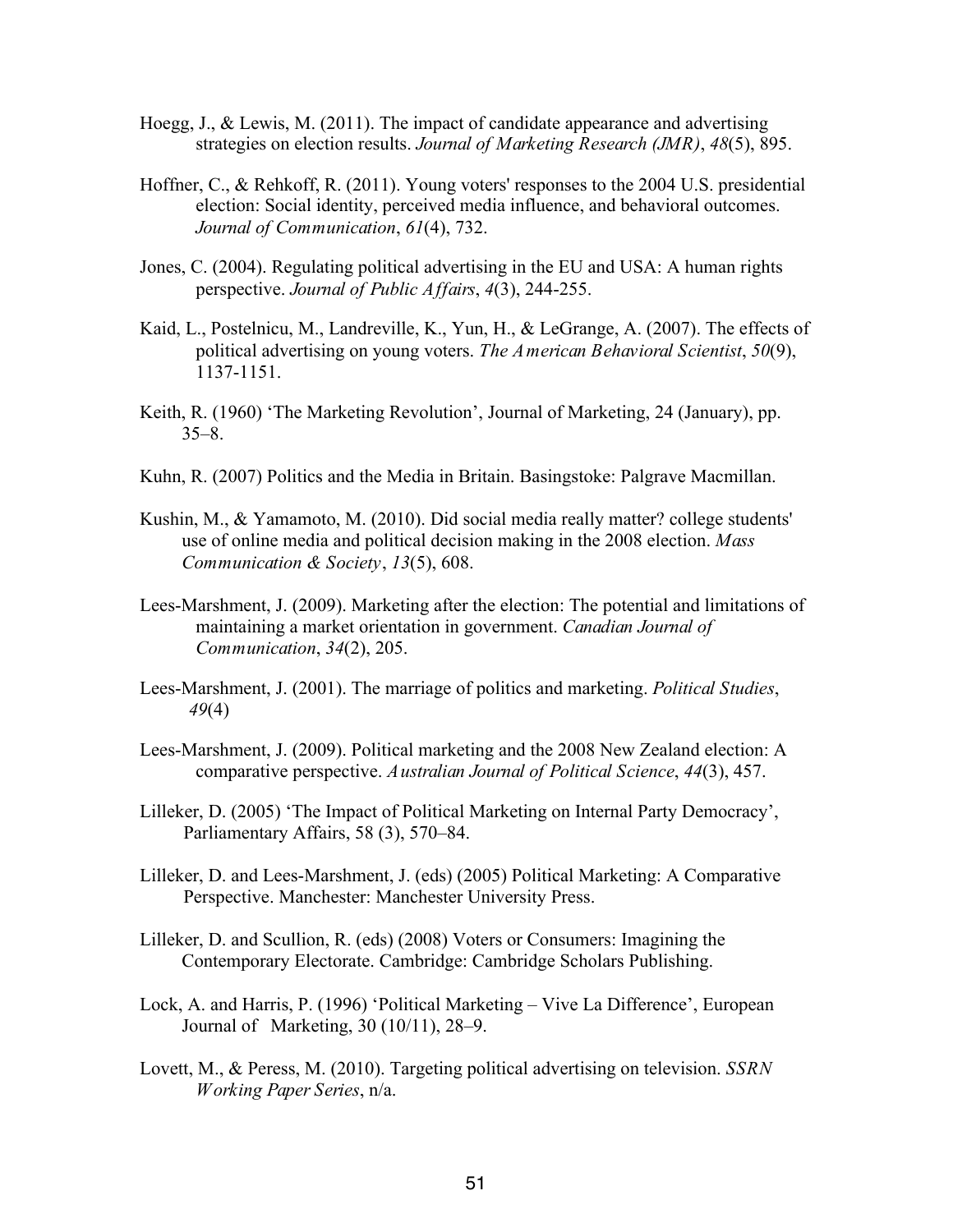- Leppäniemi, M., Karjaluoto, H. , Lehto, H. , & Goman, A. (2010). Targeting young voters in a political campaign: Empirical insights into an interactive digital marketing campaign in the 2007 finnish general election. *Journal of Nonprofit & Public Sector Marketing*, *22*(1), 14-37.
- Meirick, P., & Nisbett, G. (2011). I approve this message: Effects of sponsorship, ad tone, and reactance in 2008 presidential advertising. *Mass Communication & Society*, *14*(5), 666.
- Mauser, G. (1983) Political Marketing. New York: Praeger.
- O'Cass, A. (1996) 'Political Marketing and the Marketing Concept', European Journal of Marketing, 30 (10/11), 45–61.
- O'Cass, A. (2001) 'Political Marketing: An Investigation of the Political Marketing Concept and Political Market Orientation in Australian Politics', European Journal of Marketing, 35 (9/10), 1003–25.
- O'Shaughnessy, N. (Ed.)., & Henneberg, S. (2002). *The Idea of Political Marketing*. Westport, Conn.: Praeger.
- O'Shaughnessy, N. (2005). The rules of political advertising. *Marketing*, 32-33.
- Piechota, G. (2011). Media in Election Processes. Communication Today, 244-51. Penney, J. (2009). The body politic: T-shirts from the 2008 presidential campaign. *Conference Papers -- International Communication Association*, 1.
- Pinkleton, B., Um, N., & Austin, E. (2002). An exploration of the effects of negative political advertising on political decision making. *Journal of Advertising*, *31*(1), 13-25.
- Robinson, C. (2010). Political advertising and the demonstration of market orientation. *European Journal of Marketing*, *44*(3/4), 451-460.
- Savigny, H. (2007). Focus groups and political marketing: Science and democracy as axiomatic?. *British Journal of Politics & International Relations*, *9*(1), 122.
- Savigny, H., & Temple, M. (2010). Political Marketing Models: The Curious Incident of the Dog that Doesn't Bark. Heather Savigny and Mick Temple. The media and political marketing. Political Studies, 58(5), 1049-1064.
- Savigny, H. (2005) 'Labour, Political Marketing and the 2005 Election: A Campaign of Two Halves', Journal of Marketing Management, 21 (9), 1–17.
- Savigny, H. (2007) 'Focus Groups and Political Marketing: Science and Democracy as Axiomatic', British Journal of Politics & International Relations, 9 (1), 122–37.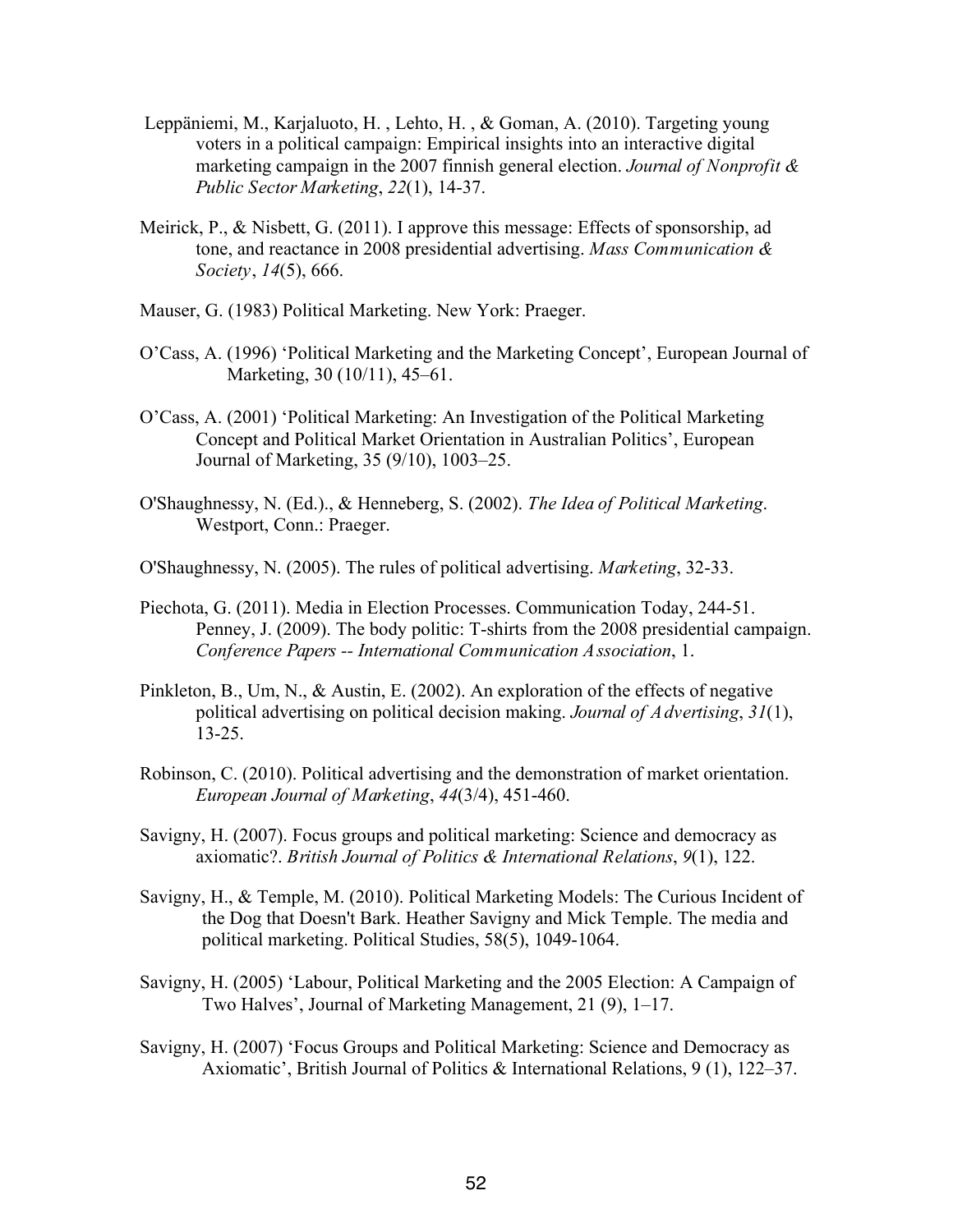Savigny, H. (2008) The Problem of Political Marketing. New York: Continuum.

Savigny, H. (2009) 'Political Marketing', in C. Hay, M. Kenny, M. Flinders and A. Gamble (eds), The Oxford Handbook of British Politics. Oxford: Oxford University Press, pp. 798–817.

Scammell, M. (1995) Designer Politics: How Elections are Won. London: Macmillan.

- Scammell, M. (1999) 'Political Marketing: Lessons for Political Science', Political Studies, 47 (4), 718–39.
- Scammell, M. (2003) 'Citizens Consumers: Towards a New Marketing of Politics?', in J. Corner and D. Pels (eds), Media and the Restyling of Politics. London: Sage, pp. 117–36.
- Shachar, R. (2009). The political participation puzzle and marketing. *Journal of Marketing Research (JMR)*, *46*(6), 798.
- Sherman, E., & Schiffman, L. (2002). Political marketing research in the 2000 U.S. election. *Journal of Political Marketing*, *1*(2/3), 53.
- Ran, W., & Ven-Hwei, L. (2007). The Third-Person Effects of Political Attack Ads in the 2004 U.S. Presidential Election. Media Psychology, 9(2), 367-388.
- Weiss, D. (2011). Truth in advertising. *Campaigns & Elections (2010)*, *32*(298), 34.
- Wittman, D. (2008). Targeted political advertising and strategic behavior by uninformed voters. *Economics of Governance*, *9*(1), 87.
- Wring, D. (1996) 'Political Marketing and Party Development in Britain: A "Secret" History', European Journal of Marketing, 30 (10/11), 100–11.
- Wring, D. (1997) 'Reconciling Marketing with Political Science: Theories of Political Marketing', Journal of Marketing Management, 13 (7), 651–63.
- Wring, D. (2005) The Politics of Marketing the Labour Party. Basingstoke: Palgrave Macmillan.
- Lee, Y., & Chang, C. (2011). Missing ingredients in political advertising: The right formula for political sophistication and candidate credibility. *Social Science Journal*, *48*(4), 659.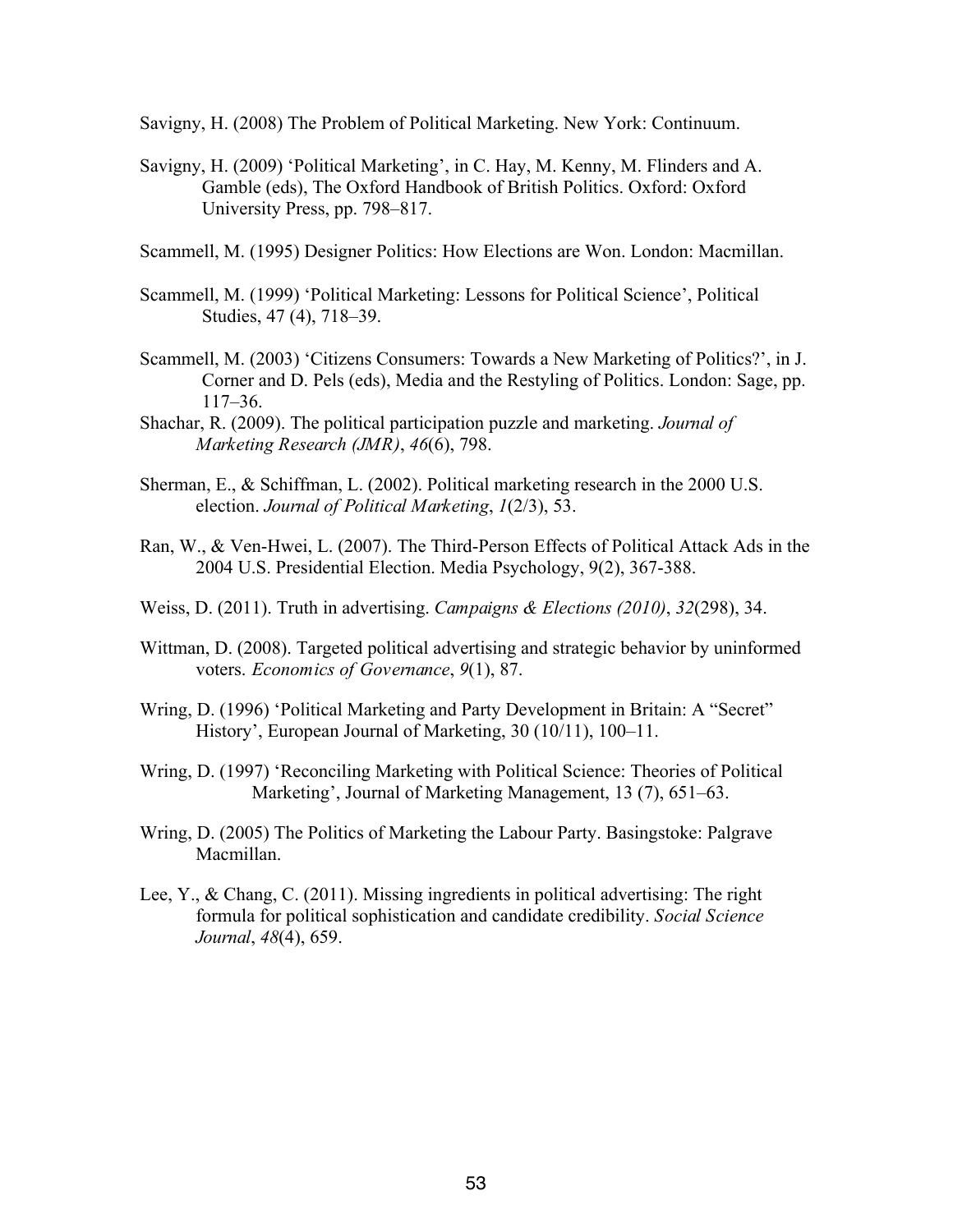# **Appendix A**

## *Interview Transcripts: Dr. Allen Settle*

The following interview was conducted to get expert opinions from an political science professional and former mayor based on a questionnaire about political marketing and the role of the media.

Interviewer: Jill Donovan Respondent: Former Mayor of San Luis Obispo, and current professor of Political Science at California Polytechnic State University (Dr. Allen Settle) Date of Interview: 2/8/2012

## *Interview Transcription:*

Jill Donovan: "Ok so, I am writing my senior project on marketing tactics and the marketing models used for political marketing. And specifically the role of the media that isn't addressed a lot of the time as the middleman and the negative influence that really can bias and influence voters. So I have seven questions here and I'd just love your professional opinion."

Dr. Allen Settle: "Ok."

JD: "So, first off, how would you, as an expert in your field, describe the process of political marketing, and the major difficulties that a political candidate faces?"

AS: "I represent a city of San Luis Obispo, municipal government and its marketing is primarily one of very high level of transparency, particularly with the media. Because we move to pass a proposition Y to increase the sales tax, and we did that specifically to allow more funds, which is several million dollars, for a half cent in sales tax, for a period of four years, to help the city pay for infrastructure and basic operations such as traffic management, two things that people here want."

JD: "Yeah."

AS: "Next, the city did that by putting and taking advantage of its own promotional coordinating committee, which also serves to help promote tourism, which is a big source of revenue for the city. And part of this was to, uh, have this pass, it did pass, and I fully expect they will come back and want to renew it again, because that was a huge difference, in helping balance the budget. Its the same analogy as the University here, at Cal Poly, is making reference to the college based fees, and now more recently the college success fees. They're trying to say we need the extra revenue to pay the operations since the state is cutting back, you're making up the difference. The downside of that is, there's no expiration date to it, that's why I have a problem with it."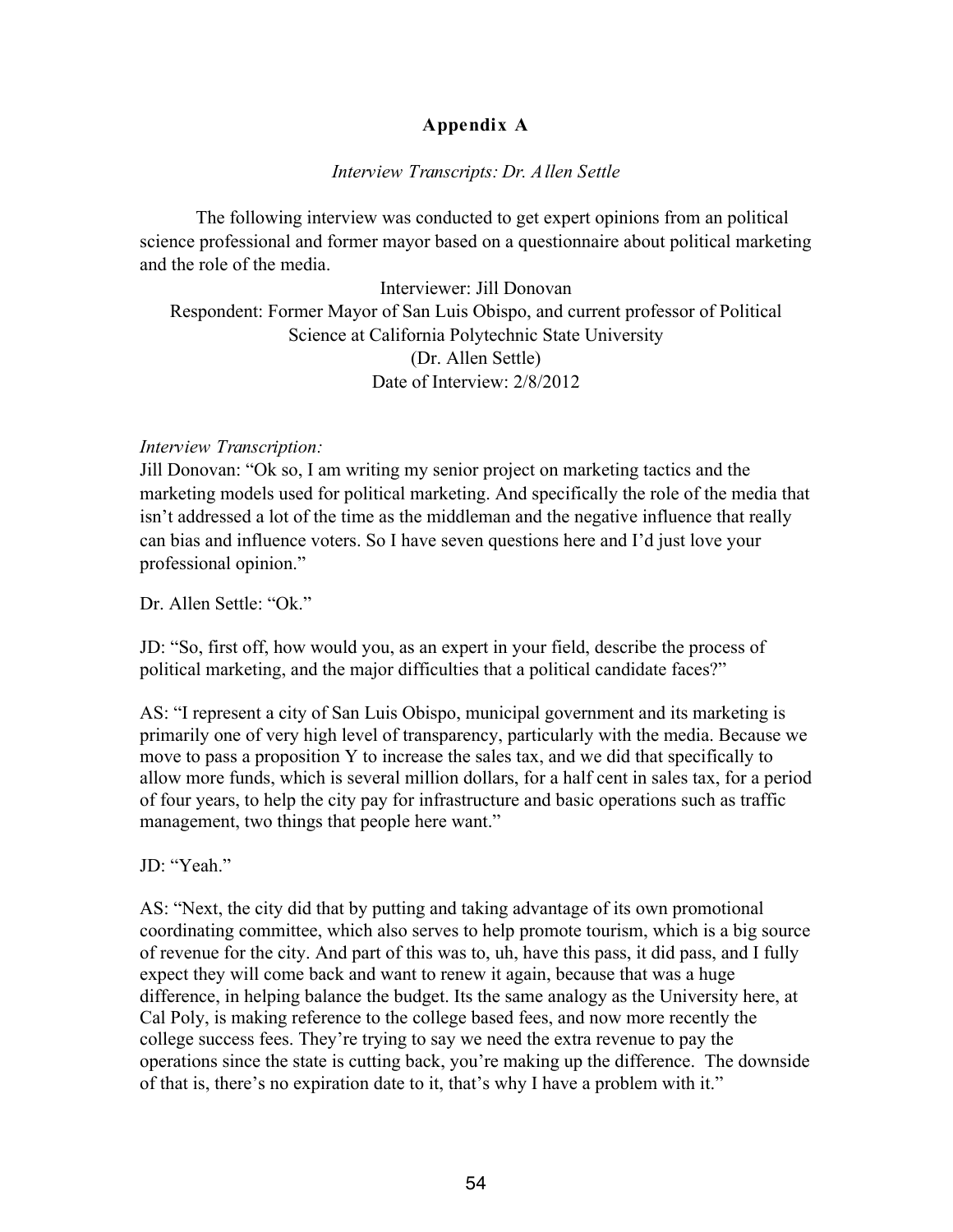### JD: "Yeah."

AS: "How much can a student take before they're out of business? Uh, but the city does have an expiration time, I said that's what's necessary, in order for you to put this in front of the ballot. Now, under proposition thirteen, since it's a general revenue for government, not specifically, you only needed a majority vote. It was for specific purpose under prop thirteen, Jarvis Gann 1978, you would need a two-thirds vote, like schools would have to have a two-thirds for school ban, but cities if they do a general, they only need a majority vote. So that's the first thing they do, is they have a major transparency with the media first, have neighborhood groups meet, have the chamber of commerce get involved, have the promotional coordinating committee get involved, go down with the finance director, the city manager, the mayor, a council member, and meet with the editorial board, of the local Tribune newspaper. If necessary offer to do the same thing with KSBY, uh which was done, and basically you say to the voters, this is to help improve your downtown, help improve the city collectively, mainly for infrastructure that is your water sewer lines, uh but things that need to be replaced, but also traffic signals, parking facilities, and street maintenance. Now, yes, some of its going to be used for personnel, but uh that's again on a timeline. And its not focused on police and fire, that's a general fund, that's a general function, police and fire, uh this would be more specifically to help enliven the enterprise fund, which is fee supported. So that's where we are at this point in time with the half-cent sales tax, several cites have done this, why we did it at this particular period of time is because the passage of proposition twentytwo, which says in essence a state can no longer take our money."

JD: "Right. Ok, Do you think that marketing for a big corporation, like a fortune 500 company or corporation, versus marketing for a political candidate is different in some way?"

AS: "It's very similar."

JD: "Ok."

AS: "Its symbiotic. What you try to do to market for companies and market for individual candidates is so much alike. For example, if I do political and consulting, uh for a candidate or a ballot measure and then when those are over, well you just do the same thing for trying to get, as I did, Trader Joe's to come. And that worked just fine! You call up Lee Orstein, and say uh how bout Trader Joe's in San Luis Obispo. Uh Home Depot, same thing. But it doesn't have to be a fortune 500, uh because basically some stores are not well revered, that is to say, the stores like Walmart, would not be acceptable."

JD: "Right."

AS: "Because they are looked upon as being predatory to local small businesses."

JD<sup>.</sup> "Yeah."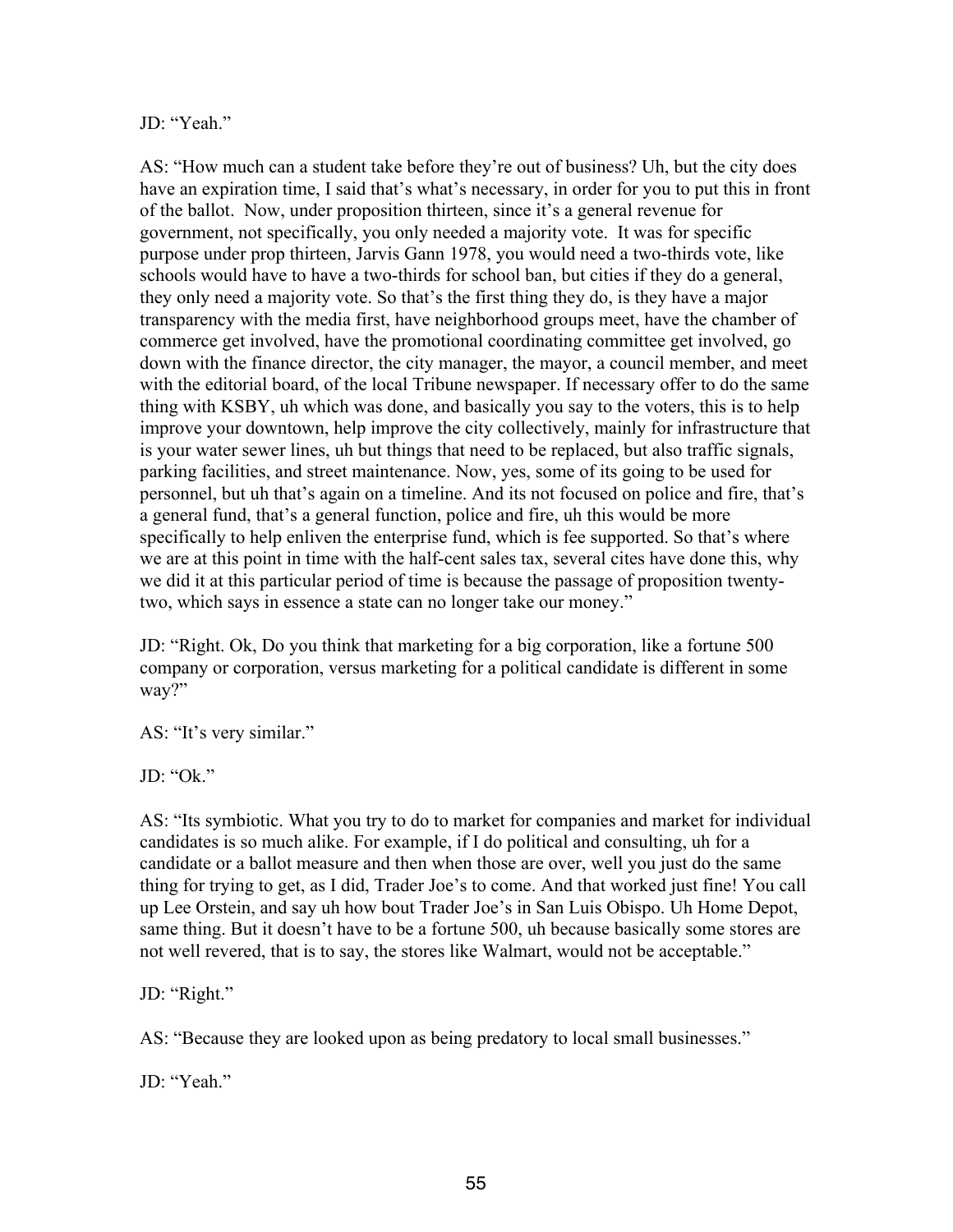AS: "But, on the other hand, Home Depot, uh would be alright, but its located on the peripheral portion of the city, where it has the greater acreage uh operate. Uh little more problematic turned out to be Costco, but like anything else, people like to have access to some of these retailers, but they don't want it in their backyard, but they don't realize that it has an effect on the sales tax."

JD: "I see that. That makes sense. Do you think that one is easier versus harder, marketing for a business versus marketing for a political candidate?"

AS: "It depends what type of business it is, and it has a lot to do with a larger bigbox retail store, is going to be harder, uh Trader Joe's, much easier."

JD: "Yeah, Right that makes sense. Umm do you think that, not only on the local level, but on the national level of political campaigning do you think that social media could be implemented by the political candidates?"

AS: "It's going to be, it already is."

JD: "Do you think that,"

AS: "Facebook, all of these social media are in full bloom."

JD: "Yeah."

AS: "And it's a problem because the FPPC, the fair political practices committee, will want to regulate that, its really hard to do. And you also have some citizen united versus FEC in 2010, and you also have the issues come up that have the 527's, and also the Super PACS, LLC's, you can't find out where that source of money comes from. So as a result of that, the media has in some respect, been umm, shall we say, eclipsed by the social media, people for example aren't buying newspapers."

JD: "Right, yeah."

AS: "I mean, I'm looked at as a person who is rather archaic, I actually get a newspaper, and I read them, Uh but I can get everything I want on roughandtumble.com on the computer here, plus new york times, Washington post, wall street journal, local tribune, and everything else. Its all available to me. I don't even have to leave the house, or office. And that's changing the nature of how people operate, People used to wait for the paper to come out, and read the articles, read the news, and so on. Not as much anymore. And the papers got to do more to get people to pay attention. What they have done is gone the wrong way, they've become more into the field of entertainment and sensationalism, that is they cover the police blotter, who got shot, robbed, whatever. And then a bit about weather, and then sports."

JD: "Definitely."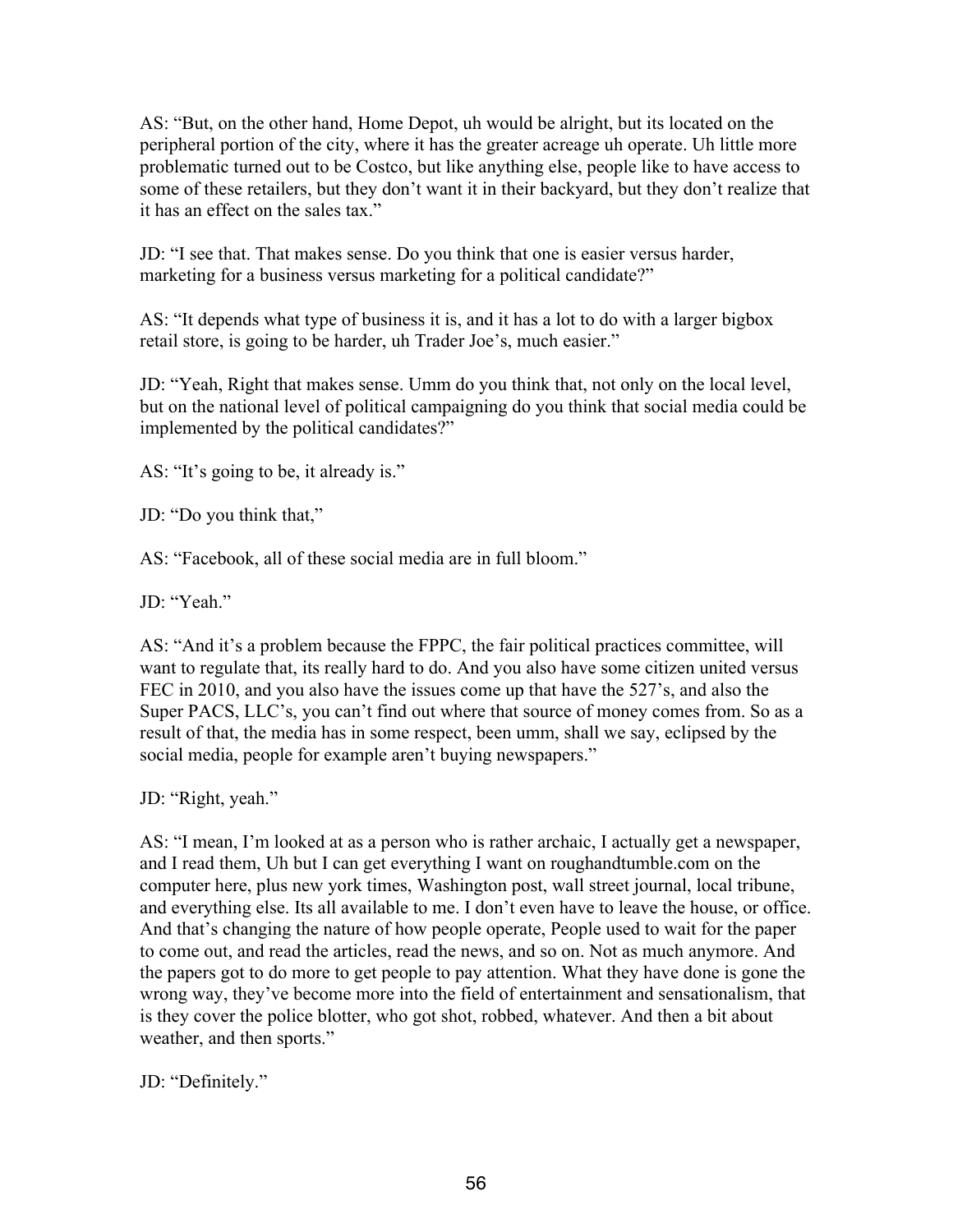AS: "And maybe why dogs are psychic or something. Uh it doesn't, and the media, broadcast is no better."

JD: "Right."

AS: "So as a result of that, uh the voters in this community, they have found the media has slowly declined and is slowly failing. That's sad, because, I will learn more about what's happening here from the Sacramento Bee, that I will from the Tribune newspaper, and the local television station. Not good."

JD: "No, not good."

AS: "And the news director doesn't seem to quite understand that, and you take a look at, you talk to people like Sandra Duerr, uh, they have to realize they're the passers, of this news, uh, like Aroback said its a bad pass, its the fault of the passer, than the media is the passer. The other thing that's dangerous for the media is, things have been moving from a healthy cynicism to a more corrosive skepticism, uh or make it worse, corrosive cynicism from a healthy skepticism. And because of that, now what you have is people saying I don't trust what I read."

## JD<sup>.</sup> "Yeah."

AS: "And once that happens, uh the future of the newspapers, are in jeopardy. So they've tried to then do two things, which have not helped, one, more sensationalism and entertainment value and the other is a tend to editorialize the front page. Big mistake. Even I, as a term paper, would say don't start your paper off with an editorial comment, uh that's like me walking into a classroom and saying you all must vote for Obama or Romney, or Gingrich or something like that, if you want a good grade you're going to have to vote that way. Yeah that would just offend people, certainly offend me. Uh and its, when it comes to campaign finance they're not really doing good investigative reporting, why, the reporters aren't paid much anymore. I've had several reporters say to me, I'm leaving the profession. They can't afford to live here."

JD: "Yeah, the media is definitely declining. Do you think that, umm, on the national, like presidential level, that if the candidates would use more social media they'd have more success in elections?"

AS: "This is very much of an imponderable. Uh Obama, took advantage of that and had success. But that's because Bush just blew it on the economy came. It was a total disaster. Now, uh, you know the Republicans have made more of a pitch, where they're using social media now, to various degrees, uh their committees, but has still the issue of money. Romney's got the money. Gingritch does not. Santorum is short, Paul is short. And so money still talks. Secondly, uh, individuals when you look at the media, its a case, where the outside groups are now calling the shots more than the candidates are, cause we could run a candidate, uh run on behalf of a candidate, without communicating with you, and make you the best thing since sliced bread, or worse, make you look like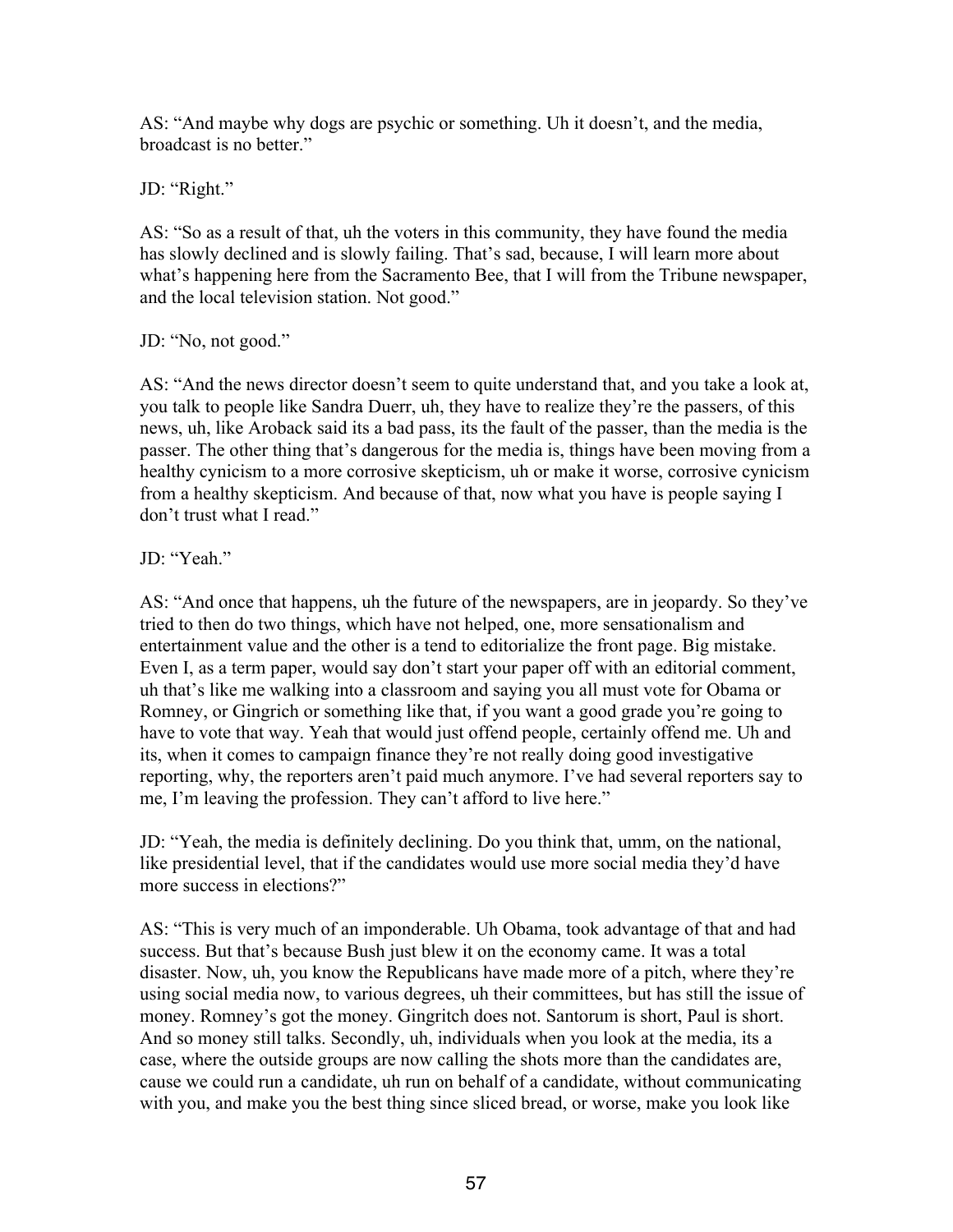the worst person that ever existed."

JD: "Mmmhmm."

AS: "And I now can put out issue advocacy ads, that would make all sorts of allegations, none of which are substantiated, and kill your campaign. That's being done."

JD: "Yeah. Do you think that, for example, umm where you can just run horrendous ads about them, do you think that positive or negative messaging really plays a role for people?"

AS: "Sure it does. Negative hit piece, people say they don't like them, but they listen to it. Visualize if I ran a campaign for your opponent, and I'm going to put out, here's your name, here's your face, in black and white, and I say, alleged drug user, alleged child abuser, don't vote for this person."

JD: "Yeah."

AS: "Uh, filling have any good ethics. Well even your mother might call you up and say is that true? And if I don't hear from you, then I say hmm, conscience of guilt. You're silent. Did you rob the bank? You make no comment, well you must be guilty. That's the problem, and thus media is being used that way. Gingrich got stepped on by Romney, he fought back, stepped on again in Florida, he fought back, and basically, its gonna get nasty. But you wind up now with a billion dollar campaign. The news media people are happy, now the solution to that problem, course you have to get it past congress, which is of course bought and sold, mean money buys access and drives public policy,"

JD: "Yes."

AS: "Is you have, depending upon the level of office, each candidate will have so much free air time, that is both radio and television in their local market, if you get the message out it doesn't make any difference who spends what if you get your message out. And free franking privilege from the postal system, after all, you own the airwaves, and you own the postal system, lets use it."

 $JD$ : "Ok"

AS: "I don't think Rupert Murdock would have liked that, but that's tough. Rupert Murdock, by the way, also is the one who has been nailed for phone hacking and all the rest of this business, and also argues he doesn't want you to see certain things on television and you don't. Hate to say it, but I can see things happening on international news on Al Quizera and Russian Television, broadcast out of Washington D.C. more than I can, say, out of Fox news."

JD: "Do you think that the traditional media play an active and crucial role in between the candidate and the voting public?"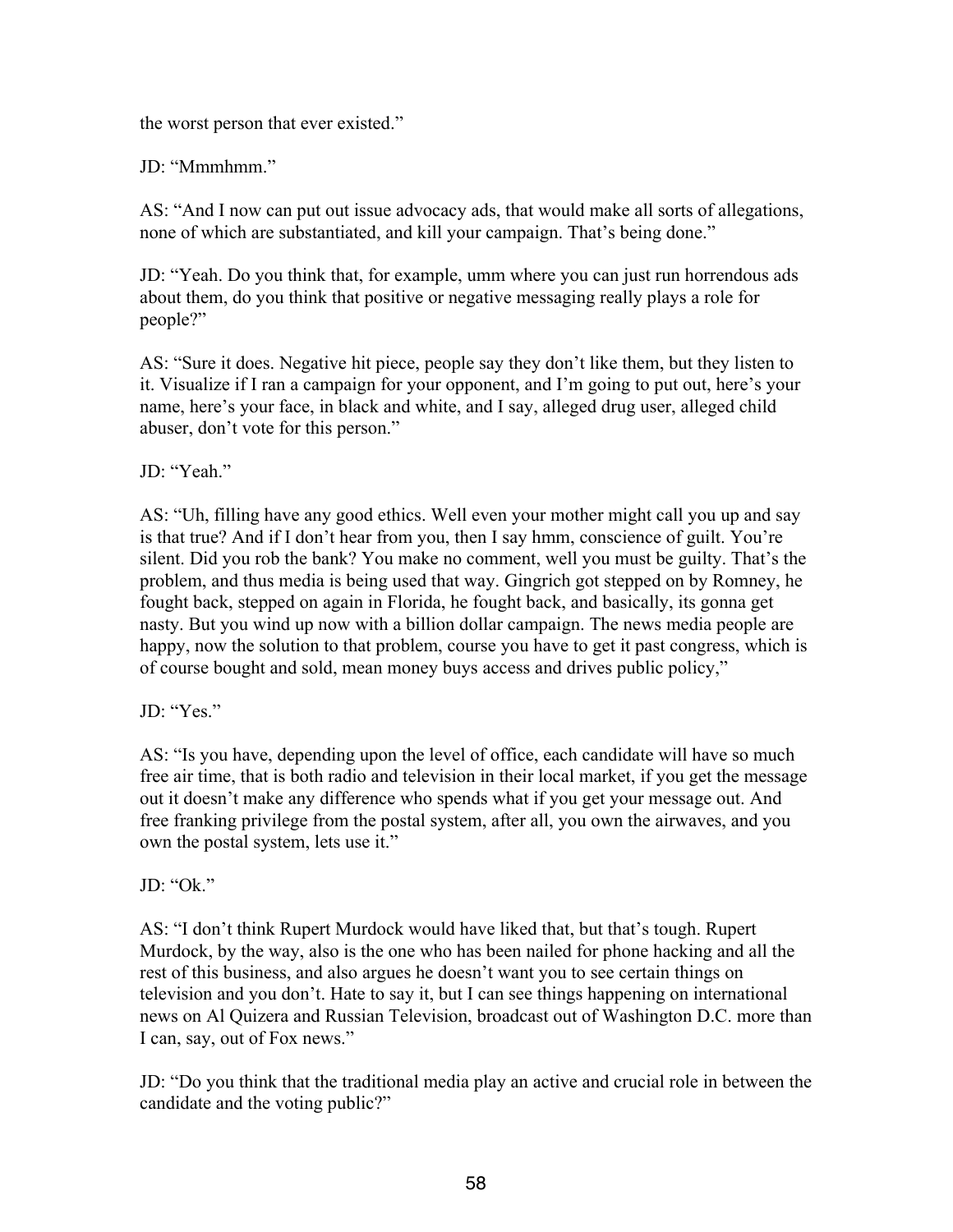AS: "The traditional media used to be referred to as ABC, NBC, and CBS."

JD: "Right."

AS: "They have declined substantially to CNN, Fox news and all the other news networks that have come out there, uh so its diluted and the result is the average person will still, one, rely off of television as their number one source of information, even now, but television is very expensive, but its also very superficial. So if I want to talk to you about some very significant things happening in the Euro zone, and dabble Switzerland, you're not going to hear it. But you will hear plenty about, oh, lets see, uh, the Casey Anthony case. The media got stuck on that and just simply can't let it go."

JD: "Yeah, they were obsessed."

AS: "Or Conrad Murray, did he do this to Michael Jackson, Ok enough already! I mean the jury is not even sequestered, the basis for the appeal. Casey Anthony, the jury was sequestered, and look at the difference. The public said she's guilty, the jury said, no, she's innocent. And that's a good example of sequestration. But nevertheless, uh to your point, the major media, markets have now been diluted because of satellites, everybody can download everything they want, anywhere in the world."

JD: "Do you think that they've lost some of their influence and power over the American public?"

AS: "Oh, of course they have."

JD: "People take it with a grain of salt?"

AS: "Well no, its not that they take it with a grain of salt, its just that they don't have the same media exposure. Consider, prior to 1970, the film bags, coming in from Vietnam, could only be shown on the major networks. And Walter Cronkite, was the premiere, honest reporter. If Walter Cronkite says its true, then it has to be true. You had no questions and you had Huntley Brinkley, two very revered people, like the Edward R. Murrow, I mean these were revered reporters. No longer. Its not that they did anything wrong, but when the media shifted over to entertainment value, and you put people on their own point of view, and politics, then everyone's painting with the same brush, and you've lost your creditability. So you asked the question, who are you to believe, and uh, what's my source of references to what's true, thats the problem."

JD: "Ok, Do you think that the missing portion of political marketing is really two way communication, now that we have the ability, to do social media, and the political candidate can talk directly to the voting public, do you think that would really make a difference in political marketing or advertising? If they spent more time talking directly to the voters, rather than channeling their messages through the media?"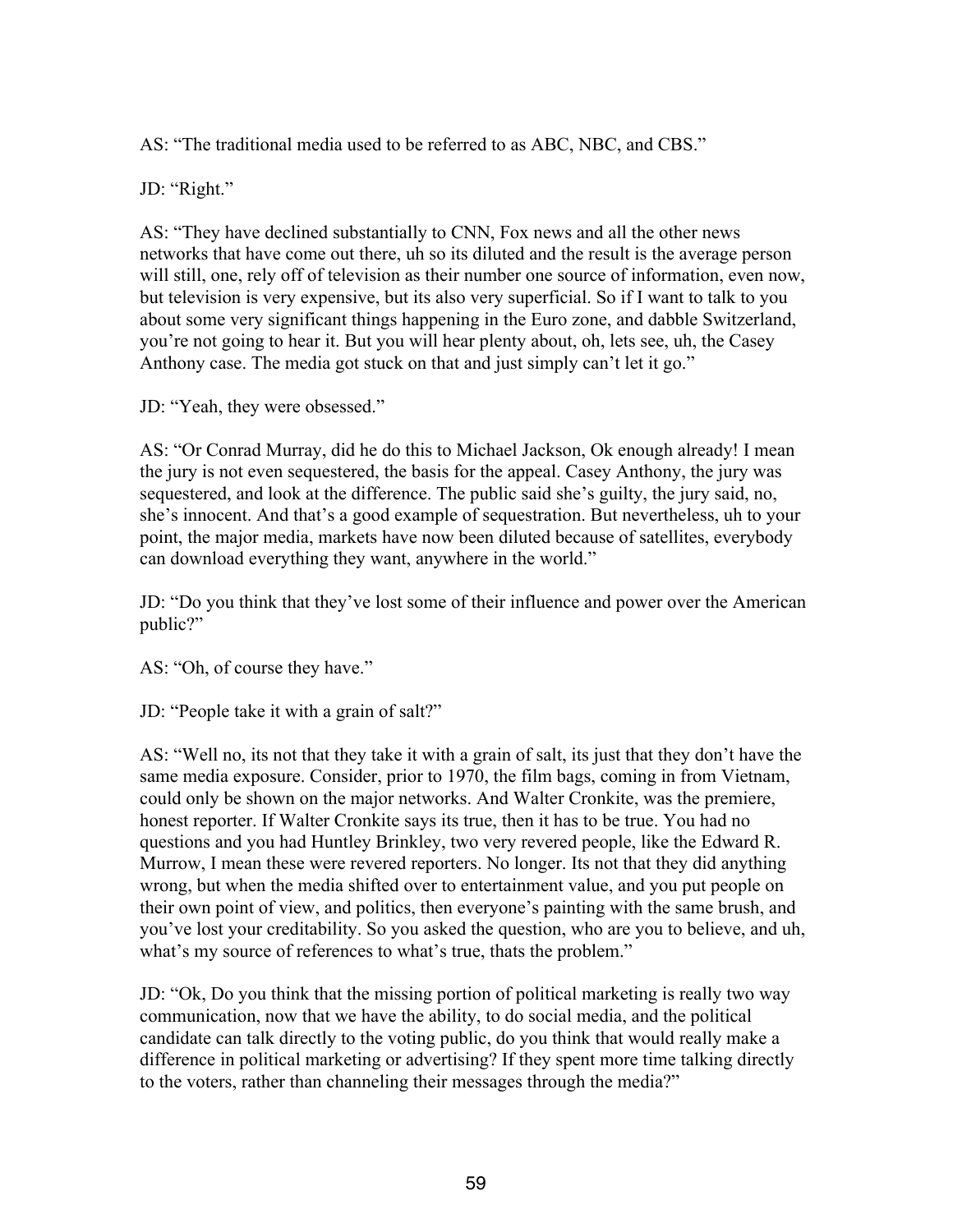AS: "Well first of all, the voter may not be listening. That's the one fallacy in your assumption. Secondly, who are the voters? If you take any candidate, they'll say if your Republican, that constituency is on your side. Democrat, likewise. But you have to find the middle of the ground. Of all the times I've run for public office, I'm always looking for the independent, yet to decide. And those people don't stick out with a flag, on their head, saying I'm an independent, in the middle person. We all like to call ourselves moderates. But those are the people that decide the elections. And so from that standpoint, who you gonna talk to? You might go to an event, and you have this problem called rule by enercia, but a lot of people pay no attention to it, including students, one reason why candidates aren't coming on campus like they used to. You have the selective perception, exposure, and retention, that holds true for everyone. And like anything else we operate on the basis of mannerisms, appearance and that which you say in that order. So when it comes down to this, those individuals when they look at marketing, delegate it to people who are professionals in this. They do data base survey research and they do cross tabulations and with that they can find out who you need to talk to and then you send them the communications even if its by mail. I did that myself, I will send my brochures out to those individuals who voted in the last four elections and who are of the same party affiliation or independent or who are of certain categories, say labor, teachers, corporate whatever the case may be, uh homeowners, thats all available on your database, and thus I am able, I'm not going to spend my time sending my literature to a person that has not voted anymore than once in the last four times, their not going to likely show up, and also education has a lot to do with it. The higher your level of education, the more they tend to participate, cause the more income you have the more you have to loose, and the more you have to pay. And so in that sense, the marketplace has changed. Uh therefore the um strategy is database surveys. I mean politicians don't read books very often, but they read the polls."

JD: "Oh yes."

AS: "And I do enough data base surveys with SPSS to do cross tabulations and I can tell you where your support is, how to get to them, and what to say to them."

JD: "What would you, in a political poll, for the people who are running for office?"

AS: "Everyone, I don't care what it is, democrats, republicans, there are certain trigger words that you get people to go for, and if you know how to hit those, you'll get their attention. I find many of the candidates come up, they tend to want to berate their opponent. Hey that's old stuff. If I could sit in front of the presidential candidates right now, and I hear the candidates say, I wanna do away with Obamacare, the first thing I'm gonna do is say, Ok, uh candidate, your name, I understand that you wanna do away with the presidents healthcare plan, can you tell us now specifically, what you'd replace it with? Be specific! Ok now you've done away with it, two how are you gonna get congress to go along with it, if the senate can filibuster it? What are you gonna do then? hmm? They don't ask those questions! We tend to ask, why do you think your opponent is a scumbag? I don't care about that, voters for example ask policy questions, the media ask who's ahead who's behind. And they want to play I gotcha. Voters aren't impressed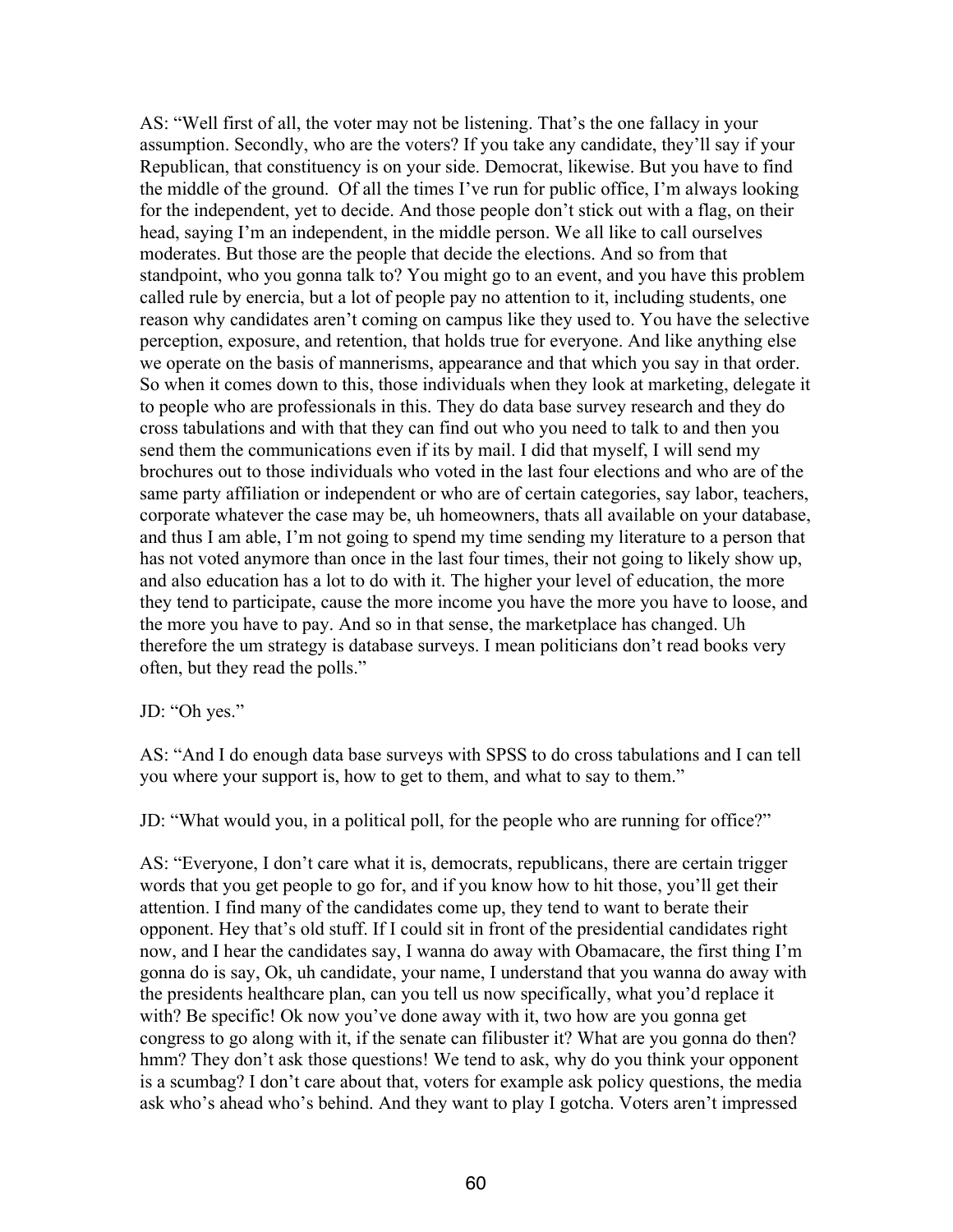with that, not in the least. It's a turnoff, but if you come and give them substance, now their going to listen to you. Voters are collectively quite intelligent, and you have to say I represent everybody here, not just my constituency, like the tea party. Ok uh, and you take a look at some individuals, uh they don't know how to recognize, its more important that they make people persuaded to vote for them, not against somebody else. Don't operate with a negative, operate with this is what I plan to do. Now Newt Gingrich tried that out, uh I know they made fun of him, for the moon colony, and so forth, but uh in one respect he was appealing to the NASA program because he's basically saying, we don't have a space program anymore, and he's right. Now people might think, when Saturday Night Live comes out and they have a character of, you know what I'm going to say, Romney showing up to Gingrich saying well I made a mistake, and I changed my mind, can I join your "moonistration?" You know, and of course Gingrich said, the character, said well you changed your mind? I'm surprised! You know, its these type of things. We love to satirize people. But if you came out and said, this is why I want to do this, I want to put our space program back on track, and not contract it out to the Russians. If you watch Russian television, they made it very clear, that all rockets that the United States uses, are now purchased from the Russians."

JD: "Right."

AS: "What happened to our technology? Talk about outsourcing."

JD: "Mmmhm, yeah definitely."

AS: "And you talk about higher education, uh corporate America, has they're basically uh free riding the system. They're saying, you train and educate and we'll hire. Really, what have you contributed to the educational process lately, corporations? How bout zilch. If they do, as a deductible business expense. No, you're on your own. You know, and their out for profit. They are satisfying their stockholders and wall street. Now I understand why their doing that, cause it's organizational survival. But if you wanna have a work force, you know, the whole name of the game of our university, like all of them, is the skill of the work force. If you don't have a good skilled work force, you're not going to be number one in the county, the world. In fact, you might live in the United States, but you'll earn third world wages, even if you live here."

JD: "Yeah."

AS: "And I still complain about the supreme court decision on Ledbetter, where women were paid less then men, for the same job, now they've reversed that, by the president signing executive order, but that's another story."

JD: "That's another rant for another day. I guess that's all the major questions I have for you."

AS: "Ok good."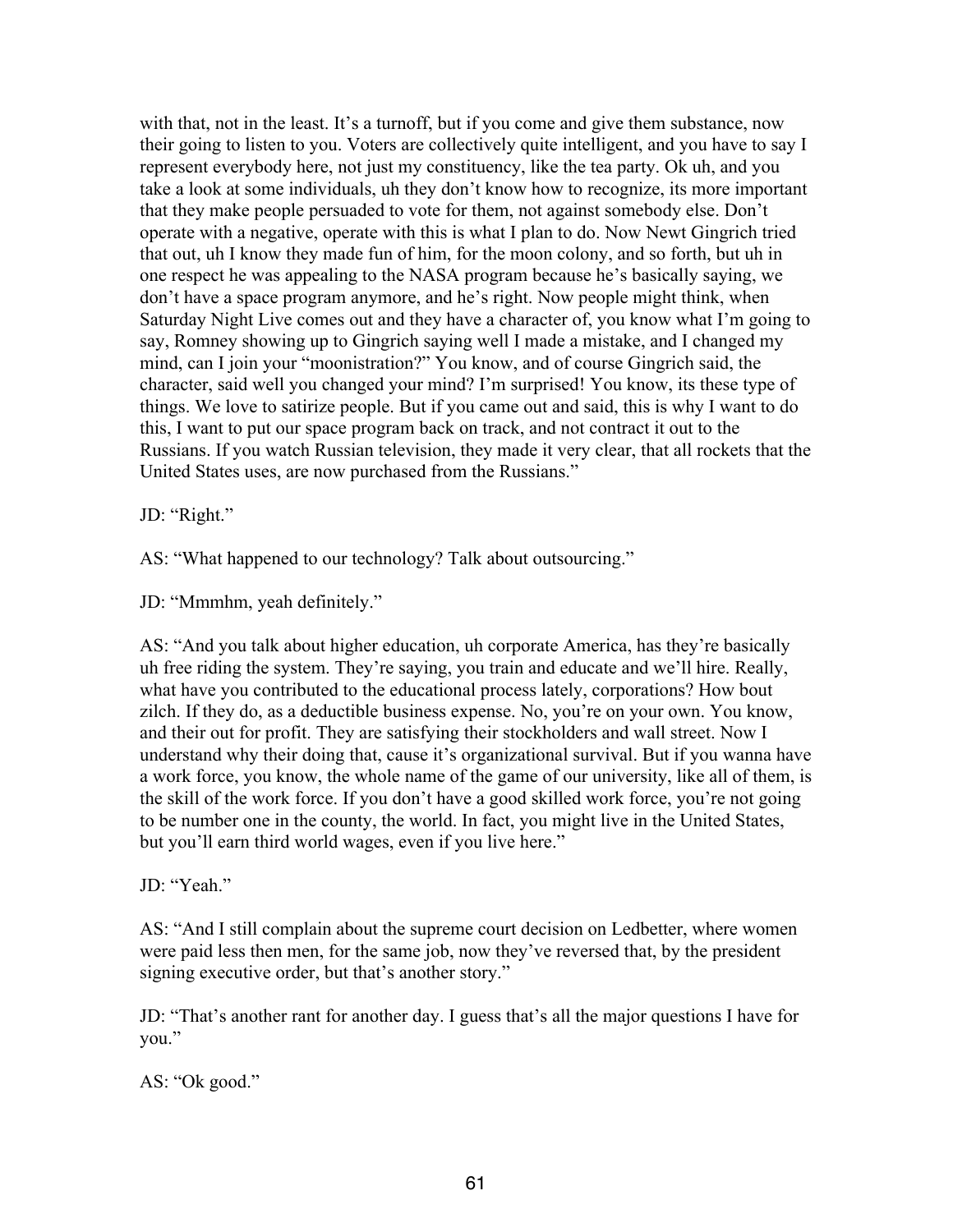JD: "Thank you for your time though, I really appreciated talking to you, you're very helpful."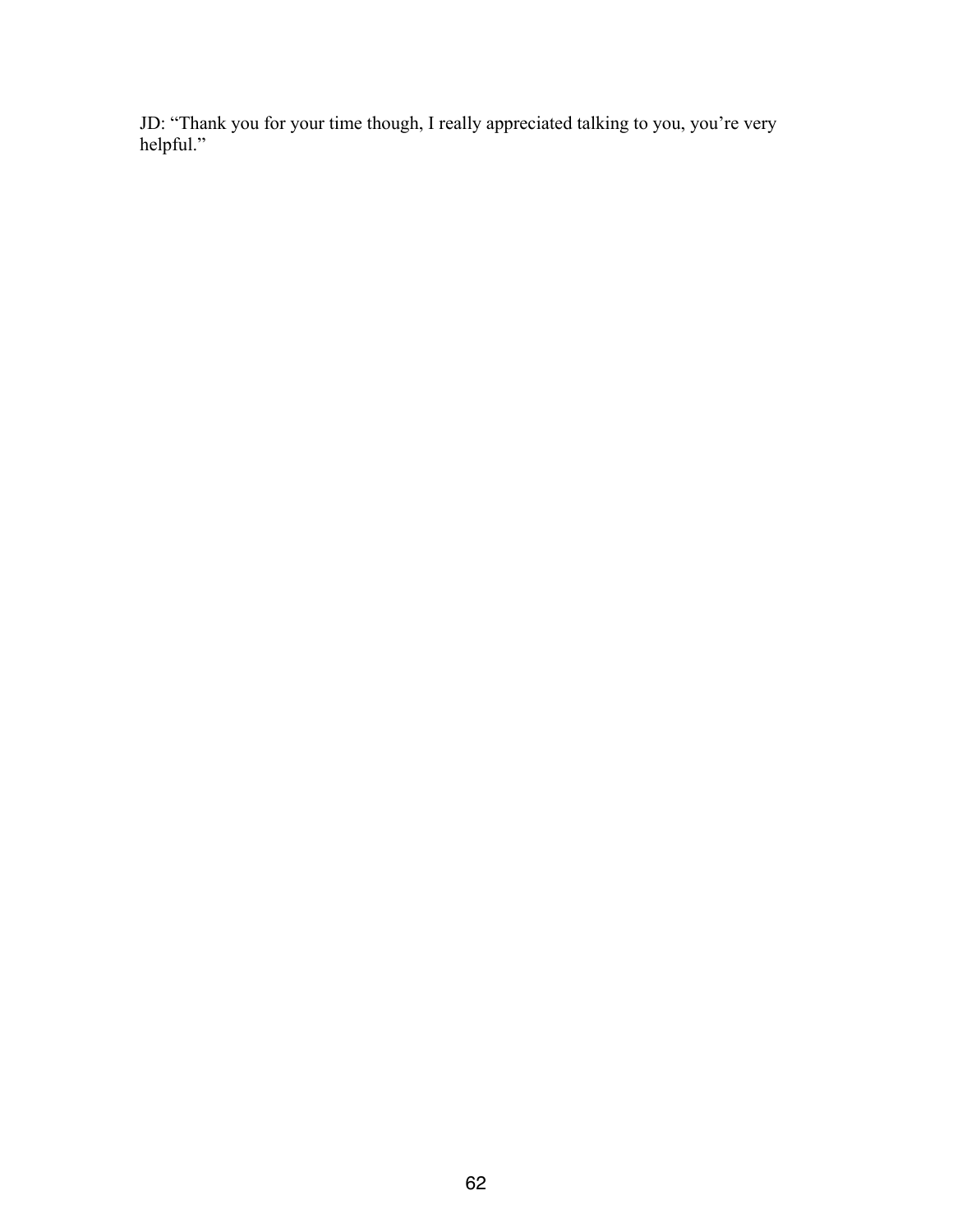## **Appendix B**

## *Interview Transcripts: Matt Doyel*

The following interview was conducted to get an expert opinion from a marketing professional based on a questionnaire about political marketing and the role of the media.

> Interviewer: Jill Donovan Respondent: Matt Doyel, President of Baker St. Solutions Date of Interview: 2/19/2012

## *Interview Transcription:*

Jill Donovan: "I'm writing my senior project on political marketing and the role of the media, so I really needed to talk to an expert in marketing and get that side of it. So I understand that some of these questions are a little more geared towards political stuff, but I would love you're input on them."

Matt Doyle: "Happy to give it."

JD: "I have seven questions, so it shouldn't take a super long time."

MD: "That's fine."

JD: "But, Ok question number one, how would you as an expert in the field, describe the process of marketing and the major difficulties that you face?"

MD: "I think the most major difficulty that we face as marketers is that most people don't understand what true marketing is. And so I think it's important to have very clear and concise definition of what marketing is, and do you want me to tell you what I think it is?"

JD: "Yeah please."

MD: "Cause everybody thinks its something different."

JD: "I would love your opinion."

MD: "Marketing is selling something by, specifically, creating the right message, and delivering it to the right person, at the right time."

JD: "Ok, that's a great definition."

MD: "So, a definition for anything needs to be very concise, and very clear, and that's what it is. Marketing is different from sales, cause sales is the actual selling of the object, marketing creates the message, which enables the sale to happen. So marketing, so sales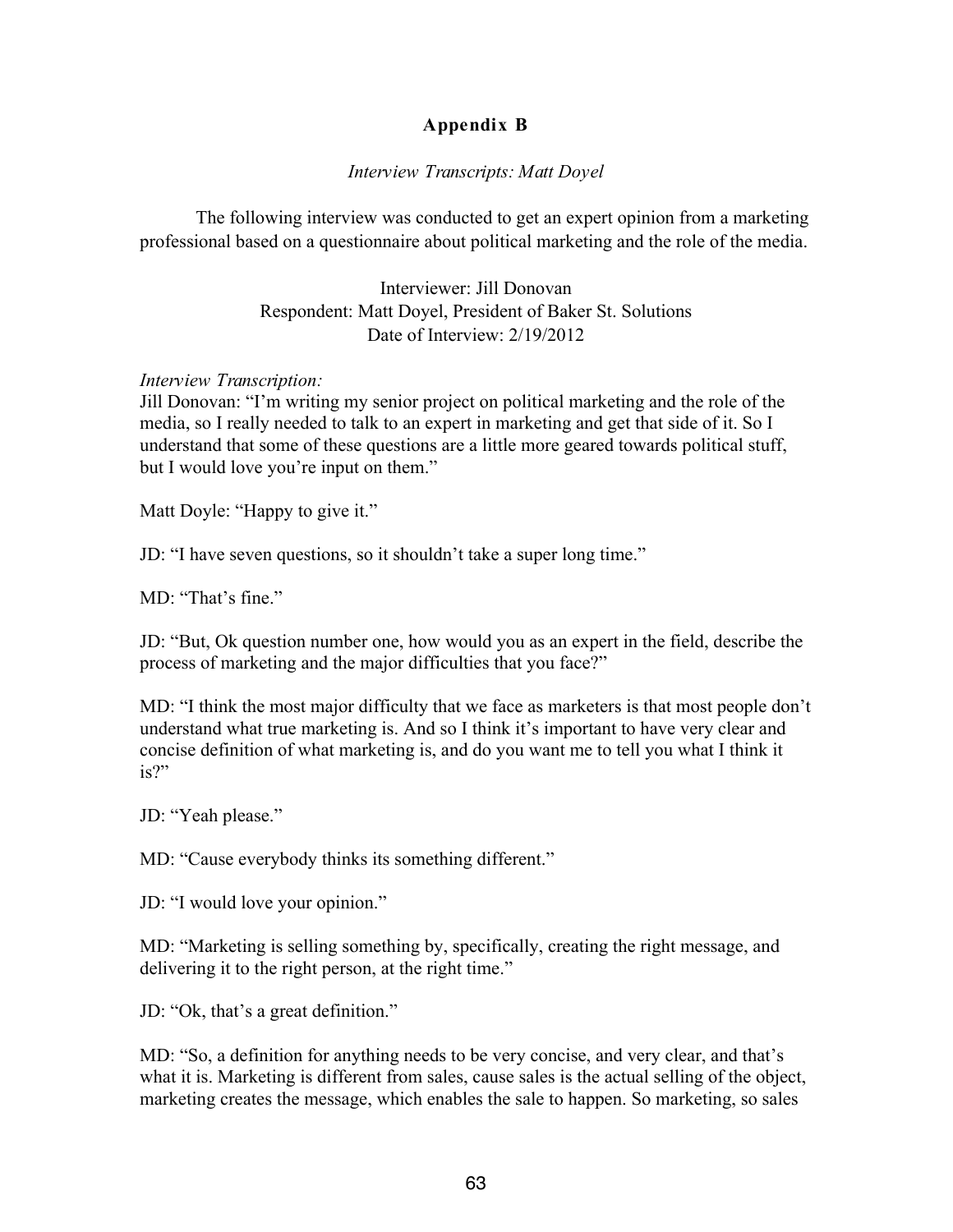people can't do anything without good marketing. Right, and but marketing is not advertising, it is not twitter, it is not facebook, those are all tools that the marketer has inside the marketers toolbox. Because at its core, marketers have to create the right message, to enable the sale, and it doesn't have to be selling a product, it can be selling an idea, or it can be selling person, or it can be selling anything. Or and a lot of people don't think PR's about marketing, but PR is a branch of marketing, cause public relations is selling an idea or a concept."

#### JD: "Or a company."

MD: "Yeah, or a feeling. Exactly, so you can be selling anything in the world, but marketing is focused on doing that, by creating the right message and getting it to the right person, because the same message isn't going to be applicable to every person, at the right time, because I'm not going to be receptive to the message when I'm sitting here talking to you, as opposed to when I am interested in whatever the message is pertaining to. So at the right time. Now the vehicle, that you use, can be any of the tools in the toolbox. It can be a billboard, it can be radio advertising, it can be TV it can be twitter, anything like that. And so so frequently today, it gets misunderstood. Advertising is very unique from marketing, it a different discipline. Advertising is one of the tools that marketers have at their disposal, as a medium for getting out their message, or a different medium, cause you have radio, TV things like that. And you'll hear a lot of people say, uh, the "medium is the message," which is a fairly common thing for people to say, and its completely wrong. Its an actual corruption of the original phrase, that was written by a PR maser, guru. He originally said, the medium is the massage. Which is what's really going on, you have to take your message, and you have to massage it into the right form, for the right medium. Uh so a sixty second TV commercial, will get your message across, in a different way, than a online banner ad, or a blog post, or a radio spot, or a interview with somebody on a TV show. So you have to massage the message into the right form for the medium. A long winded message to your first question."

JD: "No, that was a great answer. Do you think that, just off the top of your head, what do you think the major difficulties a political candidate or political marketer would face? Is it just exactly what you said, in getting the message to the people at the right time?"

MD: "I think that the political side, its interesting, cause I don't, now with two little kids, I am exposed to even less media and messaging than I used to be, which in a way is bad, but in a way it's good, because now the thing's I'm exposed to have to count even more, cause I just don't have that much time, in between work and family, two little kids, and things like that. And from the media, from the political standpoint, I think that the politicians would benefit from people who understand classical marketing, really well. Cause I hear things, for instance, I believe it was speaker Gingrich, saying, we might just do all online marketing, we might do only online marketing. And to me that said, and I think his justification was that, that's just the trend, or whatever, I don't remember exactly what the justification was, but for me it was basically, Ok, you're missing the boat on creating a comprehensive marketing plan, that gets your message to the right people, at the right time, Ok so the right people are not all online. And when they are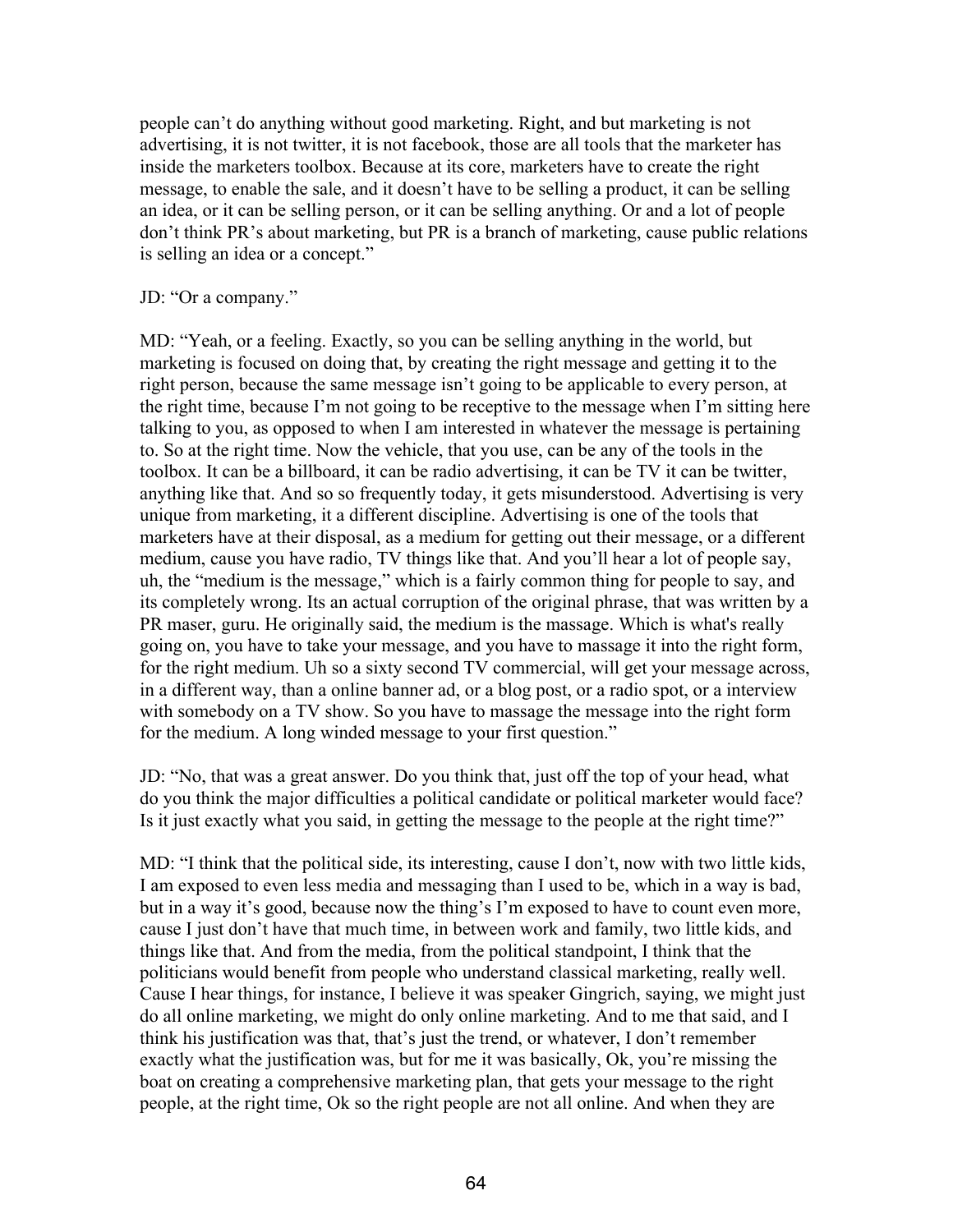online they may not be receptive to the message."

JD: "Mmhhmm."

MD: "So, I think that, probably, the biggest challenges, for political marketing is probably, number one budget, cause they aren't going to be nearly as big when your selling a product that makes money. Uh even if its soap, soap makes a lot of money. Political campaigns rely purely on donation and self contributions."

JD: "Fundraising."

MD: 'Yeah, fundraising. I think budget is one thing, so you have to be uh even more strategic in your choices and being strategic in your choices means your choosing not only what your going to do, but what your not going to do, so that you can maximize your dollars, but you have to use what I think are these very fundamental business-like ways of looking at marketing, as opposed to just, oh this is just the latest fad or whatever."

JD: "Right."

MD: "Like we're only going to be online, we're only going to use Facebook, or Twitter, or whatever, um, so I think probably the biggest challenge, is or politicians could do better with a more fundamental approach to their marketing."

JD: "Ok, do you think that marketing, so how do you think marketing for a corporation versus marketing for a political candidate is really different, what do you think the main difference is? Other than the monetary stuff obviously."

MD: "Yeah so the budget is one thing, but I would say just off the top of my head, I think that uh, the probably, good marketing is universal in that it is trying to resonate with somebody, in trying to sell them something, whether is its a message or product or a feeling, or hope or whatever."

JD<sup>.</sup> "Yeah."

MD: "So I think its universal from that standpoint. If the politicians have one big disadvantage, i think that so frequently in the eyes of the consumers, they don't stand for something, as opposed to, they stand against something else."

JD: "Ok."

MD: "So I really think that a lot of politicians don't have their messaging down right, umm, I don't know if thats the best answer to your question, because I think your question was maybe a little bit more umm executionally related, or technically related, as opposed to umm strategically related?"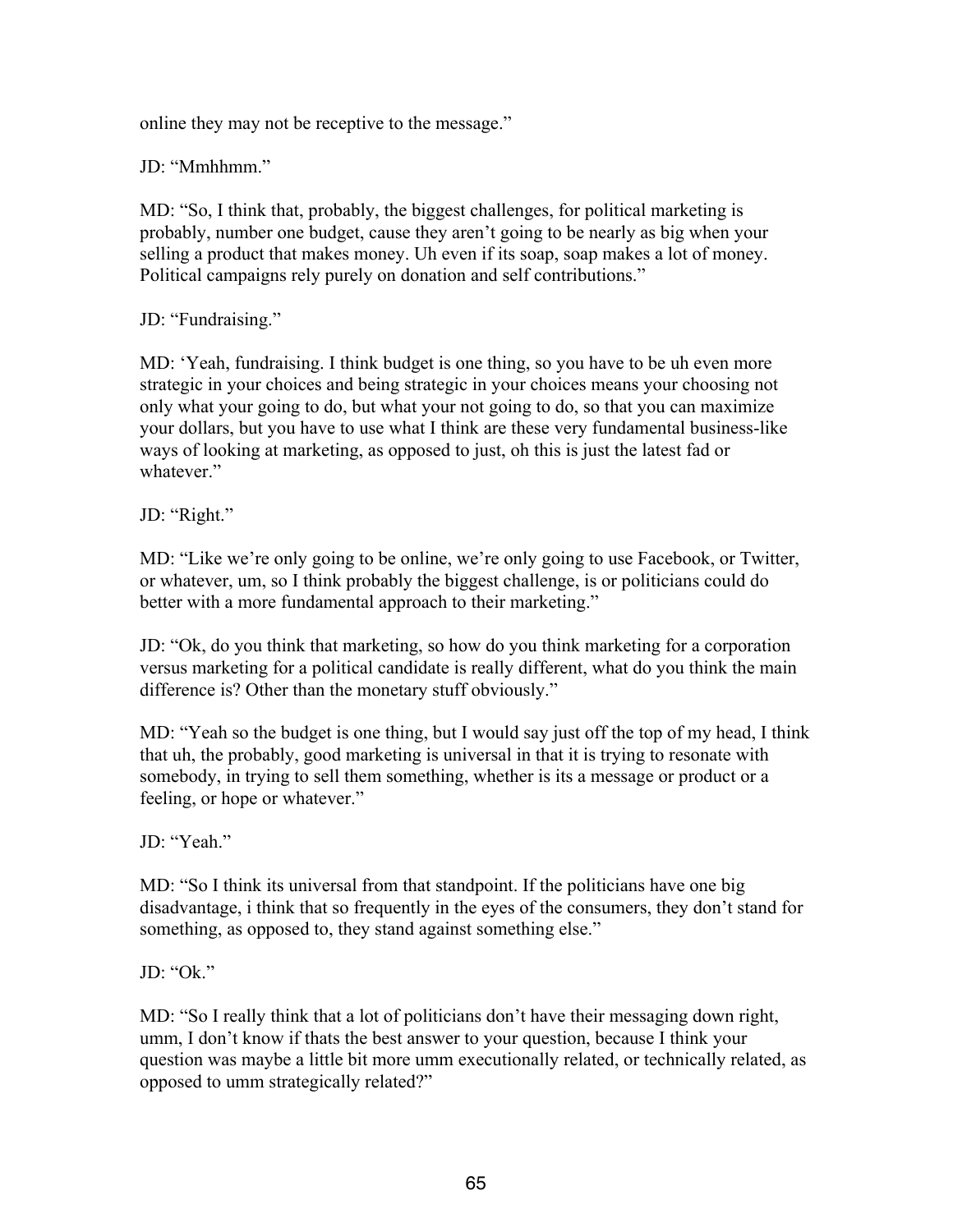JD: "No, strategical answers are good too."

MD: "So would you repeat the question for me, so I can reframe it in my mind?"

JD: "Yeah, so how is marketing for a corporation versus marketing for a political candidate different, is one easier or harder?"

MD: "I don't know if I think that one is particularly easier or harder, because your just crafting the message to the right person. You're just trying to sell something, and um so, selling a bar of soap or a can of deodorant, is one thing, and your trying to figure out what it is that will be believable for people, what will resonate with them, what their interested in. The same thing for a political message. What's the mood of the constituency? Who are you trying to appeal to, what's the right message to activate them so they come out to vote for you. Similar things."

JD: "Do you think that I would be harder, its just harder cause for a corporation you can just umm look at the different segments of the population and make your target and a positioning statement, but for a political candidate you really have to appeal, you're trying to appeal to everyone?"

MD: "You know, thats an excellent question, and I don't know I know the answer to that, I think that definitely you know, in the business world we do a lot of work on targeting, and segmenting, and crafting you know, the right message. We also do a lot of work on looking at the size of the segments, saying Ok, these are segments that we don't need to spend a lot a time effort against, because we can't, their not interested, we can't change them. These other segments are already using this so we need to make sure we don't screw anything up, and then you know, these other segments over here, they're somewhat high potential so what could we do to try to move these people over, I get the sense that politicians you know, what to think that way as well. But I also get the sense, that in the end, they try to be all things to all people,"

JD: "Yes."

MD: "And in the end, it doesn't really work. Also it only works for one."

JD: "Yeah that's true. Umm do you think that social media, in the advent of social media, that's a good tool for marketers and political candidate, and do you think they should implement that more, or is that not really something they need to worry about?"

MD: "I mean it can't be ignored. I mean, clearly, its a very important medium, and a very important tool, to use, and i think that umm the way that I, and I tell people this in business as well. Umm but you can't hang your hat on it, it can't be the only thing that you do, it only reaches a small percentage of the population, and we don't really know yet, the efficacy of the actual medium. TV, radio, outdoor, all very well validated, we actually know how to measure it, how to measure its efficacy, how to gage whether its performing or not, social media, I mean even online banners, we know much more about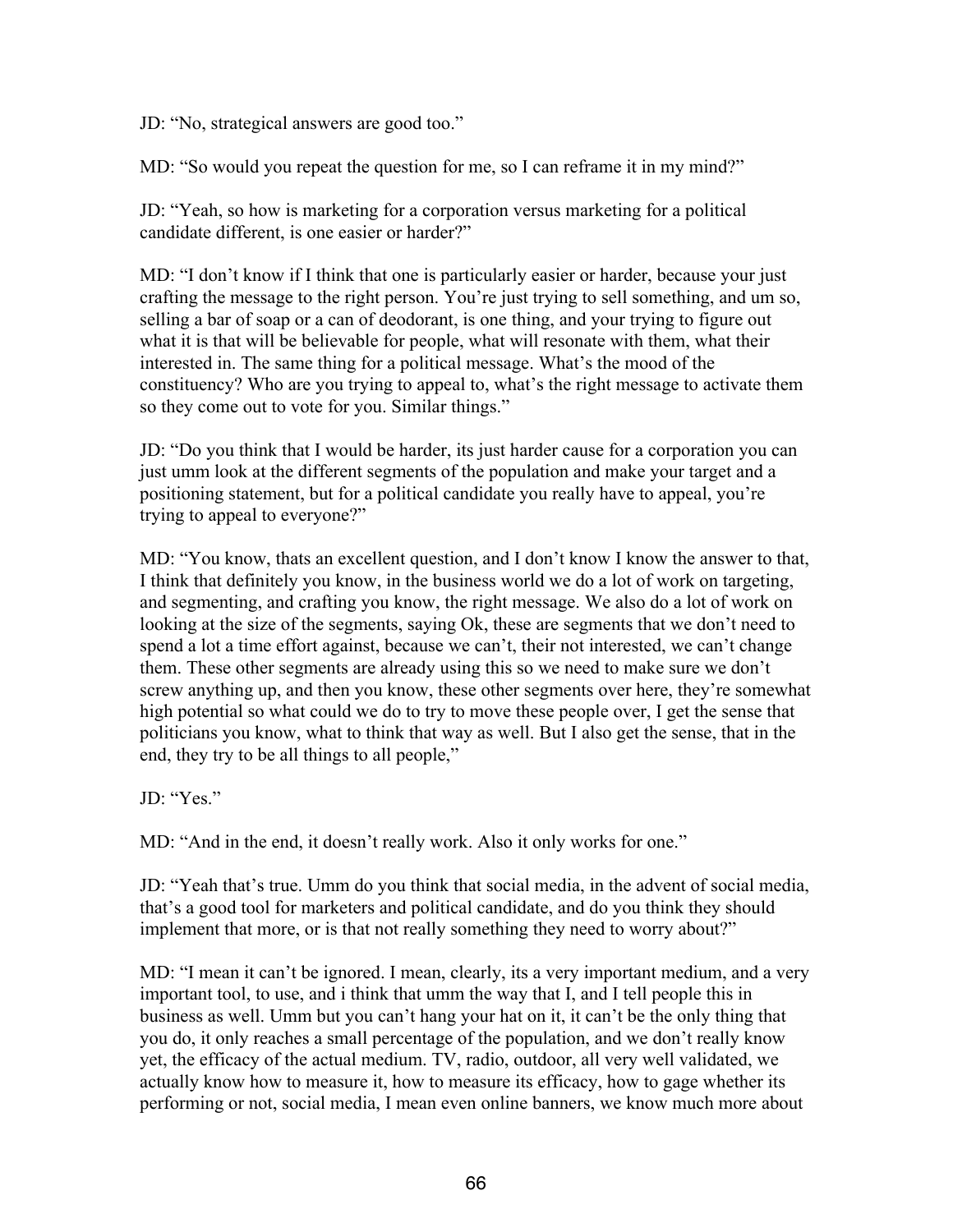that, rather than social media, I mean what really works well, what doesn't work well, how to measure it, but you can't ignore it. You have to be there. I don't think that it can be the one thing you stand on, in terms of an executional standpoint."

JD: "Ok, so you think that traditional media; print, TV radio, outdoors, that media plays and active and crucial role in political marketing, of a corporation and a political candidate?"

MD: "Yeah I would expect so. Umm there's all sorts of studies done on people on how they consume media, and if their receptivity is high. For serious political candidates on a national level, umm TV is going to be a requirement, cause you can reach the audience, there's such a breath of availability to get the eyes and ears you. You have that forefront. Radio is probably next, you know, outdoor is probably next, and print is a little bit lower down."

JD: "Fading."

MD: "On the list, just because, yeah, just the way things are working out, you know the cycles in print, not having as many eyeballs as it used to have."

JD: "So my paper is focusing a little bit on basically television and the personalities that are on there, and their influence over people. I've looked at a lot of political marketing models and theories and they totally don't even talk about the influence of and a lot of the time, the negative connotations of the TV personalities have on the voting public, because in marketing, media is only really the implementation of the message, they just distribute it, but in political marketing, the media is the in between, which can misconstrue the message, do you think that plays an active and crucial role, do you think that's really a big influence?"

MD: "So when you say TV personalities, are you talking about the actual candidates?"

JD: "Uh no, like the anchors."

MD: "Ok the anchors, oh yeah, like clearly, I see that a lot. Umm I definitely see that, and I see that in all different aspects of news reporting. Stories that are reduced to sound bites, or not particularly representative of the original story. You know, journalism as it was originally taught, you know early nineteen hundreds, you know the majority of the world, consumed it and information was through the written word, It is largely non existent these days. When you think of the TV personalities, from a reporting standpoint, do influence the message, and put their own spin on it, some of them intentionally, some of them unintentionally. And there's a whole spectrum of them, there's some that are very egregious at it, and other who are really good at not doing it, and the other thing is, historically, there's always been a line between the journalist and the editorialist, and now, on TV, in the paper its really clear. You read the paper, and the reporting is the reporting, even though today its not classic reporting, um and then you have the opinion papers, but then when you turn on the TV there's no easy way for the average consumer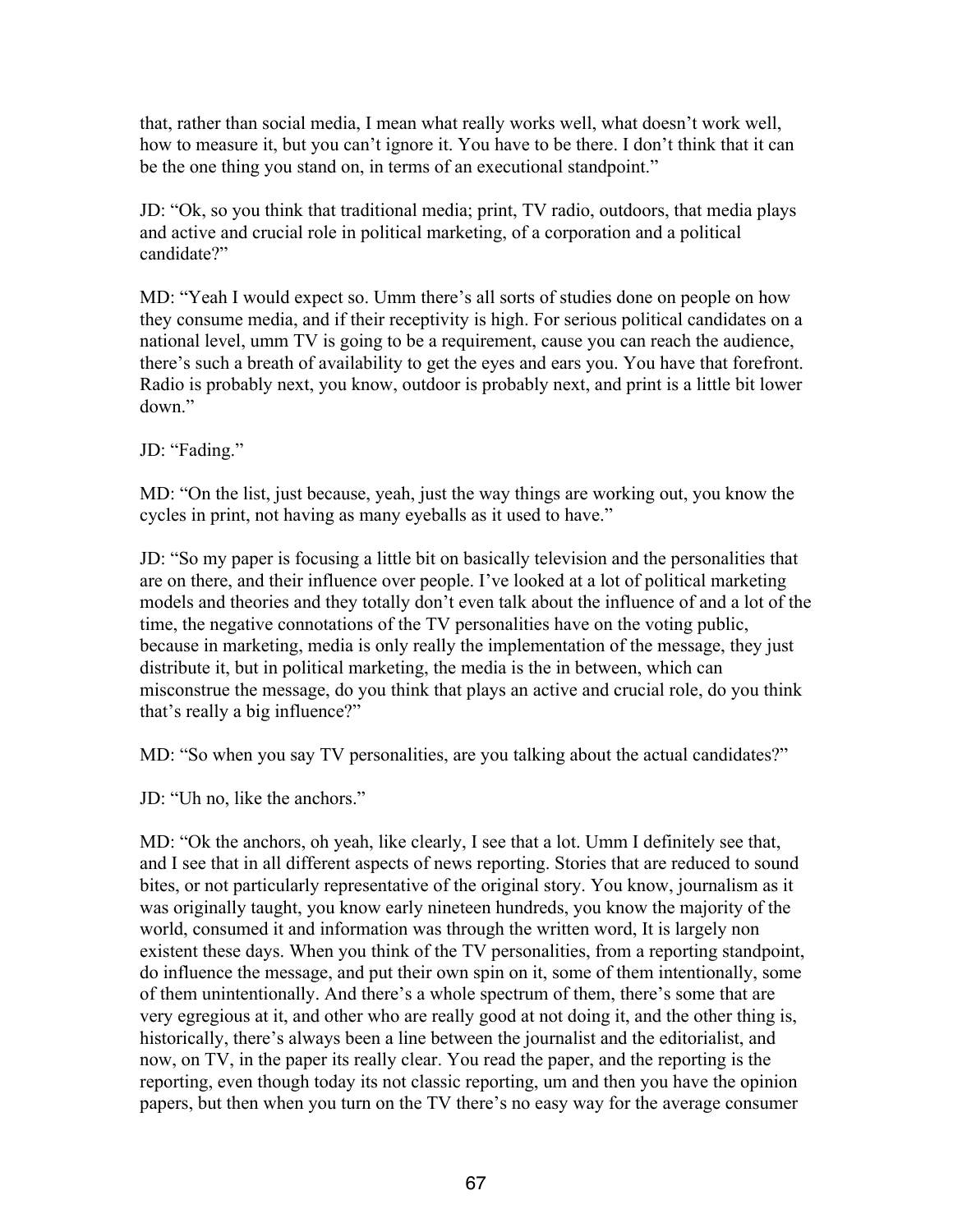to differentiate between the two. And so, you have somebody who is authoritative in demeanor or nature and their talking on a particular topic, and the person thinks that their actually reporting, when they're not, they're editorializing. And so i think it does effect how people form their opinions."

JD: "Ok so, in your experience does the difference between positive or negative messaging make a big difference for a corporation?"

MD: "Oh absolutely, so there are exceptions to every rule but by and large, the ninety nine percent of the time, your going to be more successful if you create a message that stands for something, rather than standing against something, or stands for the lack of a negative, I don't want to talk about how my competitors products are formed, the bad chemicals or something like that, its how about, I don't have any bad things in my product, I want to talk about why a product is and what it can do for you. Its just, you know historically proven that those types of messages resonate better and are more persuasive, than drawing peoples attention to negative things or to the competition."

JD: "So would you say in the political arena, so you know the attack ads, umm do you think the attack ads are less helpful than creating an ad about yourself that would focus on the good points?"

MD: "Right yeah, I completely think so, and umm they're they don't work, until you get to a point where you spend enough money to dominate the medium, so you have an example of the California governor, editorial race, where you have Meg Whitman and Jerry Brown, and you had Meg Whitman who did a good job in standing for something and having messaging, and was doing well, and then Brown created these attack ads and didn't really work or didn't take hold until he honed in on using the exact same words that Governor Schwarzenegger used, and matching it up with the words Meg Whitman had used, and then they put so much money behind it that they basically owned the conversation, so if you have an equal or fairly equal playing field, then attack ads don't stand a chance. From a strategic standpoint or even from a tactical standpoint. But, when your able to spend so much money that you have complete ownership of the airwaves and the messaging,"

JD: "Then the other person is done for."

MD: "Right exactly."

JD: "My final question is just about whether you think political candidates should try to focus on personal two-way communication to try to incorporate the needs and wants and desires of the voting public to try to take it in a two-way fashion, instead of the one-way communication where they just pick a stance on something and then tell the public about how they feel?"

MD: "I think its a tough situation, how would they, what would be an example in the first part, are you talking about like town hall meetings or?"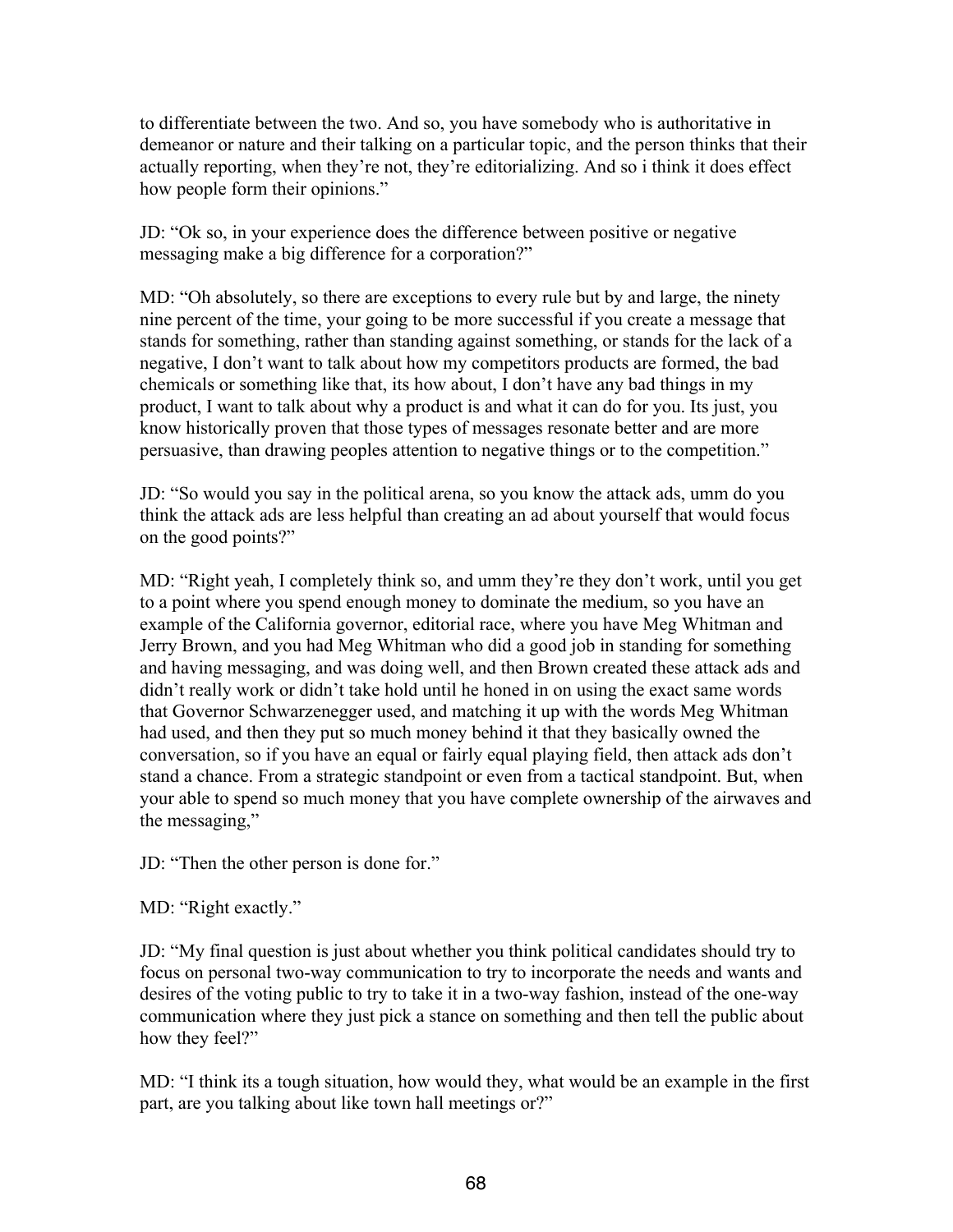JD: "Yeah, and like incorporating social media, you can now talk directly to the people instead of the in between middleman of the media."

MD: "So yes definitely, so people vote for candidates that they like. Right, people go out and look at a bunch of different cars and they buy the car they fall in love with, and ultimately they will vote for the person that they like, even if they have some disagreements on the particular standpoints. So the point where there can be personal engagement, when you're trying to sell a person, which is what politics is all about, I think that is extremely beneficial, in the marketing process. So to have tools in the toolbox, that enable that to happen is a good thing. And that's why town hall meetings and going to breakfast and going down the street and shaking hands and things like that matter a lot, cause people actually see the real person, and they see the demeanor, and ultimately will fall in 'like' with the person, and will vote for them."

JD: "Mmhhmm Ok, alright that makes sense! Ok perfect, thank you so much for letting me interview you, I really appreciate it you were very helpful."

MD: "Sure no problem."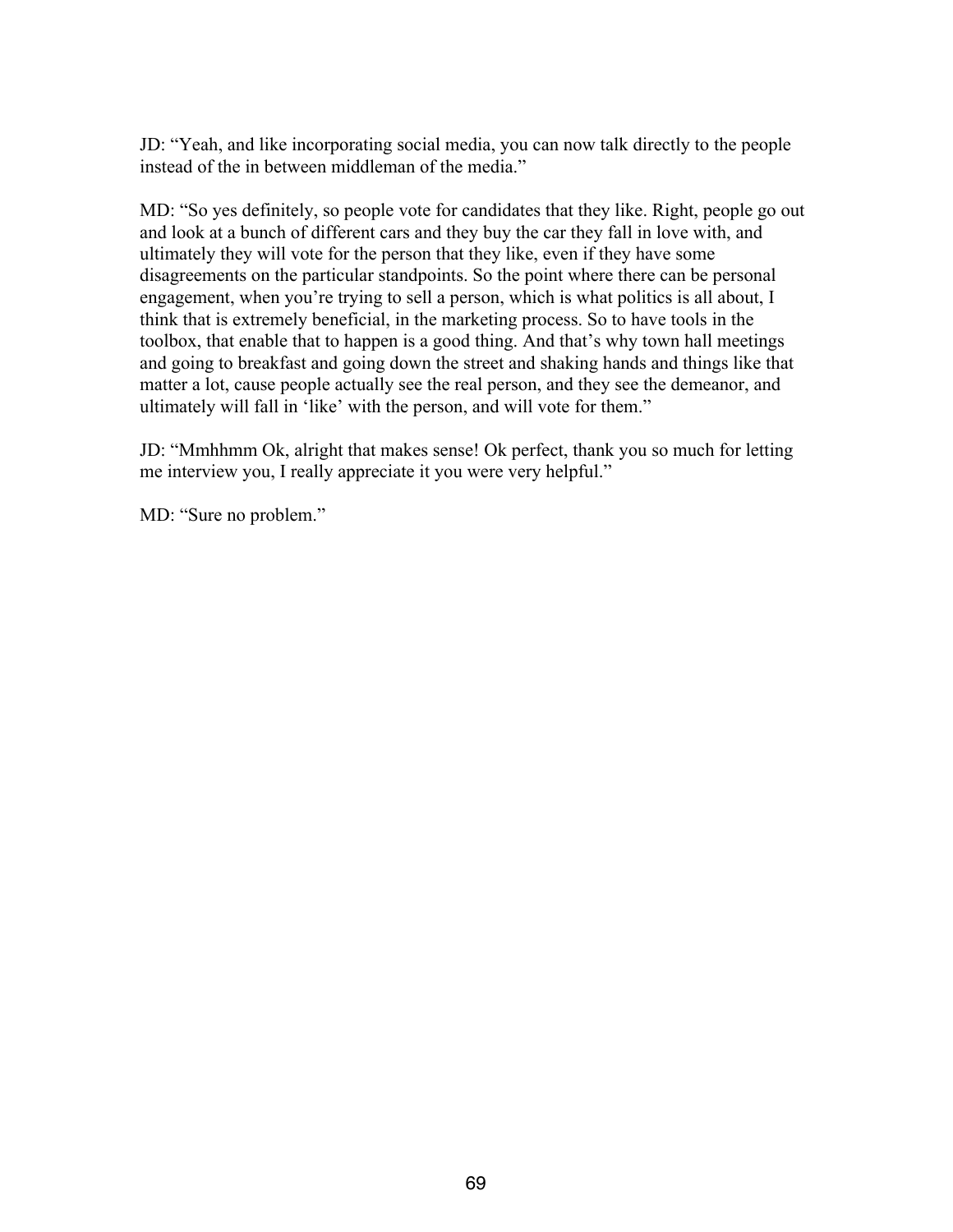## **Appendix C**

## *Interview Transcripts: Bruce Gibson*

The following interview was conducted to get an expert opinion from a current elected official based on a questionnaire about political marketing and the role of the media.

## Interviewer: Jill Donovan Respondent: Bruce Gibson, current Supervisor of the 2nd District of San Luis Obispo County (Bruce Gibson) Date of Interview: 2/22/2012

## *Interview Transcription:*

Jill Donovan: "So I know you have my questions here, so I'll just go through them and get your professional opinion!"

Bruce Gibson: "My professional opinion, yeah professional for five years."

JD: "That's plenty professional."

BG: "So yeah lets just go off the first one, about the difficulties, the process of political marketing, politics is fundamentally human endeavor, its about making connections and making decisions on behalf and for the benefit of a community. And so you know, when you say political marketing you can think in terms of campaigning, or you can think in terms of communicating once one is in office, and really I don't the intent to me is not widely different, I mean you're trying to establish a connection with people, when you campaign, and so for your background, understand that I'm technically trained, I was a Physics undergraduate, and a graduate, and I have a Ph.D. in seismology, of all things, never expected to be doing this at this point in my life, and you can imagine if you know any physics nerds, that we have a very patterned, very analytic way of thinking, which is a really good tool to have, but its not necessarily, in fact its almost guaranteed to not be the way your going to make connections with people. Certainly, in any kind of short time frame. So I get teased slash criticized for going on at length about this that and the other thing and going on in lectures, and being wonkish, which is just fine, that's where I come to this job from. But what I had to learn in campaigning was, to make an emotional, what amounts to an emotional connection with people because, a couple reasons, one of them, thats important. People are going to elect somebody to do a particular job want to have a sense of trust, they want to know that that person cares about them, cares about issues that they care about, has an emotional side to them, and frankly, you know how it is when you meet people, your impression is very quickly forged in many cases, just by how you resonate with that person emotionally. So that was a set of skills in reaching out in a campaign, that I had to learn, and even at this level of politics, I have a guy who is know a very very good friend of mine, that is my strategist, and you know, its a lot about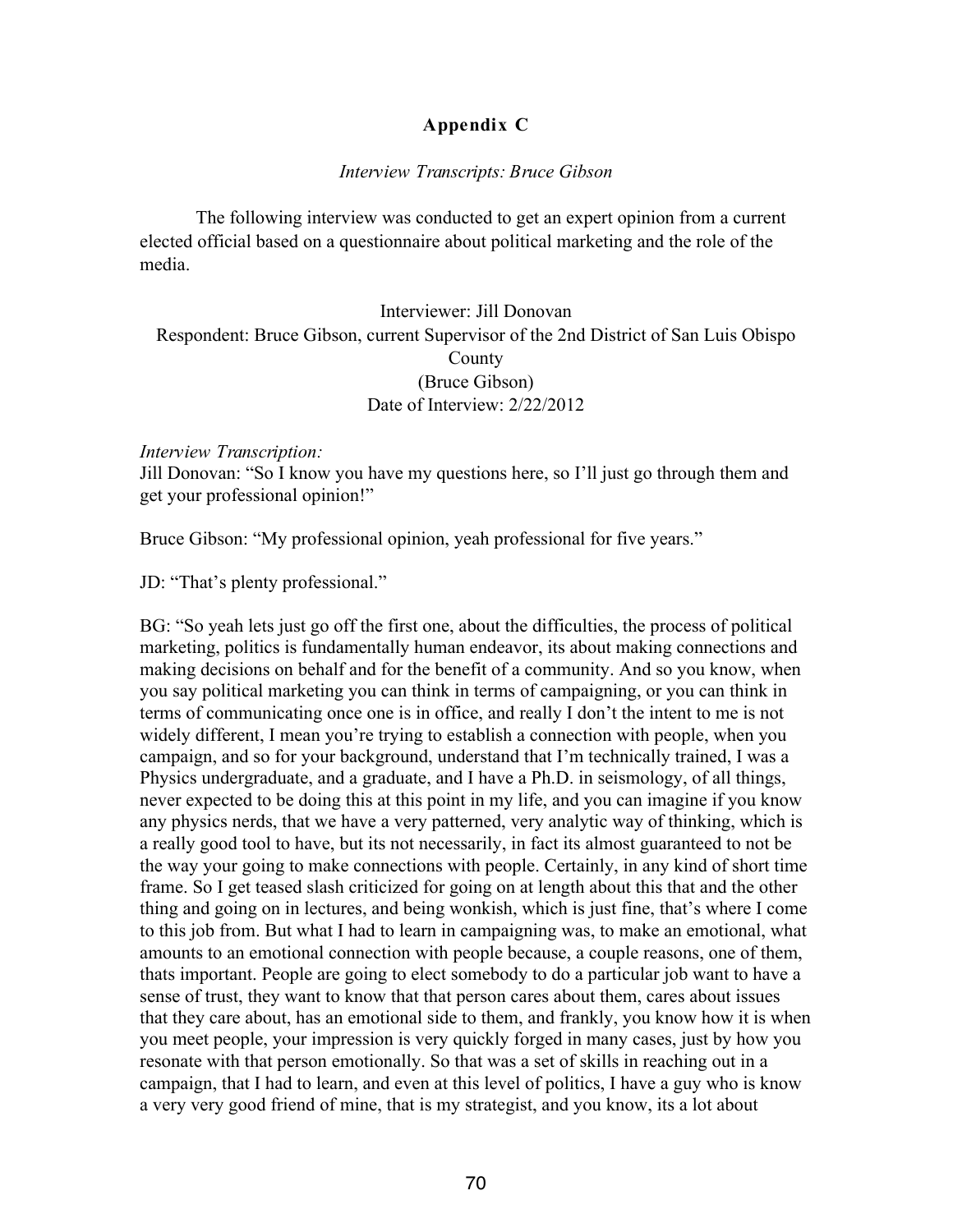talking in ways that are not all about the details, its about the vision. And when we do campaigning we would do radio ads, but more importantly direct mail pieces. My direct mail piece was predominantly a beautiful picture of the county, I represent the north coast, I represent from Los Osos to the county line, and i care about preserving land, and I care about growth and these things. So you show people a picture of a beautiful piece of coast, and you connect the ideas that this beautiful piece of coast, is my value, and uh it was very cool, we'd send out eight and a half by eleven flat card stock on one side that was more than half, sometimes almost completely a picture and then talk about what i'd done. And i knew it resonated, when i'd go knock on doors, more than once I saw those magnetted-up on peoples refrigerators."

JD: "So you definitely knew you made an impact on the house."

BG: "It wasn't about me, it was about something that they cared about. That's to me the first thing, the values connection or emotion."

JD: "Ok so you think that was the hardest thing that a political candidate would face?"

BG: "You know, yeah. It was a challenge for me cause I come to this job from a more analytic side."

JD: "Do you think a lot of people struggle with creating an emotional connection?"

BG: "I think that people have a range of skills in that, and I think people have a range of abilities to learn those skills, you know there's a very interesting article you might read in the Atlantic, this months Atlantic is about Obama, whether he's a pawn or a chess master. And they speak about his shortcomings, and his perceived coldness, and his analytic side, and his ability to be emotionally empathetic, is not his strong suite."

JD: "Right."

BG: "But you compensate, he has given very wonderful emotional speeches. I think people who are successful in forging that emotional connection, have an advantage, lets put it that way."

JD: "Do you think it gets harder as you are trying to reach a larger audience, like for a political candidate to create an emotional connection?"

BG: "It's different, I suppose because of the complexity of the issue that people care about, and you see it as you watch the marketing of the republican candidates, you see them struggling, you know they have to talk about certain issues, so you see that appeal to values, like Santorum's appeal to values, whereas Romney is much more analytic person, as is Gingrich. But religion doesn't come in at this level, no one cares that I'm basically a heathen and don't go to church. So that doesn't play at this level, but it obviously does at that level."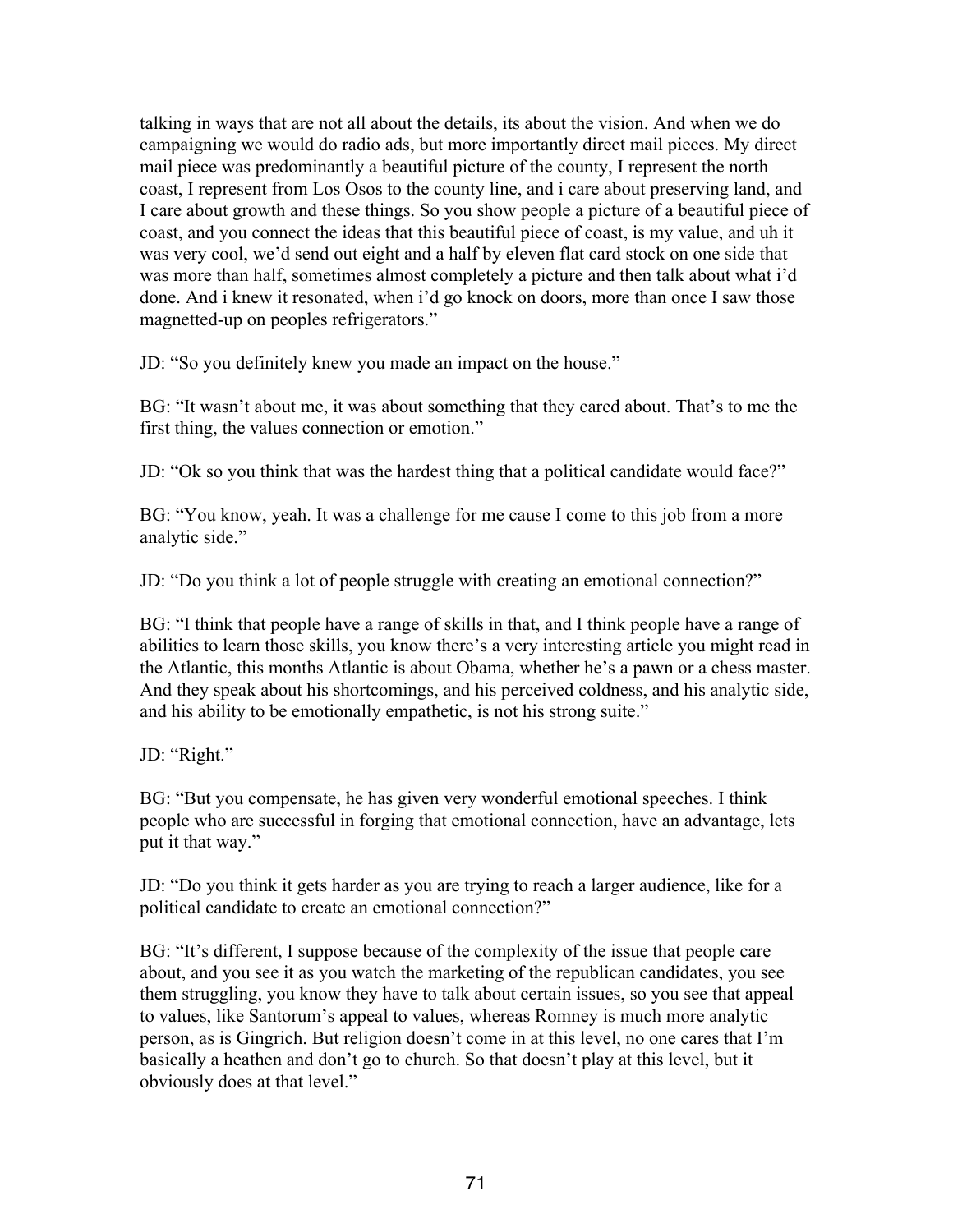JD: "It makes a big difference at the national level."

BG: "Yeah so it continues to be a big issue."

JD: "Ok, so would you say that marketing for a corporation versus marketing for a political candidate, is different or similar in some respects?"

BG: "Having almost zero connection with corporate life, I worked for a piece of a large corporation, I don't have much answers, I haven't ever marketed corporate stuff."

JD: "That's Ok... Umm just objectively, do you think it would be harder to sell a product, versus selling a person?"

BG: "You know, frankly, I think its probably easier, cause it's a narrower."

JD: "Which one is easier, I'm sorry?"

BG: "Corporate."

JD: "Ok."

BG: "If your selling a car, dish soap, whatever it is, you have a very narrow universe you have to deal with."

JD: "Alright, so umm can social media be implemented by political candidates, to create a more well rounded campaign? Did you use social media in your campaign?"

BG: "What is social media again?"

JD: "Ha ha very funny."

BG: "I mean clearly, the answer is yes, I mean you've seen it, but i'll tell you in my instance, because of my generational, my age, lets be frank, that wasn't the first place I turned, uh we had zero of it when I first ran in 2006, we had, we didn't actually get up on Facebook up until the last year, and I'm still struggling to figure out how to use it. So seriously, why do I want to be on Facebook? Well its because I'm supposed to be on Facebook. Ok that's fine. Umm my colleague next door, Adam Hill, would be a very interesting person for you to chat with if you could get an appointment. He's in his mid forties, very active on Facebook, he sends facebook messages from his iphone, I mean he'll be doing stuff at an event, he'll take a picture, he'll make a post, the whole thing. He finds it very important to him, thats the place where stuff happens. Cool, I got elected twice by a sizable margin, without using it."

JD: "So you don't feel the need to use it."

BG: "I'm not, I guess I feel that I need to understand it, I need to be able to use it. And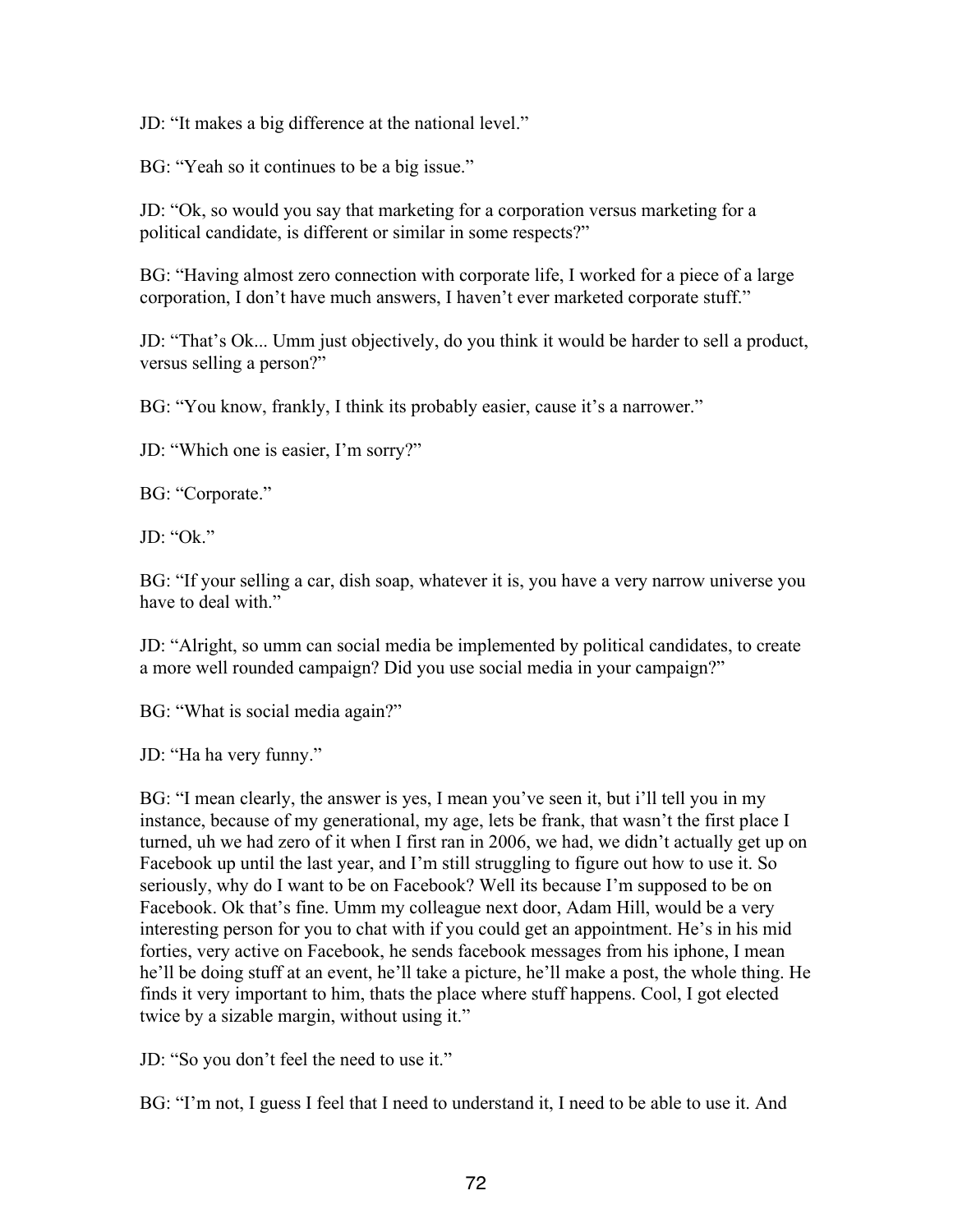i'm gonna start, I've got a little project that I'm gonna be rolling out some posts on Facebook, just to give it a try, just to see how it goes. But if you look at the demographic of my district, its a a huge elderly population, and yeah they probably use Facebook, but that's not where they go first. So for more, stay tuned."

JD: "Ok so a lot of my Senior Project, I've looked at a lot of political marketing theories and models that have been published in academic literature, and a lot of the time they totally discount and don't include the role of the traditional media, at all. As the middleman. They don't talk about how, when you sell a product from a corporation, the media is just the implementation of the message. Its just a channel."

BG: "Yeah just a channel. That's what they see it as."

JD: "But, when you are in politics, the media becomes very involved, and very interested in what you have to say."

BG: "They become a filter."

JD: "Very much a filter. So do you feel that traditional media plays an active and crucial role in marketing for a political candidate?"

BG: "Absolutely. I mean, and you know, I'll give you the quick example for me, is the Tribune."

JD<sup>.</sup> "Yes."

BG: "Traditional as it gets, second election in 2010, they run endorsements, they ran an endorsement of me, with a headline that ran across the endorsement that read, Gibson is a strong leader that the county needs to keep."

JD: "Ok."

BG: "I xeroxed that out, handed it out across the doorstep several hundred times as I walked precincts, and people went 'Woah' they didn't see anything more than that headline it, came from some authoritative source they may not have ever read the Tribune for years, they may not have even known it was the Tribune, but it was clearly a newspaper that made this very strong statement and, it was huge. That's their editorial side and I take a lot of time, not a lot, I have good relationships with the reporters and the editorial staff, I've gone to editorial board meetings when we have complicated projects, like the Los Osos sewer, we walk them through the issues, we spend a lot of time. The Tribune is just one little slice though, thats really the key thing and I think that would be another really interesting journalism project, to understand how people get their information in the county, cause you have the Tribune, and thats narrow, and you've got the New Times, and thats narrow, you've got the Cal Coast News, if you tune into them, that is narrow, KSBY does a very poor job at covering local political stuff, but thats where people go. Congleton's show is another place where people go. That, and none of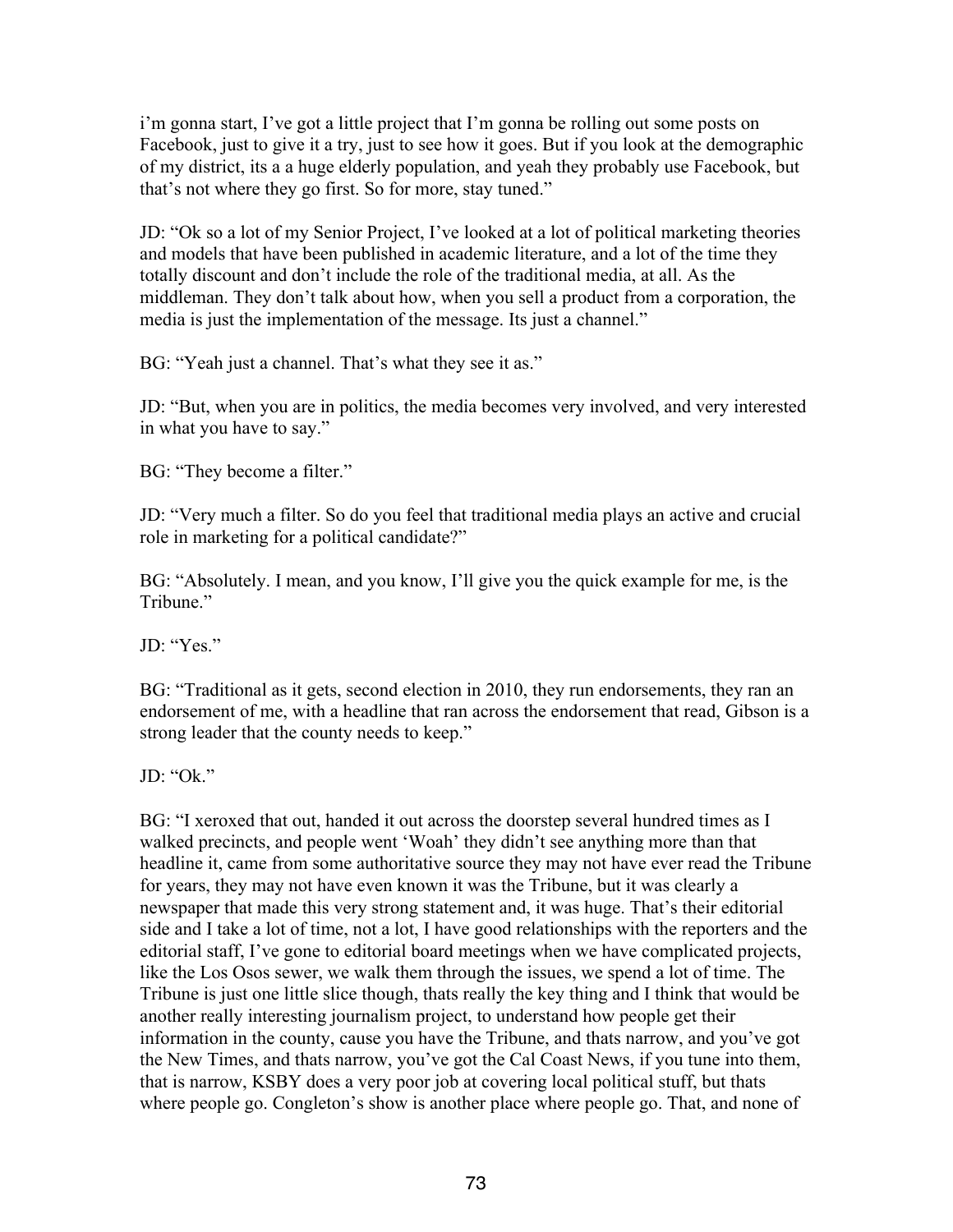these things seem to have minimal overlap, which is really interesting to me, and they seem to all be working independently, the community seems to be hugely fractured in how they pick up their news, so speaking about traditional media is hard to know how much traction they have."

JD: "Ok, on a national level, when you think about the political candidates that are running right now, do you think that their messages are influenced by the traditional media, do you feel that the public is really swayed?"

BG: "Oh sure. You see how many millions in dollars are being spent on TV ads, on attack ads. Yeah absolutely, but even there they have a bigger challenge than I, they got to cover a wider spectrum of things, I didn't do any television advertising, I don't have to answer any hard questions from KSBY, even though apparently they're going to interview me thing afternoon about something, I don't expect its going to be a difficult, its not going, this person is not going to understand the issue, I guarantee you that, and I mean no disrespect to them, they are very nice people, they're young and energetic and I wish them well, but they are not going to ask me a hard question."

JD: "Ok."

BG: "And at the same time, to be honest, I don't need their advertising channel to get my message out, cause it just doesn't reach the people I care about."

JD: "Ok, speaking of attack ads, in your experience does the difference between positive or negative messaging really make a difference for voters?"

BG: "Well again, I think from my particular experience, its clear to me that people in this county and in my district in particular, are very smart, and classical negative advertising is, does not work, and in fact, it probably has an opposite effect."

JD: "It turns people off?"

BG: "Absolutely. And my opponent in my first election in 2006, toward the end, just before the election, went massively negative, on me, trying to tie me to oil industry and money and permission to drill offshore wells cause I used to work for a company that did business with the oil industry. "

 $JD$  "Ok"

BG: "That I owned a certain amount of stock in the Chevron corporation as an investment at some point and that I wasn't looking out for the interests of, this guy was a republican who was trying to position himself as a better environmental candidate, and had all the classic, you know a picture of me with my normal fairly neutral expression, which I'm told is a fairly stern expression, just not a flattering picture of me, just did his best to say this guy is not trustworthy, that was the message. And he had people that were long time friends and supporters of him calling my campaign saying, I'm not voting for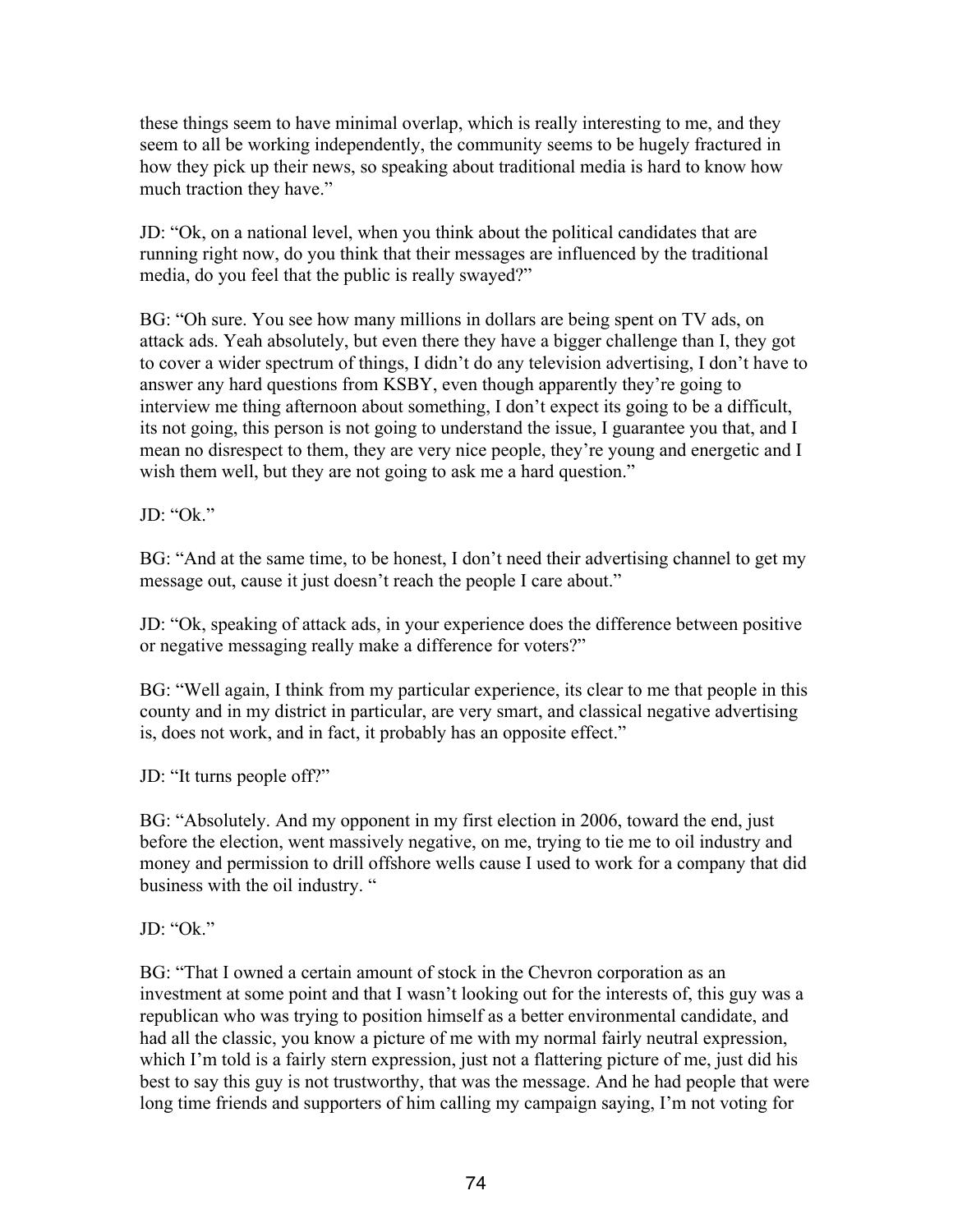Roger, cause that's just ridiculous. We have an exceptionally engaged, well informed public here, its a pleasure to do politics. At the same time, my advertising in that campaign, You know I'm talking mostly about my direct mail pieces, went right after his record, you know, he was the mayor of Morro Bay for a couple terms, and I asked him at one forum, have you ever voted against a development project, and he hesitated and basically said no. So we used that, this is a guy that's never voted against a development project. And this is what i've done, this in land conservation, and this in public service land commission and here's the chart, this is what Roger has done, no no no. So some people thought that was negative, certainly was aggressive, but it was on his record and so we made that,"

JD: "Not false accusations."

BG: "Not trying to suggest that he is untrustworthy, just trying to suggest that his record does not fit with the values of the district. So that's where it gets back to values, so these are my values, these are my actions in support of these values, these are his actions, which don't support these values and you want to discuss it with me, argue with me, thats fine, You've never voted against a development project Roger. So that's, thats a real fine distinction, but its an important one."

JD: "My last two questions are really about social media, but I know that social media doesn't really need to be the route, basically the gist of the questions is do you feel like the political candidate should really focus on creating that emotional connection with the public, using social media if you want to, or campaigning, walking precincts, or whatever, do you feel that what they really should do if they want to be elected?"

BG: "As opposed to?"

JD: "As opposed to channeling your message through the traditional media."

BG: "Well I don't think its an either or."

JD: "Ok."

BG: "So both times I'm elected I did no TV, did beautiful direct mail, knocked on a ton of doors and did radio, so you listen to my radio spots which were some of them a minute, some of them more of them thirty seconds, me talking sometimes an announcer saying vote for Bruce at the end, sometimes not, you know, nice music, not classical music, but you know, you know Aaron Copland? Wonderful American composer, I recommend his music to you, but its very American, not quite symphonic, but you know just cool music in the background, very low key, and me just talking. So that was again an expression of my values, umm direct mail an expression of my values, knocking on doors an expression of my commitment to meeting people and understanding them, and you know, that expression of my values can be through facebook, I don't, I confess I have a Twitter account that I was using to follow Lady Gaga, no, umm one of our state associations in the county was using it, was tweeting as the budge issues were going